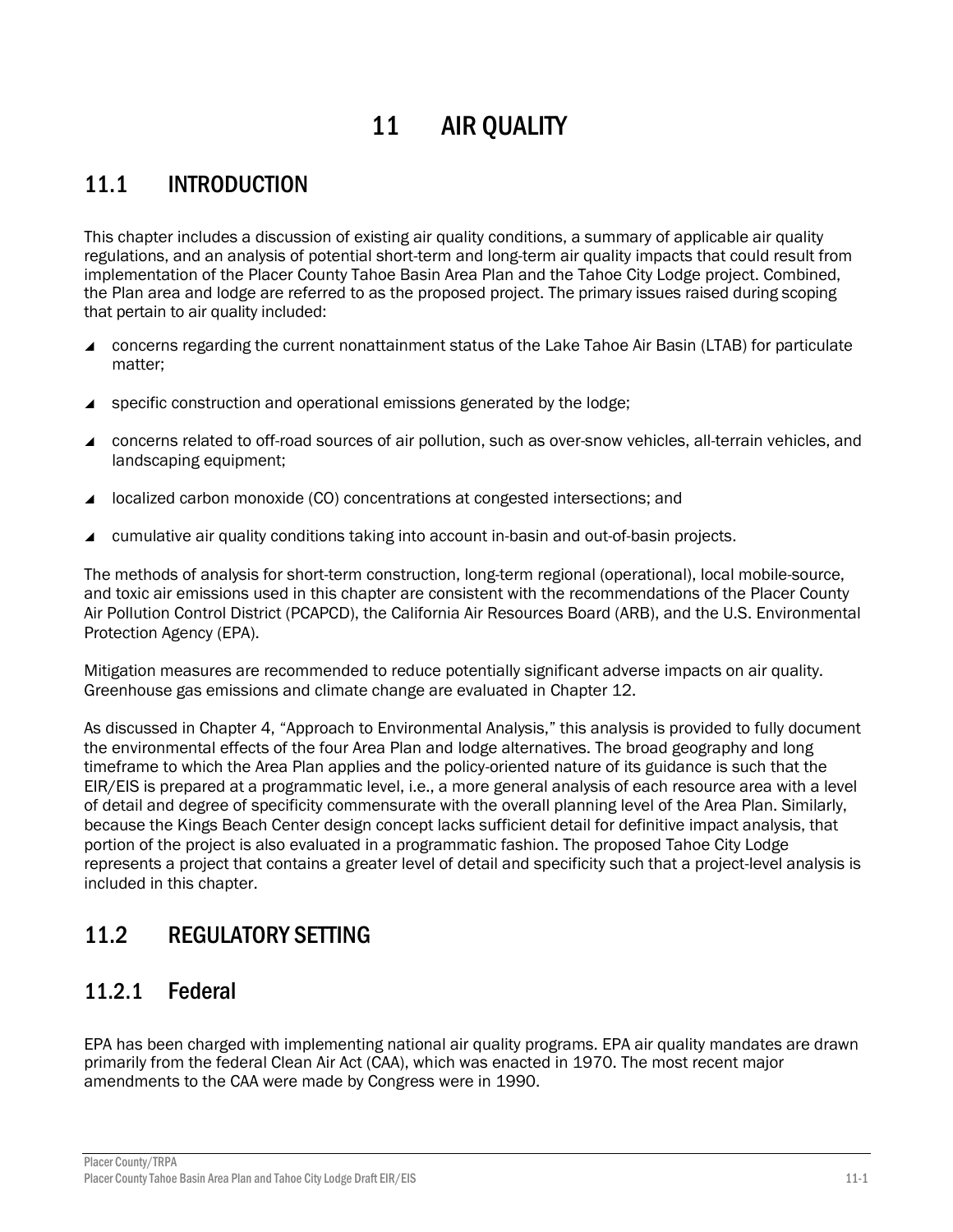# Criteria Air Pollutants

The CAA required EPA to establish national ambient air quality standards (NAAQS). As shown in Table 11-1, EPA has established NAAQS for the following criteria air pollutants (CAPs): ozone, carbon monoxide (CO), oxides of nitrogen (NO<sub>x</sub>), sulfur dioxide (SO<sub>2</sub>), respirable and fine particulate matter (PM<sub>10</sub> and PM<sub>2.5</sub>), and lead. The primary standards protect the public health and the secondary standards protect public welfare. The CAA also required each state to prepare an air quality control plan referred to as a State Implementation Plan (SIP). The federal Clean Air Act Amendments of 1990 (CAAA) added requirements for states with nonattainment areas to revise their SIPs to incorporate additional control measures to reduce air pollution. The SIP is modified periodically to reflect the latest emissions inventories, planning documents, and rules and regulations of the air basins as reported by their jurisdictional agencies. EPA is responsible for reviewing all SIPs to determine whether they conform to the mandates of the CAA and its amendments, and whether implementation would achieve air quality goals. If EPA determines a SIP to be inadequate, a federal implementation plan that imposes additional control measures may be prepared for the nonattainment area. If an approvable SIP is not submitted or implemented within the mandated time frame, sanctions may be applied to transportation funding and stationary air pollution sources in the air basin.

# Air Toxics

EPA regulates air toxics, which are referred to as hazardous air pollutants (HAPs) in federal parlance. HAPs through statutes and regulations that generally require the use of the maximum available control technology or best available control technology for HAPs to limit emissions.

EPA has programs for identifying and regulating HAPs. Title III of the CAA directed EPA to promulgate national emissions standards for HAPs (NESHAP). The national emissions standards for HAPs may differ for major sources and for area sources of HAPs. Major sources are defined as stationary sources with potential to emit more than 10 tons per year (TPY) of any HAP or more than 25 TPY of any combination of HAPs; all other sources are considered area sources. The emissions standards are to be promulgated in two ways. First, EPA has technology-based emission standards designed to produce the maximum emission reduction achievable. These standards are generally referred to as requiring maximum available control technology for toxics. For area sources, the standards may be different, based on generally available control technology. Second, EPA also has health risk–based emissions standards, where deemed necessary, to address risks remaining after implementation of the technology-based NESHAP standards.

The CAA also required EPA to issue vehicle or fuel standards containing reasonable requirements that control toxic emissions of, at a minimum, benzene and formaldehyde. Performance criteria were established to limit mobile-source emissions of toxics, including benzene, formaldehyde, and 1,3-butadiene. In addition, the CAA required the use of reformulated gasoline in selected areas with the most severe ozone nonattainment conditions to further reduce mobile-source emissions.

# 11.2.2 Tahoe Regional Planning Agency

# Environmental Threshold Carrying Capacities

The Tahoe Regional Planning Agency (TRPA) has established thresholds that address CO, ozone, regional and sub-regional visibility, and nitrate deposition. Numerical standards have been established for each of these parameters, and management standards have been developed that are intended to assist in attaining the thresholds. The management standards include reducing particulate matter, maintaining levels of  $NO<sub>x</sub>$ , reducing traffic volumes on US 50, and reducing vehicle miles traveled. These thresholds and associated management standards are described in more detail in Appendix AQ-A. In addition, the TRPA Compact between California and Nevada states that the Regional Plan shall provide for attaining and maintaining federal, state, or local air quality standards, whichever are strictest, in the respective portions of the Lake Tahoe Region (Region) for which the standards are applicable. The TRPA threshold related to vehicle miles traveled and traffic volume are addressed further in Section 4.15, "Traffic and Transportation."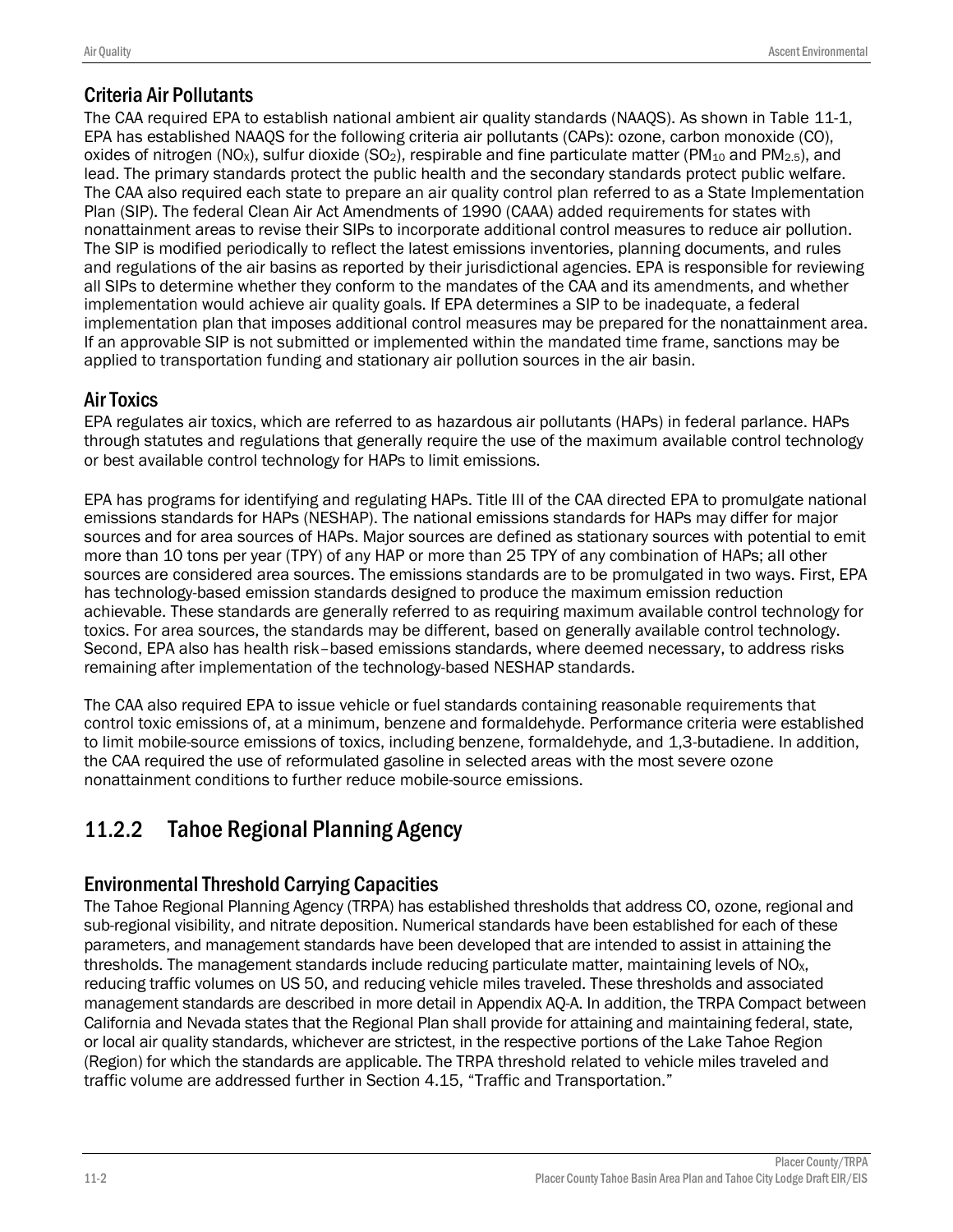# Lake Tahoe Regional Plan

### Goals and Policies

The Goals and Policies are designed to achieve and maintain adopted environmental thresholds and are implemented through the Code, the Environmental Improvement Program, and the Transportation Improvement Plan (with the Tahoe Metropolitan Planning Organization). The Land Use Element of the Goals and Policies document consists of seven sub-elements, including the Air Quality Sub-element.

TRPA has jurisdiction within the LTAB-portion of Placer and El Dorado Counties in regard to air quality. Therefore, the Air Quality Sub-element of the Goals and Policies document focuses on achieving the NAAQS and California Ambient Air Quality Standards (CAAQS), as well as special TRPA-adopted regional and subregional visibility standards, and on reducing the deposition of nitrate from  $NO<sub>X</sub>$  emitted by vehicles. The Code and the Regional Transportation Plan contain specific measures designed to monitor and achieve the air quality objectives of the Regional Plan. PCAPCD rules and regulations (discussed below) also have certain applications in the LTAB.

### Code of Ordinances

Applicable provisions of Chapter 65, "Air Quality and Transportation" of the TRPA Code of Ordinances are described below.

### Chapter 33—Grading and Construction

Chapter 33 includes requirements about grading and construction activity, which include limiting grading and earth disturbance activity to the portion of the calendar year between May 1 and October 15 unless approval is granted by TRPA and TRPA-approved dust control measures are implemented.

### Chapter 65.1—Air Quality Control

The provisions of Chapter 65.1 apply to direct sources of air pollution in the Region, including certain motor vehicles registered in the Region, combustion heaters installed in the Region, open burning and stationary sources of air pollution, and idling combustion engines. Provisions potentially applicable to the proposed project are provided below.

- Section 65.1.3, "Vehicle Inspection and Maintenance Program," states that to avoid duplication of effort in implementation of an inspection/maintenance program for certain vehicles registered in the CO nonattainment area, TRPA shall work with the affected state agencies to plan for applying state inspection/maintenance programs to the Lake Tahoe Region.
- Section 65.1.4, Combustion Appliances.
- Section 65.1.8, "Idling Restrictions," states that no person shall cause a combustion engine in a parked auto, truck, bus, or boat to idle for more than 30 consecutive minutes in the designated plan areas (with limited exemptions).

#### TRPA Best Construction Practices Policy for Construction Emissions

TRPA is committed to continue to monitor and adaptively manage construction emissions through existing permit compliance programs. Pre-grade inspections occur for every permitted project prior to any grounddisturbing activities. These inspections verify that all required permit conditions, such as the location of staging areas and the use of approved power sources are in place prior to intensive construction activities. In addition, compliance inspections occur throughout the period of construction activity to verify compliance with all permit requirements. These compliance inspections are a core function of TRPA and local jurisdiction building departments, and will continue into the future. If an inspection determines that a project is not in compliance with permit conditions, then enforcement actions are taken, which can include stopping activity at the construction site and monetary fines.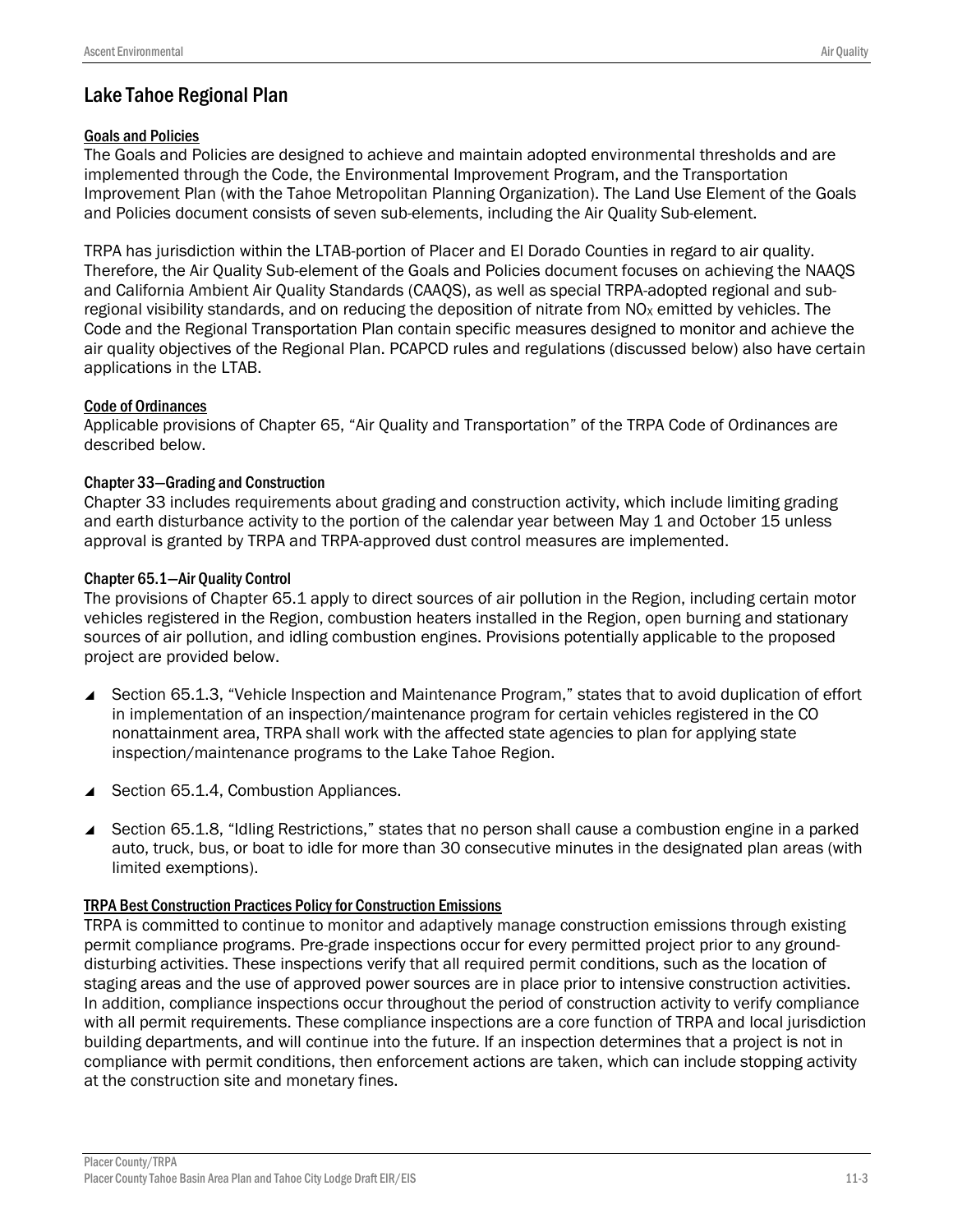In addition to existing permit limits, TRPA developed a Best Construction Practices Policy for Construction Emissions, pursuant to the requirements of RPU EIS mitigation measures adopted by the TRPA Governing Board. This policy addresses potentially significant construction-generated emissions of GHGs associated with development under the RPU, including development within the Area Plan area. The following items constitute TRPA's development of its Best Construction Practices Policy for Construction Emissions:

- TRPA Code Section 65.8.1 was revised to, among other things, limit idling for certain diesel engines to no longer than 5 minutes in California and 15 minutes in Nevada.
- TRPA's Standard Conditions of Approval for projects involving grading (Attachment Q, "Standard Conditions of Approval for Construction Projects) and residential projects (Attachment R, "Standard Conditions of Approval for Residential Projects") were revised to:
	- ► Limit idling time for diesel powered vehicles exceeding 10,000 pounds in Gross Vehicle Weight and self-propelled equipment exceeding 25 horsepower (hp) to no more than 15 minutes in Nevada and 5 minutes in California, or as otherwise required by state or local permits.;
	- $\blacktriangleright$  Utilize existing power sources (e.g., power poles) or clean-fuel generators rather than temporary diesel power generators, wherever feasible; and
	- $\blacktriangleright$  Locate construction staging areas as far as feasible from sensitive air pollution receptors (e.g., schools or hospitals).

The standard conditions of approval for residential and grading projects also include a requirement for inclusion of dust control measures where earth-moving activities would occur.

- Implementation of a Contractor Recognition Program to incentivize exceedance of regulatory requirements related to emissions-reducing construction practices.
- Implementation of a Woodstove Rebate Program for existing residence to help offset emissions generated from construction by reducing  $PM_{10}$ , reactive organic gases (ROG), and NO<sub>x</sub> emissions from existing non-compliant woodstoves.

These changes were approved at the November 20, 2013 meeting of the TRPA Governing Board and became effective at that time.

The overall effectiveness of these measures and other efforts to attain and maintain air quality standards will continue to be monitored through a comprehensive multi-agency air quality program. The existing air quality monitoring program is being expanded to ensure adequate data continues to be available to assess the status and trends of a variety of constituents. In 2011, TRPA established additional ozone and particulate monitoring at the Stateline Monitoring Site. Working under a cooperative agreement with the TRPA, PCAPCD installed additional ozone and  $PM_{10}$  monitors in Tahoe City and Kings Beach in 2011 (though the monitor at Kings Beach is no longer operated). In 2013, TRPA installed an additional Visibility Monitoring Station and an ozone monitor in South Lake Tahoe.

If ongoing monitoring determines that these measures and other efforts to achieve adopted air quality standards have not been successful, then TRPA will develop and implement additional compliance measures as required by Chapter 16 of the TRPA Code. Additional compliance measures could include additional required construction best practices, an expanded rebate program to replace non-conforming woodstoves or other emission-producing appliances, or restrictions on other emission sources such as offhighway vehicles or boats.

# Mobility 2035: Lake Tahoe Regional Transportation Plan

In 2012, the Tahoe Metropolitan Planning Organization (TMPO) prepared the *Mobility 2035: Lake Tahoe Regional Transportation Plan* (RTP), which seeks to improve mobility and safety for the commuting public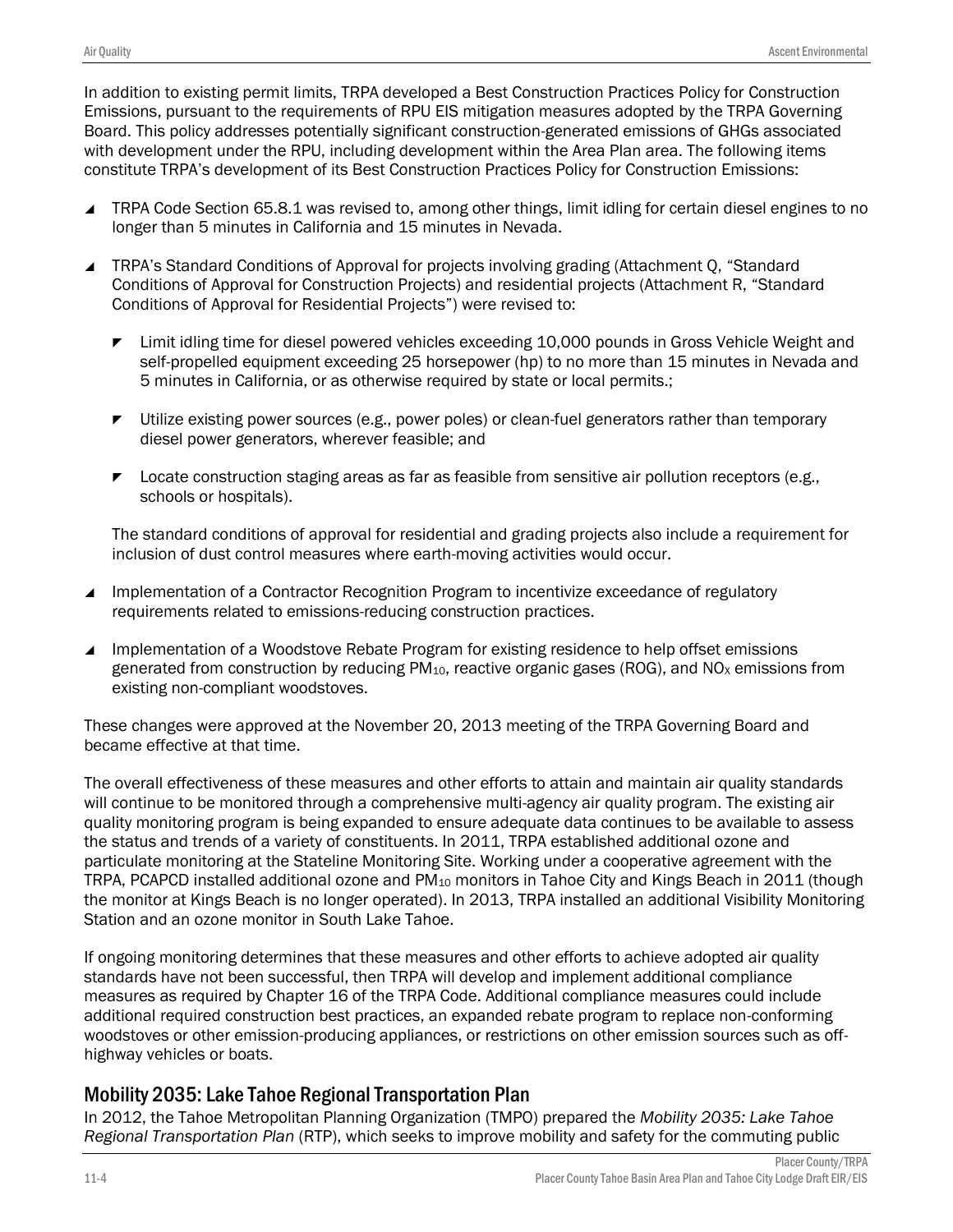while at the same time delivering environmental improvements throughout the transportation network in the Region. Important directions of the plan are to reduce the overall environmental impact of transportation in the Region, create walkable, vibrant communities, and provide real alternatives to driving. The RTP also supported an update of the Transportation Element of the Regional Plan.

### Placer County Tahoe Basin Area Plan Policies and Programs

The following policies from the Placer County Tahoe Basin Area Plan apply to air quality.

- Policy AO-P-1 Continue to participate in the Lake Tahoe Environmental Improvement Program (EIP) and coordinate with other agencies to identify and secure funding for air quality improvement projects.
- **Policy AQ-P-2** Continue to implement federal, state and local air quality protection programs through the Placer County Air Pollution Control District.
- Policy AQ-P-3 Include qualifying air quality improvement projects in TMDL Pollutant Load Reduction Plans (PLRPs).
- Policy AQ-P-4 Prioritize projects and services that reduce vehicle miles travelled (VMT) and support alternative modes of transportation.
- Policy AO-P-5 Accelerate air quality improvement by implementing Regional Plan incentives for redevelopment within town centers and the transfer of development from outlying areas to town centers.
- Policy AQ-P-6 Continue to implement the mPOWER incentive program to reduce greenhouse gas emissions from buildings and other site improvements.
- **Policy AQ-P-7** Implement building design standards and design capital improvements to reduce energy consumption and where feasible to incorporate alternative energy production.
- Policy AQ-P-8 All TRPA policies, ordinances and programs related to Air Quality will remain in effect.

# 11.2.3 State

ARB is the agency responsible for coordination and oversight of state and local air pollution control programs in California and for implementing the California Clean Air Act (CCAA). California law authorizes ARB to set ambient (outdoor) air pollution standards (California Health and Safety Code Section 39606) in consideration of public health, safety, and welfare (i.e., the CAAQS shown in Table 11-1).

# Criteria Air Pollutants

ARB has established CAAQS for sulfates, hydrogen sulfide, vinyl chloride, visibility-reducing particulate matter, and the above-mentioned CAPs. In most cases the CAAQS are more stringent than the NAAQS. Differences in the standards are generally explained by the health effects studies considered during the standard-setting process and the interpretation of the studies. In addition, the CAAQS incorporate a margin of safety to protect sensitive individuals.

The CCAA requires that all local air districts in the state endeavor to achieve and maintain the CAAQS by the earliest date practical. The CCAA specifies that local air districts should focus particular attention on reducing the emissions from transportation and area-wide emission sources, and provides districts with the authority to regulate indirect sources.

Among ARB's other responsibilities are overseeing local air district compliance with federal and State laws, approving local air quality plans, submitting SIPs to EPA, monitoring air quality, determining and updating area designations and maps, and setting emissions standards for new mobile sources, consumer products, small utility engines, off-road vehicles, and fuels.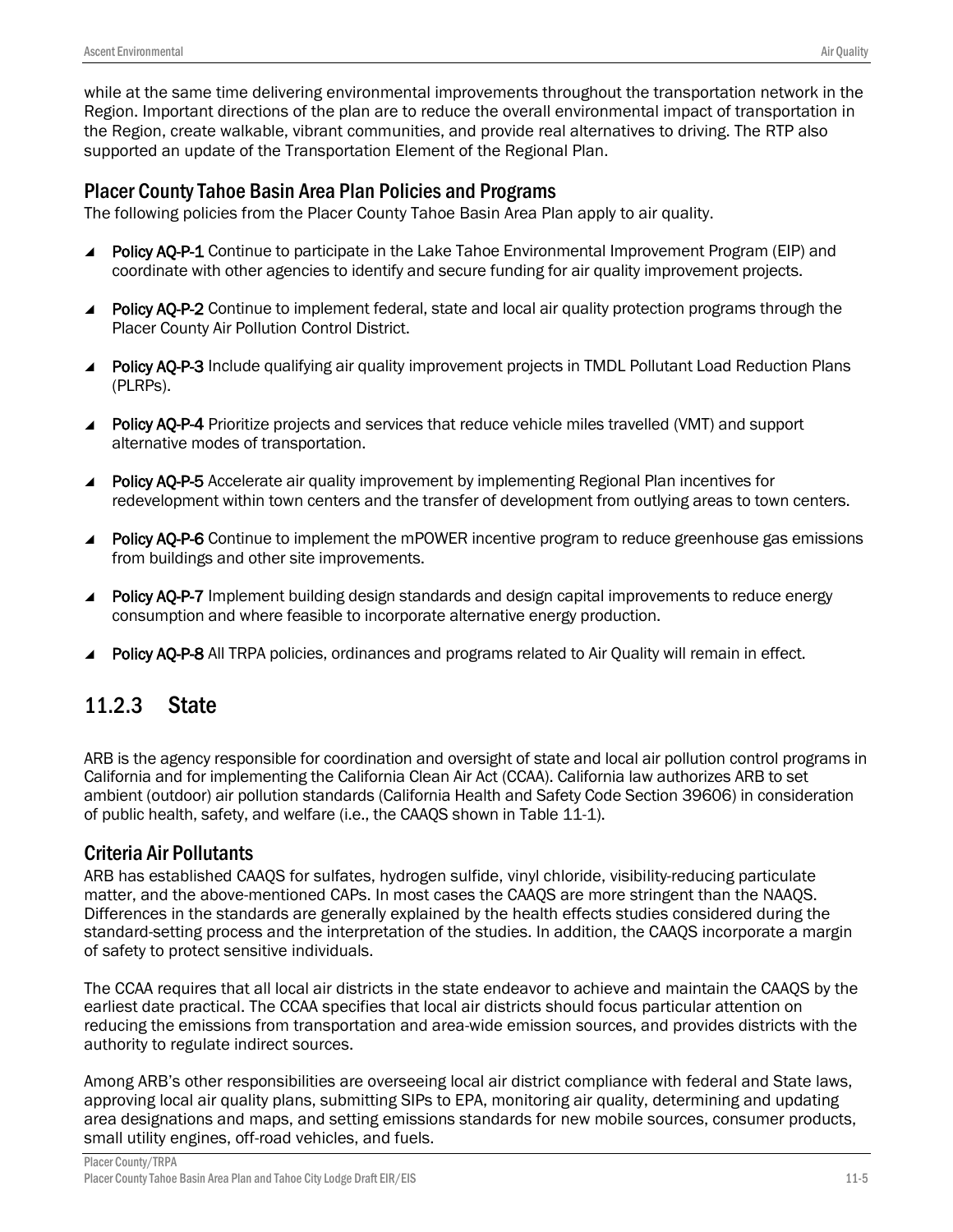# Toxic Air Contaminants

Toxic Air Contaminants (TACs) in California are regulated primarily through the Tanner Air Toxics Act (Assembly Bill [AB] 1807, Chapter 1047, Statutes of 1983) and the Air Toxics Hot Spots Information and Assessment Act of 1987 (AB 2588, Chapter 1252, Statutes of 1987). (In federal parlance, TACs are referred to as HAPs.) AB 1807 sets forth a formal procedure for ARB to designate substances as TACs. Research, public participation, and scientific peer review are required before ARB can designate a substance as a TAC. To date, ARB has identified more than 21 TACs, including diesel particulate matter (diesel PM), and adopted EPA's list of HAPs as TACs.

# Advanced Clean Cars Program

In January 2012, ARB approved the Advanced Clean Cars (ACC) program which combines the control of GHG emissions and CAPs, as well as requirements for greater numbers of zero-emission vehicles, into a single package of standards for vehicle model years 2017 through 2025. The new rules strengthen the emissions standard for 2017 models and beyond. The program's zero-emission vehicle regulation requires battery, fuel cell, and/or plug-in hybrid electric vehicles to account for up to 15 percent of California's new vehicle sales by 2025. By 2025, when the rules will be fully implemented, the statewide fleet of new cars and light trucks will emit 34 percent fewer global warming gases and 75 percent fewer smog-forming emissions than the statewide fleet in 2016 (ARB 2011a).

# 11.2.4 Local

# Placer County Air Pollution Control District

### Criteria Air Pollutants

PCAPCD attains and maintains air quality conditions in Placer County through a comprehensive program of planning, regulation, enforcement, technical innovation, and promotion of the understanding of air quality issues. The clean air strategy of PCAPCD includes preparing plans for the attainment of ambient air quality standards, adopting and enforcing rules and regulations concerning sources of air pollution, and issuing permits for stationary sources of air pollution. PCAPCD also inspects stationary sources of air pollution and responds to citizen complaints, monitors ambient air quality and meteorological conditions, and implements programs and regulations required by the CAA, CAAA, and CCAA.

All projects in Placer County are subject to PCAPCD's adopted rules and regulations. Specific rules applicable to the construction under the action alternatives may include but are not limited to the following:

- PCAPCD Rule 218–Application of Architectural Coatings. This rule limits the quantity of volatile organic compounds (VOCs) in architectural coatings used in PCAPCD's jurisdiction. Subsection 301 lists VOC content limits for a variety of architectural coatings.
- PCAPCD Rule 228–Fugitive Dust. To regulate fugitive dust emissions, this rule prescribes limits and best management practices to be applied during construction and operation activities. See Appendix H-2 for a detailed list of these guidelines.
- PCAPCD Rule 501— General Permit Requirements. Any person operating an article, machine, equipment, or other contrivance, the use of which may cause, eliminate, reduce, or control the issuance of air contaminants, shall first obtain a written permit from the Air Pollution Control Officer. Stationary sources subject to the requirements of Rule 507, Federal Operating Permit Program, must also obtain a Title V permit pursuant to the requirements and procedures of that rule.

### Toxic Air Contaminants

At the local level, PCAPCD may adopt and enforce ARB's airborne toxic control measures. Under PCAPCD Rule 501 ("Permit Requirements"), PCAPCD Rule 502 ("New Source Review"), PCAPCD Rule 507 ("Federal Operating Permit"), all sources that possess the potential to emit TACs are required to obtain permits from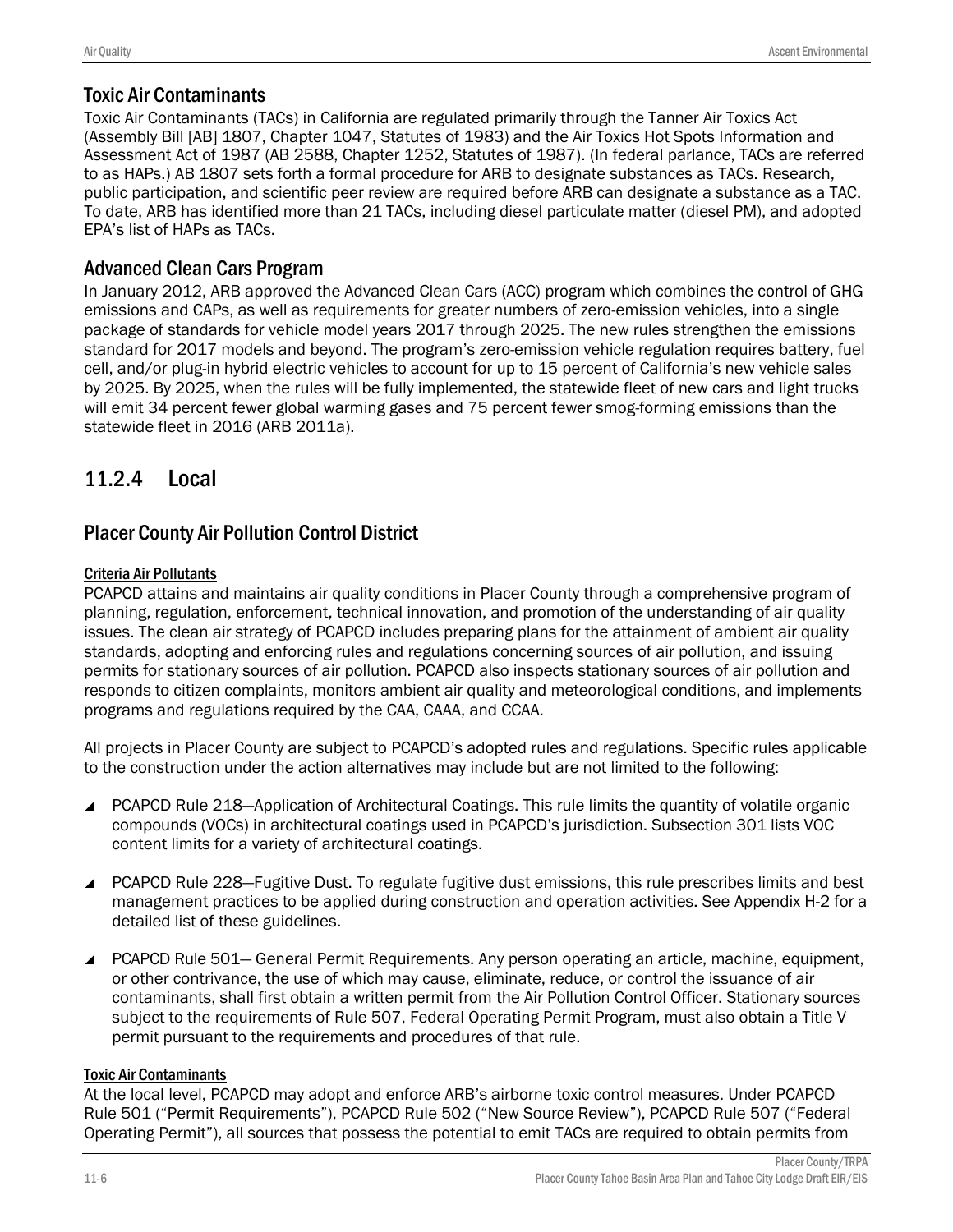PCAPCD. PCAPCD may grant permits to these operations if they are constructed and operated in accordance with applicable regulations, including new source review standards and air toxics control measures. PCAPCD limits emissions and public exposure to TACs through a number of programs.

Sources that require a permit are analyzed by PCAPCD (e.g., health risk assessment) based on their potential to emit TACs that would expose receptors to substantial health risk. If it is determined that a source would emit TACs in excess of PCAPCD's standard of significance for TACs (identified below), then the source would have to implement the BACT for TACs to reduce emissions. If a source cannot reduce the risk below the standard of significance even after the BACT has been implemented, PCAPCD will deny issuing a permit to the source. This helps to prevent new problems and reduces emissions from existing older sources by requiring them to apply new TAC-reduction technology when being retrofitted.

# 11.3 ENVIRONMENTAL SETTING

The proposed project is located within the LTAB within Placer County, California. The ambient concentrations of air pollutant emissions are determined by the amount of CAPs and precursors emitted by the sources and the atmosphere's ability to transport and dilute such emissions. Natural factors that affect transport and dilution include terrain, wind, atmospheric stability, and sunlight. Therefore, existing air quality conditions in the LTAB are determined by such natural factors as topography, meteorology, and climate.

# 11.3.1 CLIMATE, METEOROLOGY, AND TOPOGRAPHY

The Region is located in the LTAB that comprises portions of Placer and El Dorado counties in California, and Washoe and Douglas counties and the Carson City Rural District in Nevada. Lake Tahoe lies in a depression between the crests of the Sierra Nevada and Carson ranges at a surface elevation of 6,260 feet above sea level. The mountains surrounding Lake Tahoe are approximately 8,000 to 9,000 feet high, with some reaching beyond 10,000 feet.

According to documents from the Tahoe Integrated Information Management System, the bowl shape of the LTAB has significant air quality implications. There are two meteorological regimes that affect air quality in the basin.

First, thermal inversions occur when a warm layer of air traps a cold layer of air at the surface of the land and lake. Locally-generated air pollutants are often trapped in the "bowl" by frequent inversions that limit the amount of air mixing, which allows pollutants to accumulate. Inversions most frequently occur during the winter in the LTAB, however are common throughout the year. Often, wintertime inversions result in a layer of wood smoke, mostly from residential heating, which can be seen over the Lake.

■ The second meteorological regime affecting air quality in the LTAB is the atmospheric transportation of pollutants from the Sacramento Valley and San Francisco Bay Area. Lake Tahoe's location directly to the east of the crest of the Sierra Nevada mountain range allows prevailing easterly winds, combined with local mountain upslope winds, to bring air from populated regions west of the Sierra to the LTAB. The strength of this pattern depends on the amount of heat, usually strongest in summer beginning in April and ending in late October.

# EXISTING AIR QUALITY

# Criteria Air Pollutants

Concentrations of emissions from CAPs are used to indicate ambient air quality. A brief description of key CAPs in the LTAB is provided below.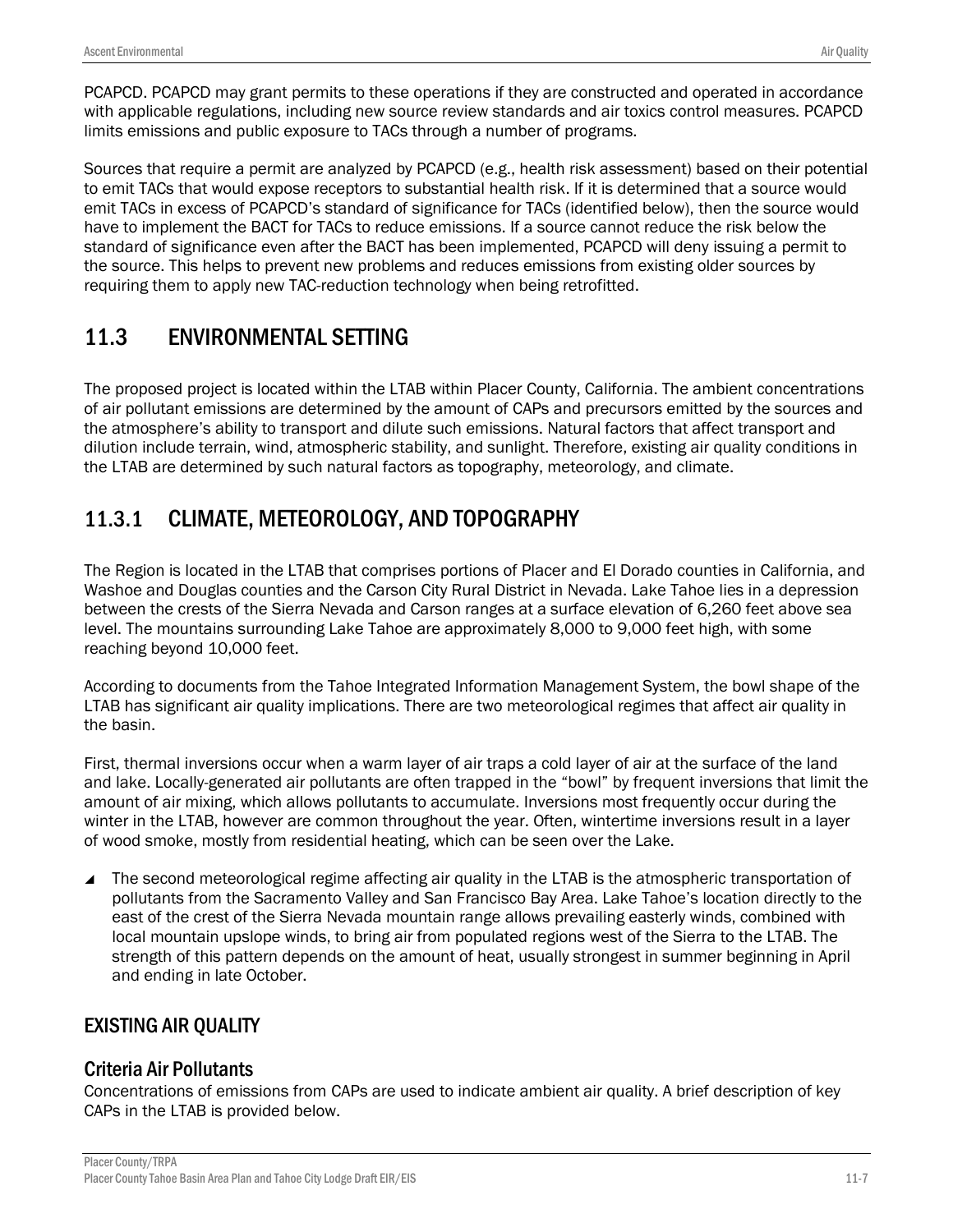### Ozone

Ozone is a photochemical oxidant (a substance whose oxygen combines chemically with another substance in the presence of sunlight) and the primary component of smog. Ozone is not directly emitted into the air in large amounts, but is formed through complex chemical reactions between precursor emissions of ROG and  $NO<sub>x</sub>$  in the presence of sunlight. ROG are volatile organic compounds (VOCs) that are photochemically reactive. ROG emissions result primarily from incomplete combustion and the evaporation of chemical solvents used primarily in coating and adhesive processes, as well as evaporation of fuels. NO<sub>x</sub> are a group of gaseous compounds of nitrogen and oxygen that result from the combustion of fuels. Emissions of the ozone precursors ROG and NO<sub>x</sub> have decreased over the past two decades because of more stringent motor vehicle standards and cleaner burning fuels (ARB 2014a: 3-4 and 4-46).

### Nitrogen Dioxide

NO<sub>2</sub> is a brownish, highly reactive gas that is most present in urban environments. The major human-made sources of NO<sub>2</sub> are combustion devices, such as boilers, gas turbines, and mobile and stationary reciprocating internal combustion engines. Combustion devices emit primarily nitric oxide (NO), which reacts through oxidation in the atmosphere to form  $NO<sub>2</sub>$ . The combined emissions of NO and  $NO<sub>2</sub>$  are referred to as  $NO<sub>x</sub>$  and are reported as equivalent  $NO<sub>2</sub>$ . Because  $NO<sub>2</sub>$  is formed and depleted by reactions associated with photochemical smog (ozone), the  $NO<sub>2</sub>$  concentration in a particular geographical area may not be representative of the local sources of  $NO<sub>x</sub>$  emissions.

### Particulate Matter

Respirable particulate matter with an aerodynamic diameter of 10 micrometers or less is referred to as  $PM_{10}$ . PM<sub>10</sub> consists of particulate matter emitted directly into the air, such as fugitive dust, soot, and smoke from mobile and stationary sources, construction operations, fires and natural windblown dust, and particulate matter formed in the atmosphere by reaction of gaseous precursors (ARB 2014a:1-13 and 3-6). PM2.5 includes a subgroup of smaller particles that have an aerodynamic diameter of 2.5 micrometers or less. PM<sup>10</sup> emissions are dominated by emissions from area sources, primarily fugitive dust from vehicle travel on unpaved and paved roads, construction and demolition, and particles from residential fuel combustion. Direct emissions of PM<sup>10</sup> have increased slightly over the last 20 years, and are projected to continue to increase slightly through 2035 (ARB 2014a:3-7). Ambient PM2.5 emissions have remained relatively steady over the last 20 years and are projected to decrease slightly through 2035 (ARB 2014a:3- 6). Particulate emissions can also negatively affect visibility in the LTAB. (EPA 2016)

# Attainment Area Designations

PCAPCD and ARB operate a regional monitoring network that measures the ambient concentrations of the six criteria air pollutants within the LTAB. Existing and probable future levels of air quality in the north eastern Placer County can generally be inferred from ambient air quality measurements conducted by PCAPCD at its nearby monitoring stations. These monitoring stations measure maximum daily concentrations and the number of days during which CAAQS or NAAQS for a given pollutant were exceeded and are available through ARB's website.

Both ARB and EPA use ambient air quality monitoring data to designate the attainment status of an area relative to the CAAQS and NAAWS for each CAP. The purpose of these designations is to identify those areas with air quality problems and thereby initiate planning efforts for improvement. The three basic designation categories are "nonattainment," "attainment," and "unclassified." "Unclassified" is used in an area that cannot be classified on the basis of available information as meeting or not meeting the standards. In addition, the California designations include a subcategory of the nonattainment designation, called "nonattainment-transitional." The nonattainment-transitional designation is given to nonattainment areas that are progressing and nearing attainment. Attainment designations for the year 2012 through 2014 in the Basin are shown in Table 11-1 for each CAP.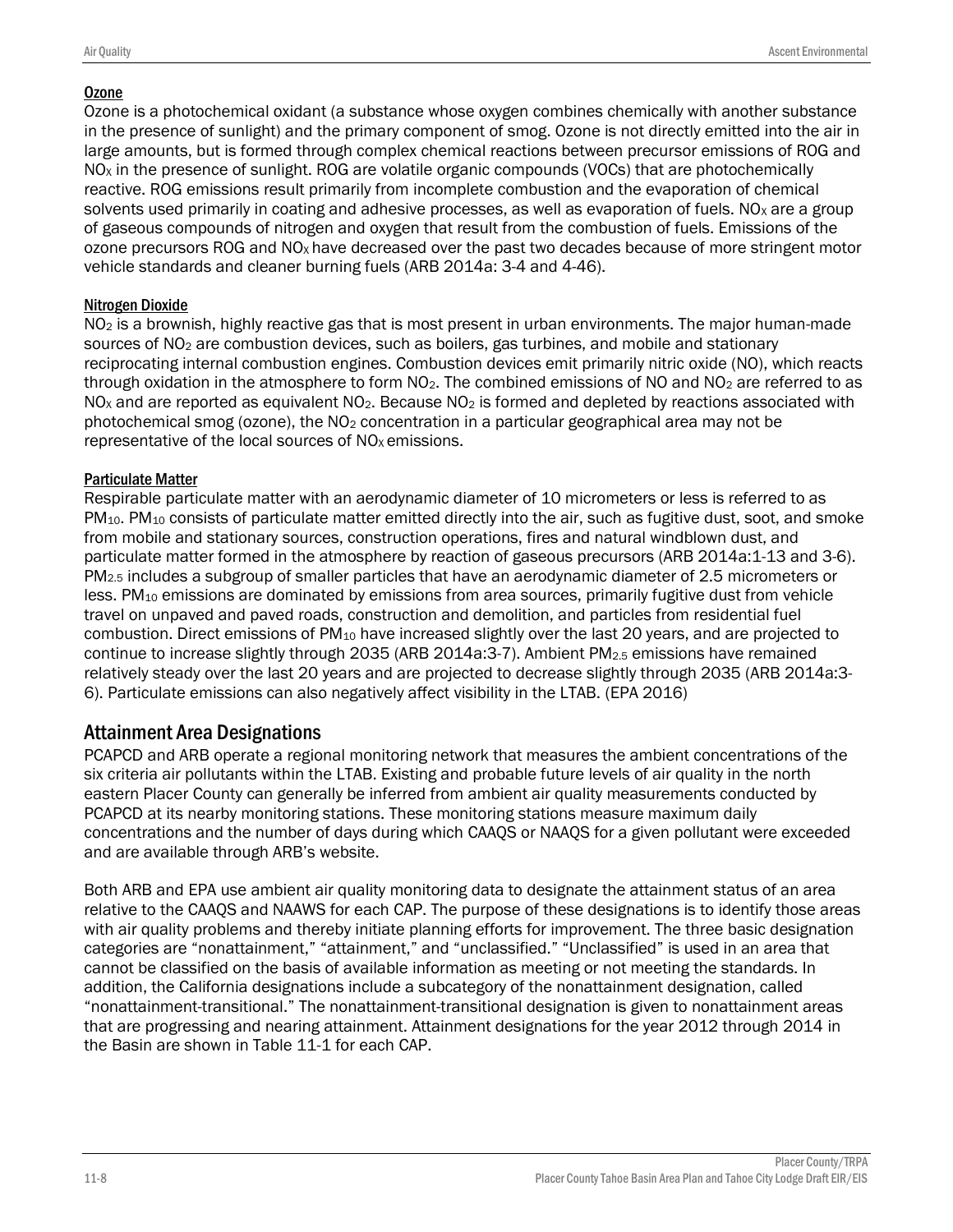|                                               | <b>Pollutant</b>       |                                                                                    | California                     | National <sup>1</sup>          |                                |  |
|-----------------------------------------------|------------------------|------------------------------------------------------------------------------------|--------------------------------|--------------------------------|--------------------------------|--|
|                                               | <b>Averaging Time</b>  | Standards $2,3$                                                                    | Attainment Status <sup>4</sup> | Primary <sup>3</sup>           | Attainment Status <sup>5</sup> |  |
| Ozone                                         | 1-hour                 | 0.09 ppm $(180 \,\mu g/m^3)$                                                       | Nonattainment                  |                                |                                |  |
|                                               | 8-hour                 | 0.070 ppm $(137 \text{ µg/m}^3)$                                                   | (Transitional)                 | 0.070 ppm $(147 \,\mu g/m^3)$  | Attainment                     |  |
|                                               | 1-hour                 | 20 ppm (23 mg/m <sup>3</sup> )                                                     | Attainment                     | 35 ppm (40 mg/m <sup>3</sup> ) | Attainment                     |  |
| Carbon Monoxide (CO)                          | 8-hour (Lake Tahoe)    | 6 ppm $(7 \text{ mg/m}^3)$                                                         |                                | 9 ppm $(10 \text{ mg/m}^3)$    | (Maintenance)                  |  |
| Nitrogen Dioxide (NO <sub>2</sub> )           | Annual Arithmetic Mean | 0.030 ppm (57 $\mu$ g/m <sup>3</sup> )                                             | Attainment                     | 0.053 ppm $(100 \,\mu g/m^3)$  | Attainment                     |  |
|                                               | 1-hour                 | $0.18$ ppm (339 µg/m <sup>3</sup> )                                                |                                | $0.100$ ppm                    |                                |  |
| Respirable Particulate                        | Annual Arithmetic Mean | $20 \mu g/m3$                                                                      | Nonattainment                  |                                |                                |  |
| Matter (PM <sub>10</sub> )                    | 24-hour                | $50 \mu g/m3$                                                                      |                                | $150 \,\mathrm{\upmu g/m^3}$   | Attainment                     |  |
| <b>Fine Particulate</b>                       | Annual Arithmetic Mean | $12 \mu g/m^3$                                                                     | Attainment                     | $12.0 \,\mathrm{\upmu g/m^3}$  | Attainment                     |  |
| Matter (PM <sub>2.5</sub> )                   | 24-hour                |                                                                                    |                                | $35 \mu g/m3$                  |                                |  |
| Visibility-Reducing<br><b>Particle Matter</b> | 8-hour                 | Extinction coefficient of<br>0.07 per kilometer $-$<br>visibility of 30 mi or more | Unclassified                   | Attainment                     |                                |  |

| Table 11-1 | Ambient Air Quality Standards and Designations for the Lake Tahoe Air Basin |
|------------|-----------------------------------------------------------------------------|
|------------|-----------------------------------------------------------------------------|

Notes:  $\mu$ g/m<sup>3</sup> = micrograms per cubic meter; ppm = parts per million, "-" = not applicable

<sup>1</sup> National standards (other than ozone, PM, and those based on annual averages or annual arithmetic means) are not to be exceeded more than once a year. The ozone standard is attained when the fourth highest 8-hour concentration in a year, averaged over 3 years, is equal to or less than the standard. The PM<sub>10</sub> 24-hour standard is attained when 99 percent of the daily concentrations, averaged over 3 years, are equal to or less than the standard. The PM2.5 24-hour standard is attained when 98 percent of the daily concentrations, averaged over 3 years, are equal to or less than the standard. Contact EPA for further clarification and current federal policies.

<sup>2</sup> California standards for ozone, CO (except in the Lake Tahoe Air Basin), SO<sub>2</sub> (1- and 24-hour), NO<sub>2</sub>, PM, and visibility-reducing particles are values that are not to be exceeded. All others are not to be equaled or exceeded. California Ambient Air Quality Standards (CAAQS) are listed in the Table of Standards in Section 70200 of Title 17 of the California Code of Regulations.

 $3$  Concentration expressed first in units in which it was promulgated [i.e., parts per million (ppm) or micrograms per cubic meter (µg/m3)]. Equivalent units given in parentheses are based upon a reference temperature of 25°C and a reference pressure of 760 torr. Most measurements of air quality are to be corrected to a reference temperature of 25°C and a reference pressure of 760 torr; ppm in this table refers to ppm by volume, or micromoles of pollutant per mole of gas. Secondary national standards are also available from EPA.

Unclassified (U): a pollutant is designated unclassified if the data are incomplete and do not support a designation of attainment or nonattainment. Attainment (A): a pollutant is designated attainment if the state standard for that pollutant was not violated at any site in the area during a 3-year period. Nonattainment (N): a pollutant is designated nonattainment if there was a least one violation of a state standard for that pollutant in the area. Non-attainment designations for ozone are classified as marginal, serious, severe, or extreme depending on the magnitude of the highest 8-Hour ozone design value at a monitoring site in a non-attainment area.

Nonattainment/Transitional (NT): is a subcategory of the nonattainment designation. An area is designated nonattainment/transitional to signify that the area is close to attaining the standard for that pollutant.

Nonattainment (N): any area that does not meet (or that contributes to ambient air quality in a nearby area that does not meet) the national primary or secondary ambient air quality standard for the pollutant.

Attainment (A): any area that meets the national primary or secondary ambient air quality standard for the pollutant.

Unclassifiable (U): any area that cannot be classified on the basis of available information as meeting or not meeting the national primary or secondary ambient air quality standard for the pollutant.

Maintenance (M): any area previously designated nonattainment pursuant to the CAAA of 1990 and subsequently redesignated to attainment subject to the requirement to develop a maintenance plan under Section 175A of the CAA, as amended.

Source: ARB 2013a, ARB 2015a, EPA 2016b; data compiled by Ascent Environmental in 2016.

### Emissions Inventory

ARB provides estimates for the County's 2012 inventory—the most recent available inventory. According to this inventory, mobile sources account for 49 and 80 percent of the ROG and  $NO<sub>x</sub>$  emissions in Placer County, respectively. Mobile sources also account for about 10 to 15 percent of particulate matter (PM) emissions. Area-wide sources account for 65 and 82 percent of the County's PM<sub>2.5</sub> and PM<sub>10</sub> emissions, respectively. Other sources include stationary sources, such as stationary fuel combustion and industrial processes, which account for 25 percent of the County's ROG emissions and 16 percent of the County's  $NO<sub>X</sub>$ emissions. (ARB 2013b).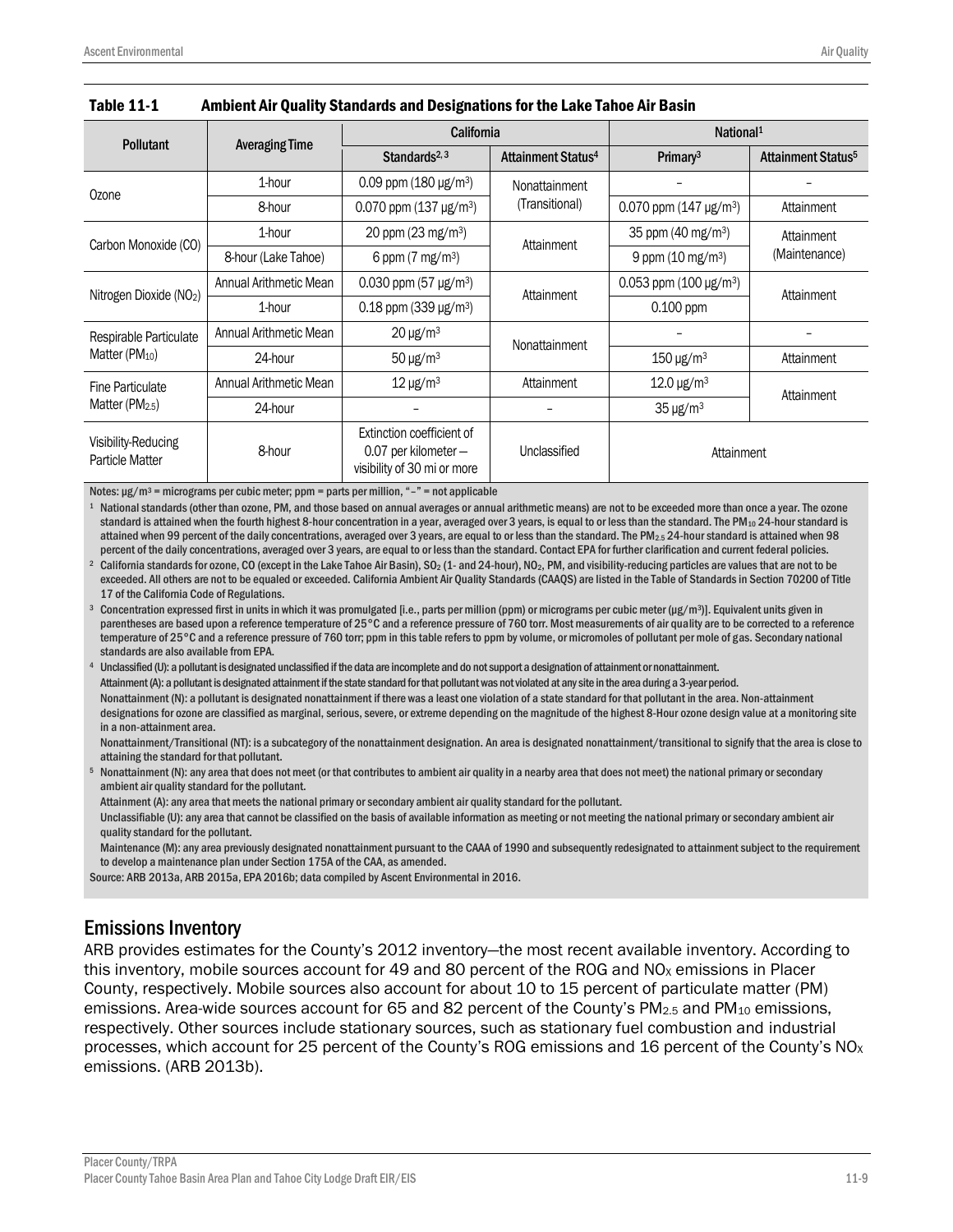# Toxic Air Contaminants

Concentrations of TACs, or HAPs in federal parlance, are also used to indicate air quality. A TAC is defined as an air pollutant that may cause or contribute to an increase in mortality or in serious illness, or that may pose a hazard to human health. TACs are usually present in minute quantities in the ambient air; however, their high toxicity or health risk may pose a threat to public health even at low concentrations. Unlike CAPs, TACs are pollutants of local concern because they can present harmful effects when they are emitted in close proximity to sensitive receptors.

Existing sources of TACs in the project vicinity include diesel-fueled vehicles traveling on major roadways such as State Route 28 (SR 28) and State Route 89 (SR 89). Other sources of TACs include seasonal operation of diesel-powered snow management equipment, such as plows and snow makers, during winter seasons.

The majority of health risks from TACs is attributed to relatively few compounds, the most prominent being diesel PM (ARB 2005:9). In addition to diesel PM, the TACs for which data are available that pose the greatest existing ambient risk in California are benzene, 1,3-butadiene, acetaldehyde, carbon tetrachloride, hexavalent chromium, para-dichlorobenzene, formaldehyde, methylene chloride, and perchloroethylene. Naturally occurring asbestos (NOA) is also recognized by ARB as a TAC.

### Diesel Particulate Matter

Diesel PM differs from other TACs in that it is not a single substance, but rather a complex mixture of hundreds of substances. Although diesel PM is emitted by diesel-fueled internal combustion engines, the composition of the emissions varies depending on engine type, operating conditions, fuel composition, lubricating oil, and whether an emissions control system is being used. Unlike the other TACs, no ambient monitoring data are available for diesel PM because no routine measurement method currently exists. However, ARB has made preliminary concentration estimates based on a PM exposure method. This method uses the ARB emissions inventory's PM<sub>10</sub> database, ambient PM<sub>10</sub> monitoring data, and the results from several studies to estimate area concentrations of diesel PM.

### Naturally Occurring Asbestos

Asbestos is the common name for a group of naturally occurring fibrous silicate minerals that can separate into thin but strong and durable fibers. NOA, which was identified as a TAC by ARB in 1986, is located in many parts of California and is commonly associated with serpentine soils and rocks. According to two reports by the California Department of Conservation and Division of Mines and Geology, NOA is not likely to occur within the project vicinity (Van Gosen and Clinkenbeard 2011:59; Churchill and Hill 2000).

# SENSITIVE RECEPTORS

Sensitive receptors are people, or facilities that generally house people (e.g., schools, hospitals, residences), that may experience adverse effects from unhealthful concentrations of air pollutants. Sensitive land uses are land uses that accommodate sensitive receptors, and exposure to pollutants could result in healthrelated risks to individuals. Existing sensitive land uses that accommodate sensitive receptors throughout the Tahoe Region include residences, schools, hospitals, daycare centers, parks, and playgrounds. Sensitive receptors near the lodge include the single-family homes around the Tahoe City Golf Course and along Fairway Drive, and nearby tourist accommodation units (TAUs) such as the Tahoe Marina Lodge.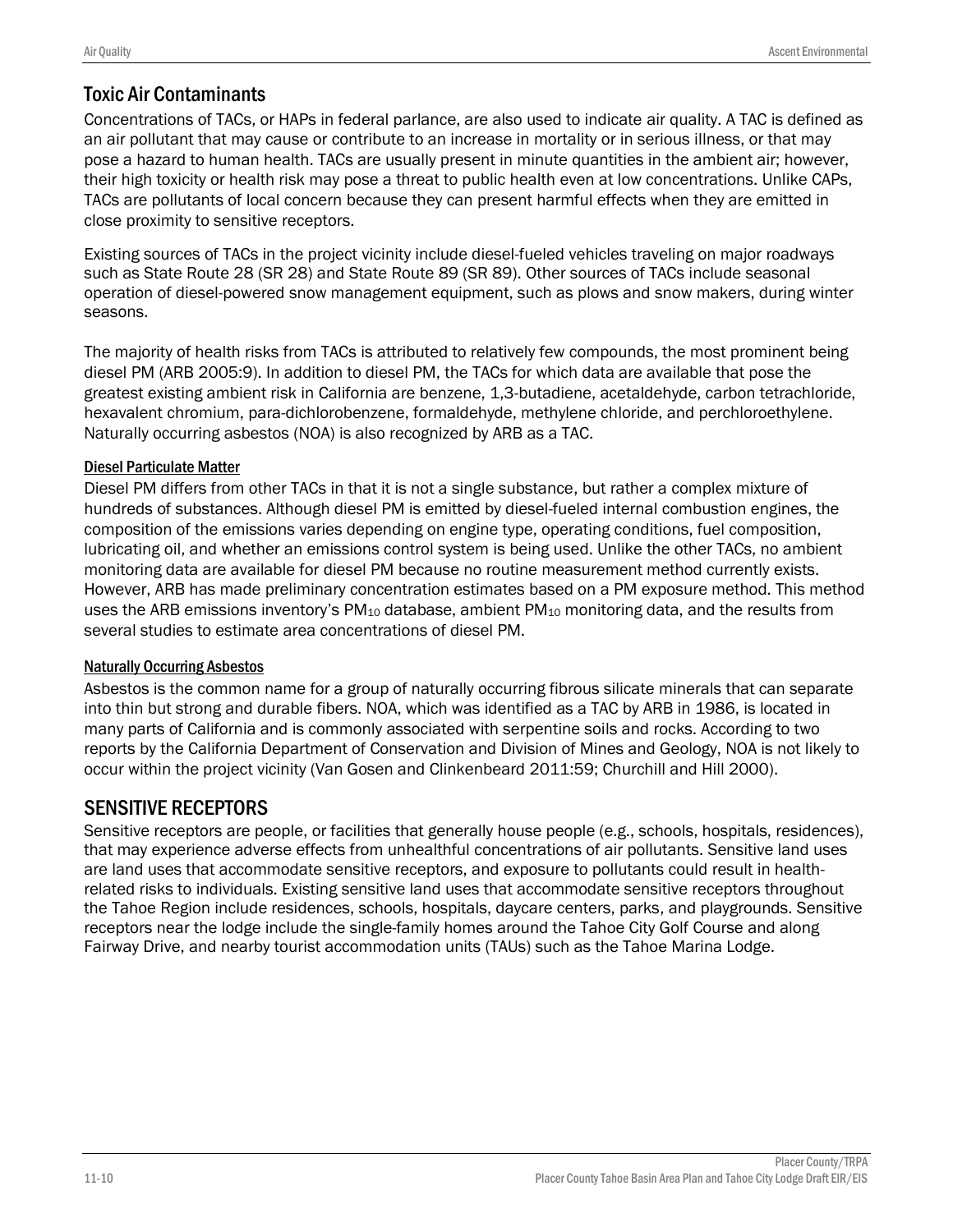# 11.4 ENVIRONMENTAL IMPACTS AND MITIGATION MEASURES

# 11.4.1 Methods and Assumptions

The methods and assumptions used to analyze the proposed project are discussed separately for the Area Plan and lodge. The methods and assumptions for the Area Plan are based on a program-level analysis, while the methods and assumptions for the lodge are based on a project-level analysis.

# PLACER COUNTY TAHOE BASIN AREA PLAN/KINGS BEACH CENTER DESIGN CONCEPT

# **Construction**

At the time of writing this EIR/EIS, the specific type, number, location, timing, or other details about the construction of future projects that would be proposed over the planning horizon of the Area Plan are not known. Therefore, construction-generated emissions of CAPs and precursors were assessed qualitatively. This analysis assumes that construction-generated emissions from individual developments in the Area Plan would be assessed at the project level during environmental review. Construction-generated emissions of TACs were also evaluated qualitatively. Similarly, it would be speculative to specify the timing and construction details of individual projects that develop from the Kings Beach Center Design Concept.

# **Operation**

The Area Plan area is located within the Region, for which regional operational emissions of CAPs and precursors were analyzed in the RPU EIS. The program-level analysis for the Area Plan tiers from the analysis in the RPU EIS to the extent practicable. The RPU EIS concluded that the anticipated land use development under the RPU would result in less-than-significant impacts to air quality during operations—mostly attributed to a forecasted decrease in vehicle emissions due to more stringent vehicle emission standards in the future.

The program-level analysis of long-term operational CAP emissions generated by the Area Plan alternatives focuses on the degree to which the implementation of the Area Plan would alter the conclusion of the RPU EIS. The Area Plan analysis compares the air quality impacts associated with the net change in land uses between what was forecasted for the Area Plan area under the Regional Plan and the proposed changes under the Area Plan. In addition, the Area Plan analysis uses updated emission factors from ARB's latest mobile-source emission factor model (EMFAC2014) model and the most recent version of South Coast Air Quality Management District's (SCAQMD) California Emissions Estimator Model (CalEEMod) Version 2013.2.2 (ARB 2015a, SCAMQD 2013a). The RPU used older emissions factors from EMFAC2011 and CalEEMod Version 2011.1. EMFAC2014 accounts for newer regulations, such as Advanced Clean Cars and new truck and bus rules, resulting in generally lower emission factors than EMFAC2011 on a per-vehicle-mile basis (varying by location within the state) (ARB 2014b). CalEEMod Version 2013.2.2 made several corrections and updates to the previous 2011.1 version including some energy use rates and architectural coating assumptions (SCAQMD 2013b). CalEEMod defaults were also adjusted to account for California's newest 2016 Building Energy Efficiency Standards which apply to new construction starting in 2017 and VOC limits for architectural coatings under PCAPCD Rule 218. For a detailed description of model input and output parameters and assumptions, refer to Appendix H-3.

While the RPU EIS analyzed the net change from 2010 to 2035, the Area Plan analysis looks at the net change in emissions from existing 2015 conditions to the 2035 build out year. However, relatively little development occurred in the Plan area between 2010 and 2015. Therefore, the analysis conservatively assumes that 2015 conditions are equal to 2010 conditions and denotes the net change in emissions as between 2015 and 2035. This allows for consistent comparison between the Area Plan and RPU EIS analyses.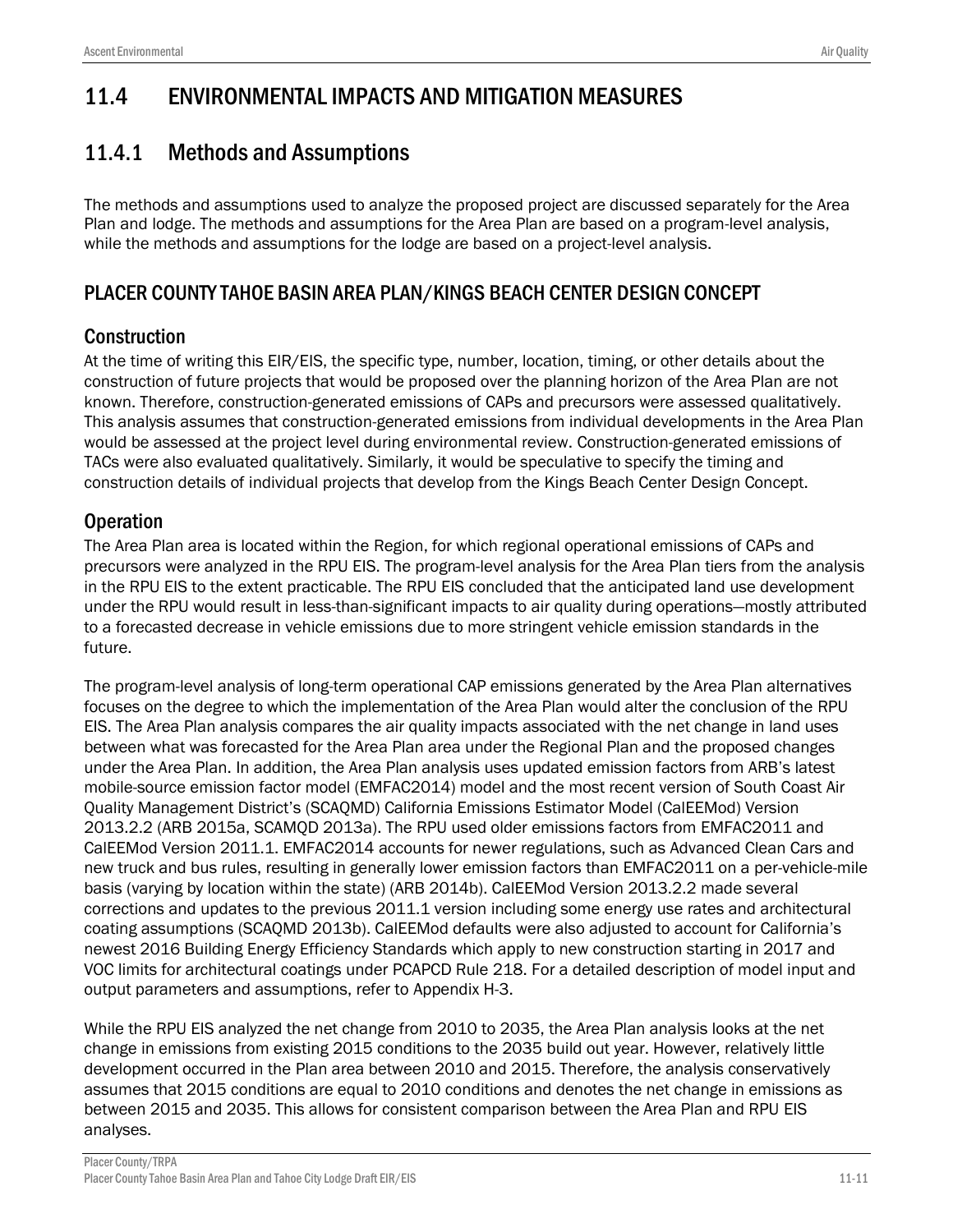With respect to program-level air quality impacts other than operational CAP emissions, local carbon monoxide exposure impacts were evaluated in accordance with the Transportation Project-Level Carbon Monoxide Protocol (Garza et al. 1997). Second, operational emissions of TACs were evaluated qualitatively based on the level of diesel PM and PM2.5 emissions associated with plan implementation, and the proximity to off-site sensitive receptors. Third, odor impacts were assessed qualitatively. Finally, atmospheric nitrogen deposition was assessed quantitatively using mobile-source operational  $NO<sub>X</sub>$  emissions estimates calculated with EMFAC2014.

# Kings Beach Center Design Concept

The Kings Beach Center design concept was modeled using the same approach as discussed above for the lodge analysis. Option A was quantified because this option is more intensive (e.g., represents greater emissions) than Option B, based on total building area and anticipated daily trips (see Table 3-4 and Chapter 3, "Description of Proposed Project and Alternatives"). For purposes of analysis, it is assumed that the Kings Beach Center design concept would be constructed between 2017 and 2019 and begin operations in 2020. The analysis also compares future operation of the Kings Beach Center design concept in 2020 to existing conditions in 2015. Currently, approximately 30,000 square feet of retail space operates on the site. The resulting net emissions are compared to PCAPCD criteria to determine significance. See Appendix H-5 for detailed assumptions related to construction and operational emissions due to implementation of the Kings Beach Center design concept.

# TAHOE CITY LODGE

# **Construction**

Short-term construction-related emissions of CAPs and precursors related to the lodge were calculated using CalEEMod Version 2013.2.2 (SCAQMD 2013a), as recommended by PCAPCD and other air districts in California. Modeling was based on project-specific information (e.g., size, amounts of demolition, area to be graded, area to be paved), where available; reasonable assumptions based on typical construction activities; and default values in CalEEMod that are based on the project's location, climate, and land use types. For a detailed description of model input and output parameters and assumptions, refer to Appendix H-3.

# **Operation**

Emissions of CAPs and precursors related to operation of the lodge were estimated at the project-level using EMFAC2014 and CalEEMod Version 2013.2.2. Mobile-source emissions were estimated using EMFAC2014 emission factors and an estimate of project-generated VMT presented in Chapter 10, "Transportation and Circulation." Emissions from natural gas and area-sources for both summer and winter were estimated using the applicable modules in CalEEMod. This calculation assumed no open hearth wood-burning fireplaces would be included in future development as prohibited by current TRPA Code. Emissions from consumer products and landscape maintenance activities were also estimated using CalEEMod (SCAQMD 2013a). CalEEMod defaults were also adjusted to account for California's newest 2016 Building Energy Efficiency Standards which apply to new construction starting in 2017 and VOC limits for architectural coatings under PCAPCD Rule 218. Operation of the Tahoe City Lodge is expected to begin in 2018. For a detailed description of model input and output parameters and assumptions, refer to Appendix H-3.

With respect to project-level air quality impacts other than operational CAP emissions, the potential for the traffic generated by the lodge to result in concentrations of CO that exceed the NAAQS and CAAQS for this pollutant was evaluated using PCAPCD-recommended screening criteria. Because PCAPCD has not developed conservative screening methods for CO, the potential for CO hot-spots was further evaluated using a quantitative screening method recommended by the Sacramento Metropolitan Air Quality Management District (SMAQMD), as described in Impact 11-3, below. Second, risk from project-generated, construction- and operation-related emissions of TACs were assessed qualitatively. This assessment is based on the location from which construction- or operation-related TAC emissions would be generated by the lodge relative to off-site sensitive receptors. Third, the assessment of odor-related impacts is based on the types of odor sources associated with the lodge and its proximity to off-site receptors. Finally,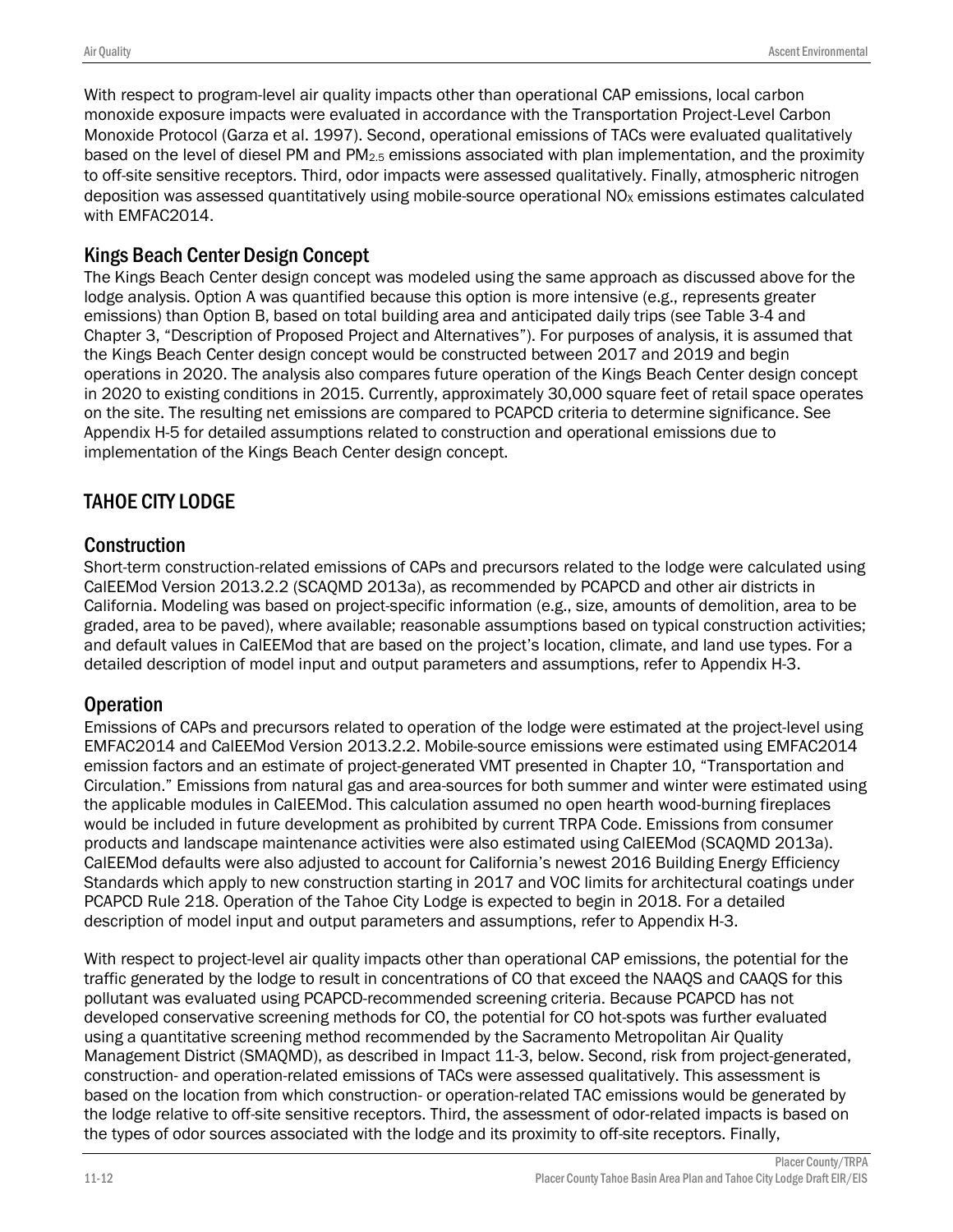atmospheric nitrogen deposition was assessed quantitatively using mobile-source operational NO<sub>x</sub> emissions estimates calculated with EMFAC2014.

# 11.4.2 Significance Criteria

Significance criteria for determining impacts to air quality are summarized below.

# TRPA CRITERIA

Based on the TRPA Initial Environmental Checklist impacts to air quality would be significant if the project would:

- ▲ generate substantial air pollutant emissions;
- $\triangleleft$  deteriorate ambient (existing) air quality;
- ▲ create objectionable odors;
- alter air movement, moisture or temperature, or change climate, either locally or regionally; or
- ▲ substantially increase use of diesel fuel.

# CEQA CRITERIA

In accordance with Appendix G of the State CEQA Guidelines and the Placer County CEQA Checklist, impacts relative to air quality would be significant if the project would:

- conflict with or obstruct implementation of the applicable air quality plan;
- violate any air quality standard or contribute substantially to an existing or projected air quality violation (Table 11-1);
- result in a cumulatively considerable net increase of any CAP for which the project region is in nonattainment under any applicable National or State ambient air quality standards (including releasing emissions that exceed quantitative standards for ozone precursors);
- expose sensitive receptors to substantial pollutant concentrations (including TACs/HAPs); or

As stated in Appendix G, the significance criteria established by the applicable AQMD or APCD may be relied on to make the above determinations. Thus, as identified by PCAPCD, an air quality impact also is considered significant if implementation of the project would result in:

- a net increase in short-term construction-related or long-term operation-related (regional) emissions of ROG, NO<sub>x</sub>, or PM<sub>10</sub> that exceed mass emissions of 82 pounds per day (lb/day) in Placer County (PCAPCD 2012:23);
- ▲ exposure of sensitive receptors to TAC emissions that would exceed 10 in 1 million for the carcinogenic risk (i.e., the risk of contracting cancer) or a non-carcinogenic Hazard Index of 1 for the maximally exposed individual (PCAPCD 2012:70); and/or
- a net increase in short-term construction-related or long-term operation-related (regional) emissions of CO that would result in CO concentrations that exceed the 1-hour CAAQS of 20 ppm or the 8-hour CAAQS for the LTAB of 6 ppm.

In addition, according to PCAPCD, a project would result in a considerable contribution to a cumulative impact to air quality if it would result in: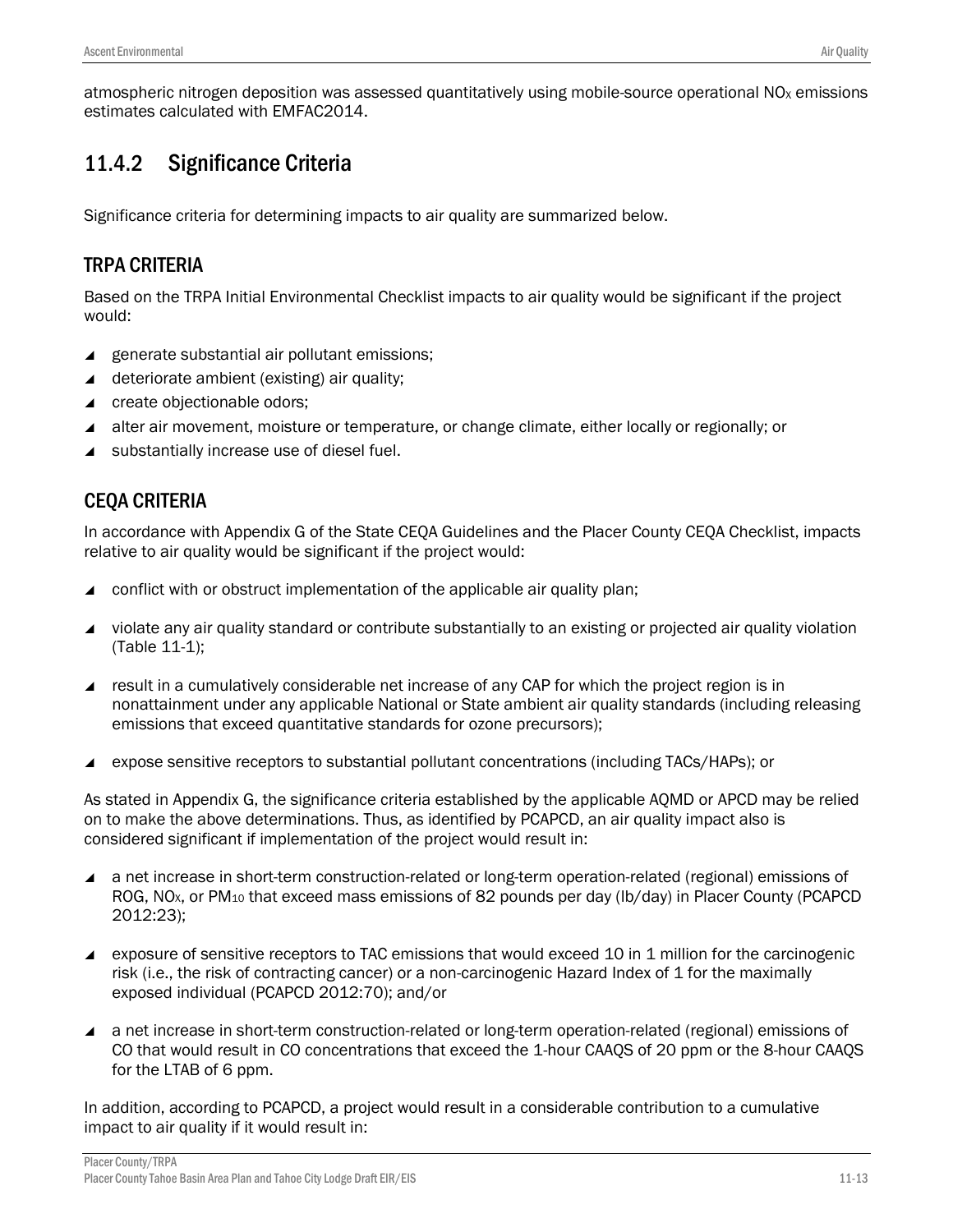- a net increase in long-term operation-related (regional) emissions of ROG or NO<sub>x</sub> that exceed 10 lb/day (PCAPCD 2012:24).
- While PCAPCD cautions against the use of this cumulative criterion as a determination of significance (e.g., determination of need for an EIR), PCAPCD established it based on the requirement of Rule 502 ("New Source Review") that any stationary source that emits more than 10 lb/day of ROG and NO<sub>x</sub> must employ best available control technology (PCAPCD 2012:2-3 and 2-4). Therefore, PCAPCD considers a criteria of 10 lb/day to represent the allowable incremental contribution of a land use development project while still progressing toward overall attainment within Placer County.

# 11.4.3 Environmental Effects of the Project Alternatives

# Impact 11-1: Consistency with Air Quality Plan and transportation conformity requirements

None of the proposed project alternatives would conflict with or obstruct implementation of any applicable air quality-related plans. All of the alternatives would meet federal air quality conformity requirements. Thus, the proposed project would not result in more severe impacts than already analyzed in the RPU EIS and this impact would be less than significant for all Area Plan and Tahoe City Lodge alternatives.

For the California portion of the LTAB, the applicable federal air quality maintenance plan for Lake Tahoe is California's SIP for Carbon Monoxide (CO Maintenance Plan) originally adopted in 1996 and revised on 2004 (ARB 2004). Part of the maintenance strategy involves allocation of transportation emissions budgets to the maintenance areas. The TMPO established emission budgets for 2008 and 2018 based on the transportation conformity requirement to have two ten-year maintenance plans indicating that the area has met the NAAQS for a criteria pollutant. The 2018 motor vehicle emissions budget for the Lake Tahoe Eastern Placer County (North Shore) maintenance areas is 11 tons of CO per day (TMPO 2011:2). With the TMPO approaching the end of its maintenance period and according to EPA guidance*,* conformity requirements no longer apply to Area Plan actions taken after 2018 (EPA 2014:4). However, any transportation control measures in the maintenance plan would continue past the end of the maintenance period.

Through 2018, the proposed Area Plan must conform to the transportation emissions budget, or the region would face penalties for impairing the region's ability to maintain the NAAQS for CO. If the project conforms to the emissions budget allocated to the region, then the project would be consistent with the CO maintenance strategy to maintain the NAAQS for CO. Regarding other CAPs, the LTAB is in attainment or designated unclassified for all NAAQS and is designated nonattainment for the ozone and PM<sub>10</sub> CAAQS.

As analyzed in Impact 3.4-1 of the RPU EIS, daily vehicle travel in the Placer County portion of the Tahoe Basin under the current Regional Plan is not anticipated to exceed TMPO emission budgets (see Table 3.4- 10 of the RPU EIS). Any changes to the Area Plan that would increase daily vehicle travel would also increase daily emissions. However, as shown in Table 11-2, all the Area Plan alternatives would decrease daily VMT relative to RPU EIS estimates for 2035 Area Plan. Based on the County-level VMT analyses of the RPU EIS and RTP/SCS EIR/EIS, Placer County is assumed to account for 23 percent of the Basin-wide VMT for existing and future years through 2035.

Peak daily VMT in the Tahoe Basin was provided by LSC Transportation Consultants, Inc. (LSC) based on land use forecasts for the Area Plan alternatives and TRPA's TransCAD region-wide transportation model (Appendix G). LSC estimated VMT for a busy summer day in 2035 based on mode shift policies planned under the TMPO RTP/SCS, incorporating external VMT that was not fully reflected in traffic modeling, and VMT generated by the Tahoe City Lodge site for each alternative. The estimated peak daily VMT was assumed to apply to winter conditions as well. Thus, the conformity impacts associated with the proposed project relative to the RPU EIS analyses are presented for each alternative separately below.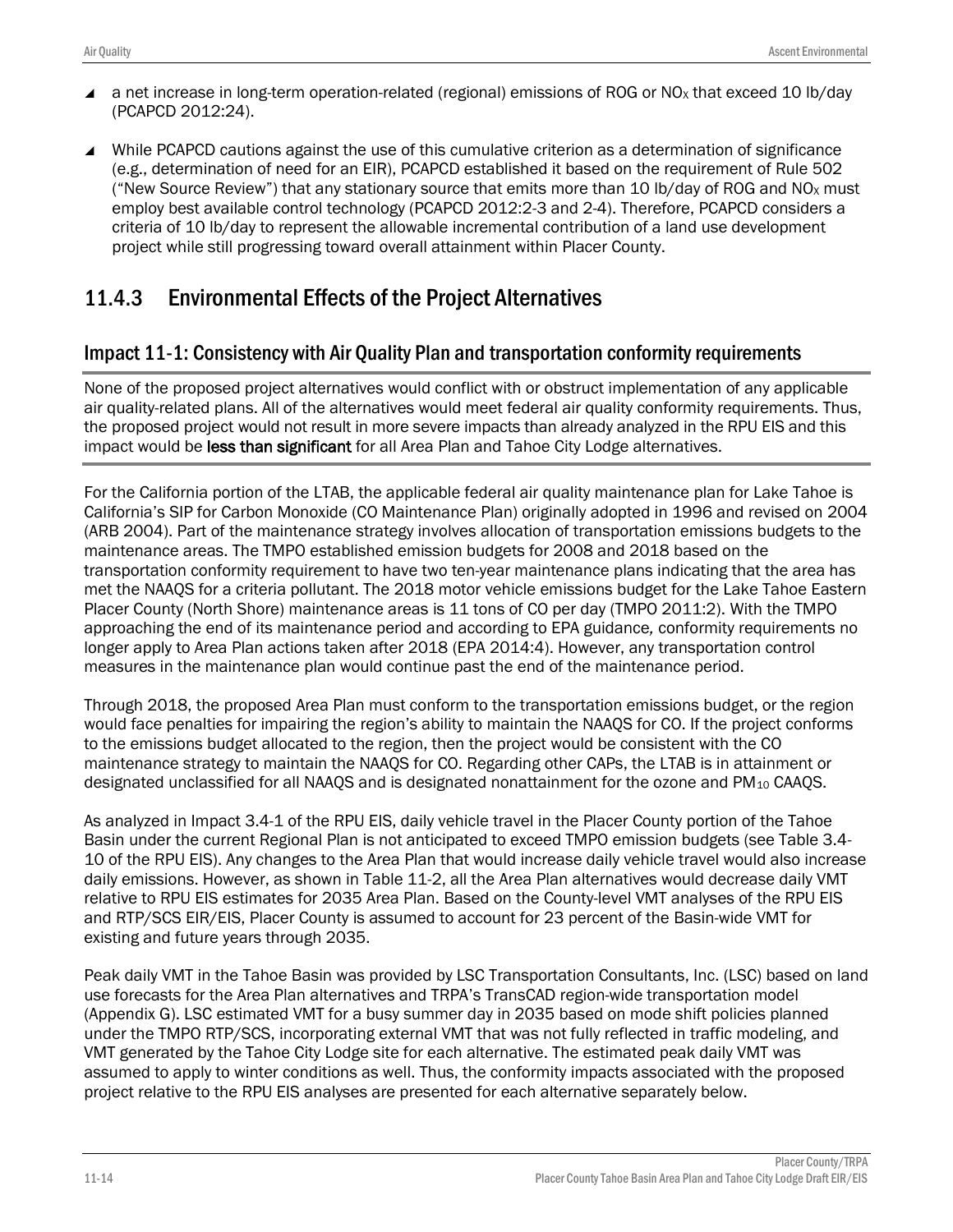#### Table 11-2 Mobile-Source Carbon Monoxide Emissions in Eastern Placer County (North Shore) CO Maintenance Area by Alternative in 2018

|                                                           | <b>Regional Plan</b><br><b>Update EIS</b> | <b>Alternative 1</b>   | <b>Alternative 2</b> | Alternative 3          | Alternative 4          |
|-----------------------------------------------------------|-------------------------------------------|------------------------|----------------------|------------------------|------------------------|
| Maximum Daily VMT in the Lake Tahoe Region                | 1.988.633 <sup>a</sup>                    | 1.947.210 <sup>b</sup> | 1.948.147b           | 1.947.951 <sup>b</sup> | 1,948,661 <sup>b</sup> |
| Maximum Daily VMT in the Plan area c                      | 447.963                                   | 438.632                | 438.843              | 438.799                | 438.959                |
| Maximum Daily CO Emissions in the Plan area (TPD)         | 1.82 <sup>d</sup>                         | 1.02 <sup>e</sup>      | 1.03 <sup>e</sup>    | 1.03 <sup>e</sup>      | 1.03 <sup>e</sup>      |
| CO Emissions Budget for Lake Tahoe North Shore area (TPD) |                                           |                        | 11                   |                        |                        |
| <b>Budget Met?</b>                                        | Yes                                       | Yes                    | Yes                  | Yes                    | Yes                    |

Notes: Area Plan area = Placer County Tahoe Basin Area; CO = carbon monoxide; EMFAC = Mobile-Source Emissions Factor Model; TPD = tons per day; RPU = Regional Plan Update; RTP = Regional Transportation Plan; EIS = Environmental Impact Study; Area Plan area = Placer County Tahoe Basin Area; VMT = vehicle miles travelled

<sup>a</sup> Daily VMT estimates were based on 2035 region-wide VMT reported in Table 3.3-16 of the Lake Tahoe RTP/SCS EIR/EIS.

**b** Data available from Table D in memorandum from LSC Transportation Consultants (Shaw 2016)

<sup>c</sup> Calculated assuming Placer County accounts for 23 percent of total regional VMT. This is based on county and regional VMT in Appendix F of the RPU EIS and Table 3.3- 16 of the Lake Tahoe RTP/SCS EIR/EIS, respectively.

<sup>d</sup> The RPU EIS calculated mobile emissions using emission factors from EMFAC2011.

<sup>e</sup> The Area Plan analysis calculates mobile emissions using emission factors from EMFAC2014, which estimates generally lower emissions than EMFAC2011 on a per-mile basis due to more stringent vehicle standards and revised forecasting.

Source: Shaw 2016, TRPA 2012, TMPO and TRPA 2012, data compiled by Ascent Environmental in 2016.

Daily CO emissions associated with VMT were modeled using 2018 winter emission factors from EMFAC2014 and compared with the applicable emissions budget. EMFAC2014 is the current model accepted by EPA for purposes of conformity analysis (EPA 2015). Winter-time emission factors are used because mobile-source CO emissions are generally higher in colder temperatures. Thus, as shown in Table 11-2, maximum daily CO emissions estimated for Alternatives 1 through 4 would conform to 2018 emissions budget for the North Shore area. Note that although LSC provided peak daily VMT for the summer season, it is conservatively assumed that the same peak VMT would occur in the winter season for the purposes of this analysis.

Emissions estimates for 2035 are also presented in Table 11-3 and show that CO emissions would continue to decrease under applicable Area Plan, state, and federal policies.

#### Table 11-3 Mobile-Source Carbon Monoxide Emissions in Eastern Placer County (North Shore) CO Maintenance Area by Alternative in 2035

|                                                           | <b>Regional Plan Update EIS</b> | Alt 1             | Alt <sub>2</sub>  | Alt $3$                            | Alt 4                  |
|-----------------------------------------------------------|---------------------------------|-------------------|-------------------|------------------------------------|------------------------|
| Maximum Daily VMT in the Lake Tahoe Region                | 2.131.000a                      |                   |                   | 1,973,780♭ 1,980,026♭   1,978,719♭ | 1.983.452 <sup>b</sup> |
| Maximum Daily VMT in the Plan Areac                       | 481.739                         | 446.197           | 447.609           | 447.314                            | 448.384                |
| Maximum Daily CO Emissions in the Plan area (TPD)         | NA                              | 0.28 <sup>d</sup> | 0.28 <sup>d</sup> | 0.28 <sup>d</sup>                  | 0.28 <sup>d</sup>      |
| CO Emissions Budget for Lake Tahoe North Shore area (TPD) |                                 |                   | 11                |                                    |                        |
| <b>Budget Met?</b>                                        | NA                              | Yes               | Yes               | Yes                                | Yes                    |

Notes: Area Plan area = Placer County Tahoe Basin Area; CO = carbon monoxide; EMFAC = Mobile-Source Emissions Factor Model; TPD = tons per day; RPU = Regional Plan Update; RTP = Regional Transportation Plan; EIS = Environmental Impact Study; Area Plan area = Placer County Tahoe Basin Area; VMT = vehicle miles travelled

<sup>a</sup> Daily VMT estimates were based on 2035 region-wide VMTreported in Table 3.3-16 of the Lake Tahoe RTP/SCS EIR/EIS.

**b** Data available from Table D in memorandum from LSC Transportation Consultants (Shaw 2016)

 $\cdot$  Calculated assuming Placer County accounts for 23 percent of total regional VMT. This is based on county and regional VMT in Appendix F of the RPU EIS and Table 3.3-16 of the Lake Tahoe RTP/SCS EIR/EIS, respectively.

<sup>d</sup> The Area Plan analysis calculates mobile emissions using emission factors from EMFAC2014, which estimates generally lower emissions than EMFAC2011 on a per-mile basis due to more stringent vehicle standards and revised forecasting.

Source: Shaw 2016, TRPA 2012, TMPO and TRPA 2012, data compiled by Ascent Environmental in 2016.

## Proposed Project

The RPU EIS concluded that the RPU would not conflict with or obstruct implementation of any applicable airquality related plans, and would not have significant impacts (TRPA 2012:3.4-22).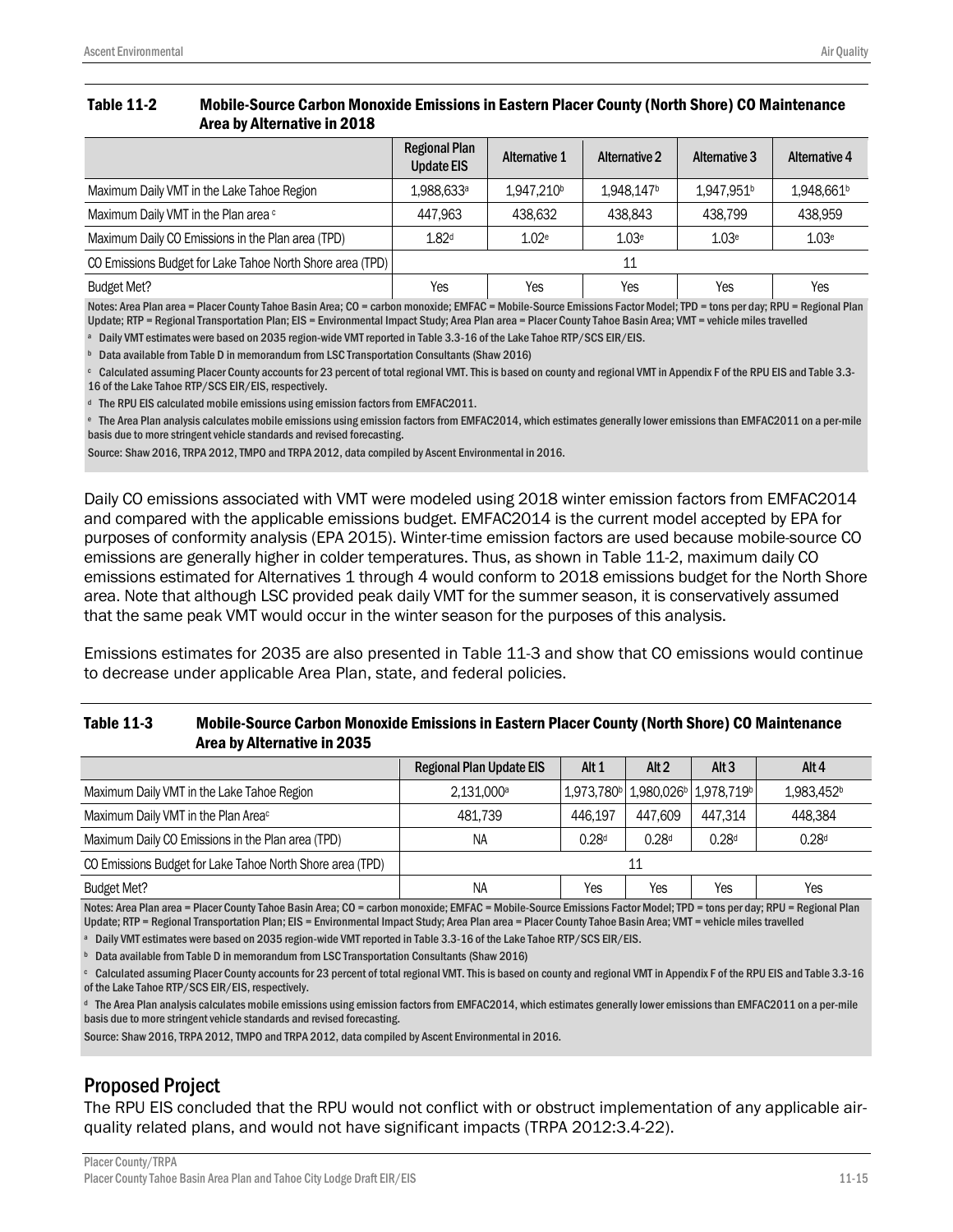The following combines the analysis for the proposed Area Plan and lodge project, which is based on the mass of CO emitted into the California portion of the LTAB. The potential for localized CO impacts, which is based on intersection volume and LOS data, is addressed under Impact 11-4 below.

#### Alternative 1: Proposed Area Plan/Proposed Lodge

Alternative 1 would include the residential land use allocations from the Regional Plan, add 400 new TAUs, and reduce commercial floor area by 180,000 square feet (see Table 11-4). The Kings Beach Center design concept would be consistent with, and within, the Area Plan land use allocations. Based on more current survey information and model calibration (Norberg, pers. comm., 2015), and as shown in Table 11-3, Alternative 1 would reduce 2035 projected region-wide vehicle activity from 2,131,000 to 1,973,780 VMT per day. Assuming that the Placer County portion accounts for 23 percent of the region's vehicle activity, 2015 base conditions reported by LSC, and interpolating for 2018, Alternative 1 would result in 438,632 VMT per day in the Area Plan area, which is 9,331 VMT per day less than that evaluated in the RPU EIS.

As shown in Table 11-2 above, Alternative 1 would result in mobile‐source CO emissions within the 2018 emissions budgets allocated for transportation conformity. The transportation emissions budget is the basis for air quality planning efforts in the Lake Tahoe CO Maintenance Plan. If the transportation emissions budget is met, then LTAB is considered to be on track for maintaining of the NAAQS and CAAQS for CO. Alternative 1 would not conflict with or obstruct regional CO maintenance efforts. Alternative 1 would also result in less CO emissions from mobile sources than previously considered in the RPU EIS. Therefore, this impact would be less than significant.

### Alternative 2: Area Plan with No Substitute Standards/Reduced Scale Lodge

Alternative 2 would not change land use allocations of the Regional Plan (see Table 11-4), and those required for the Tahoe City Lodge and Kings Beach Center design concept would be within that total. As shown in Table 11-3, refinements to the traffic model based on recent data result in lower regional VMT estimates than reported in the RPU EIS and RTP/SCS EIR/EIS. These adjustments reduce 2035 projected region-wide vehicle activity from 2,131,000 to 1,980,026 VMT per day. Assuming that the Placer County portion accounts for 23 percent of the region's vehicle activity, 2015 base conditions reported by LSC, and interpolating for 2018, Alternative 2 would result in 438,843 VMT per day in the Plan area, which is 9,120 VMT per day lower than determined by the RPU EIS.

As shown in Table 11-2 above, Alternative 2 would result in mobile‐source CO emissions well within the 2018 emissions budgets allocated for transportation conformity. The transportation emissions budget is the basis for air quality planning efforts in the Lake Tahoe CO Maintenance Plan. If the transportation emissions budget is met, then LTAB is considered to be on track for maintaining the NAAQS and CAAQS for CO. Alternative 2 would not conflict with or obstruct regional CO maintenance efforts. Alternative 2 would also result in less CO emissions from mobile sources than previously considered in the RPU EIS. Therefore, this impact would be less than significant.

### Alternative 3: Reduced Intensity Area Plan/Reduced Height Lodge

Alternative 3 would include the land use allocations of the Regional Plan, but would add 200 new TAUs and reduce commercial floor area by 90,000 square feet (see Table 11-4). As shown in Table 11-3, Alternative 3 would reduce 2035 projected region-wide vehicle activity from 2,131,000 to 1,978,719 VMT per day. Assuming that the Placer County portion accounts for 23 percent of the region's vehicle activity, 2015 base conditions reported by LSC, and interpolating for 2018, Alternative 3 would result in 438,799 VMT per day in the Area Plan area, which is 9,164 VMT per day lower than determined by the RPU EIS.

As shown in Table 11-2 above, Alternative 3 would result in mobile‐source CO emissions well within the 2018 emissions budgets allocated for transportation conformity. The transportation emissions budget is the basis for air quality planning efforts in the Lake Tahoe CO Maintenance Plan. If the transportation emissions budget is met, then LTAB is considered to be on track for maintaining the NAAQS and CAAQS for CO. Alternative 3 would not conflict with or obstruct regional CO maintenance efforts. Alternative 3 would also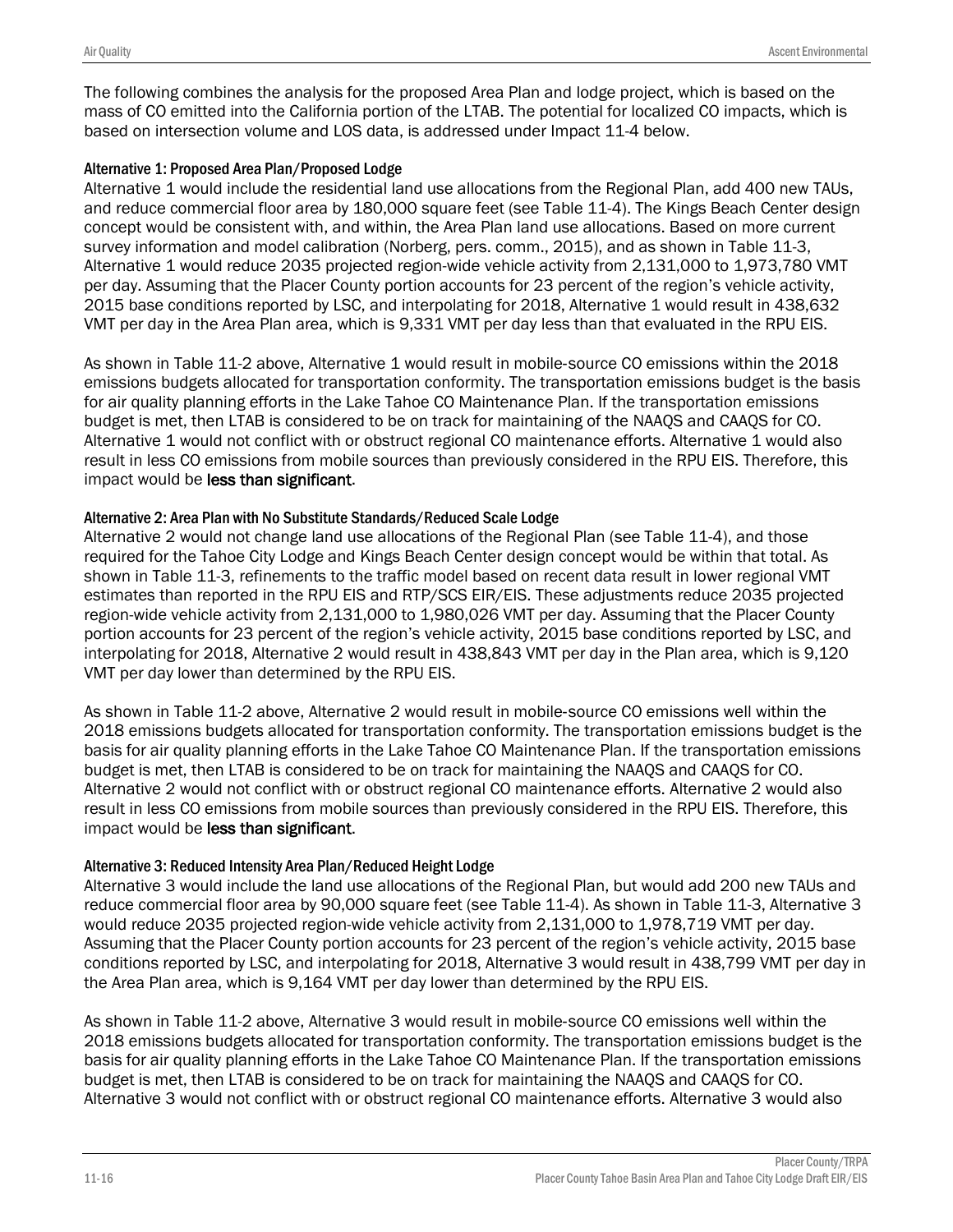result in less CO emissions from mobile sources than previously considered in the RPU EIS. Therefore, this impact would be less than significant.

### Alternative 4: No Project

Alternative 4 would include the development allocations authorized in the Regional Plan without incorporating any of the changes proposed in the Area Plan. Compared to that evaluated in the RPU EIS, Alternative 4 would result in lower densities, 22 fewer permanent residential units, and 24 additional shortterm residential units (as shown in Table 11-3). These changes, along with the model adjustments based on current data, would reduce 2035 projected region-wide vehicle activity from 2,131,000 to 1,983,452 VMT per day, as shown in Table 11-3. Assuming that the Placer County portion accounts for 23 percent of the region's vehicle activity, 2015 base conditions reported by LSC, and interpolating for 2018, Alternative 2 would result in 438,959 VMT per day in the Area Plan area, which is 9,004 VMT per day lower than determined by the RPU EIS.

As shown in Table 11-2 above, Alternative 4 would result in mobile‐source CO emissions well within the 2018 emissions budgets allocated for transportation conformity. The transportation emissions budget is the basis for air quality planning efforts in the Lake Tahoe CO Maintenance Plan. If the transportation emissions budget is met, then LTAB is considered to be on track for maintaining the NAAQS and CAAQS for CO. Alternative 4 would not conflict with or obstruct regional CO maintenance efforts. Alternative 4 would also result in less CO emissions from mobile sources than previously considered in the RPU EIS. Therefore, this impact would be less than significant.

# Mitigation Measures

No mitigation is required.

# Impact 11-2: Short-term construction emissions of ROG,  $NO<sub>X</sub>$ ,  $PM<sub>10</sub>$ , and  $PM<sub>2.5</sub>$

Implementation of the proposed Area Plan and subsequent projects, including the Kings Beach Center design concept and Tahoe City Lodge, would involve construction that would result in the temporary generation of ROG, NO<sub>x</sub>, PM<sub>10</sub> and PM<sub>2.5</sub> emissions from site preparation (e.g., excavation, grading, and clearing); diesel-powered off-road equipment, trucks hauling materials to and from the site, worker commute exhaust emissions, the application of architectural coatings, and paving The anticipated short-term construction emissions of individual development projects under Area Plan Alternatives 1 through 4 is not anticipated to result in more severe impacts than those identified in the RPU EIS. Emissions associated with the construction emissions of future individual development projects would have the potential to exceed PCAPCD-recommended significance criteria, thereby potentially violating or contributing substantially to the nonattainment status of the LTAB with respect to the CAAOS for ozone and PM<sub>10</sub>. Thus, the short-term construction emissions in the region would be a significant impact for Area Plan Alternatives 1 through 4.

Like other individual projects, construction activity associated with Lodge Alternatives 1 through 4 would result in the temporary generation of ROG,  $NO<sub>X</sub>$ , PM<sub>10</sub> and PM<sub>2.5</sub> emissions. Construction activity for Lodge Alternatives 1 and 3 would generate emissions of ROG that exceed the PCAPCD-recommended significance criterion of 82 lb/day, thereby potentially violating or contributing substantially to the nonattainment status of the LTAB with respect to the CAAQS for ozone. Thus, the short-term construction emissions of ROG would be significant at the project level for Lodge Alternatives 1 and 3. Construction associated with Lodge Alternatives 2 and 4 would not generate ROG, NO<sub>x</sub>, PM<sub>10</sub> and PM<sub>2.5</sub> emissions that exceed PCAPCDrecommended significance criteria and, therefore, would not violate or contribute to the nonattainment status of the LTAB with respect to the CAAQS for ozone and PM<sub>10</sub>. Thus, short-term construction emissions of ROG, NO<sub>x</sub>, PM<sub>10</sub> and PM<sub>2.5</sub> would be less than significant for Lodge Alternatives 2 and 4.

Construction emissions are described as "short-term" or temporary in duration and have the potential to represent a significant air quality impact, if they violate or contribute to the violation of an applicable air quality standard. ROG and  $NO<sub>X</sub>$  emissions are primarily associated with gas and diesel equipment exhaust. ROG is also emitted during the application of architectural coatings and during paving. Fugitive dust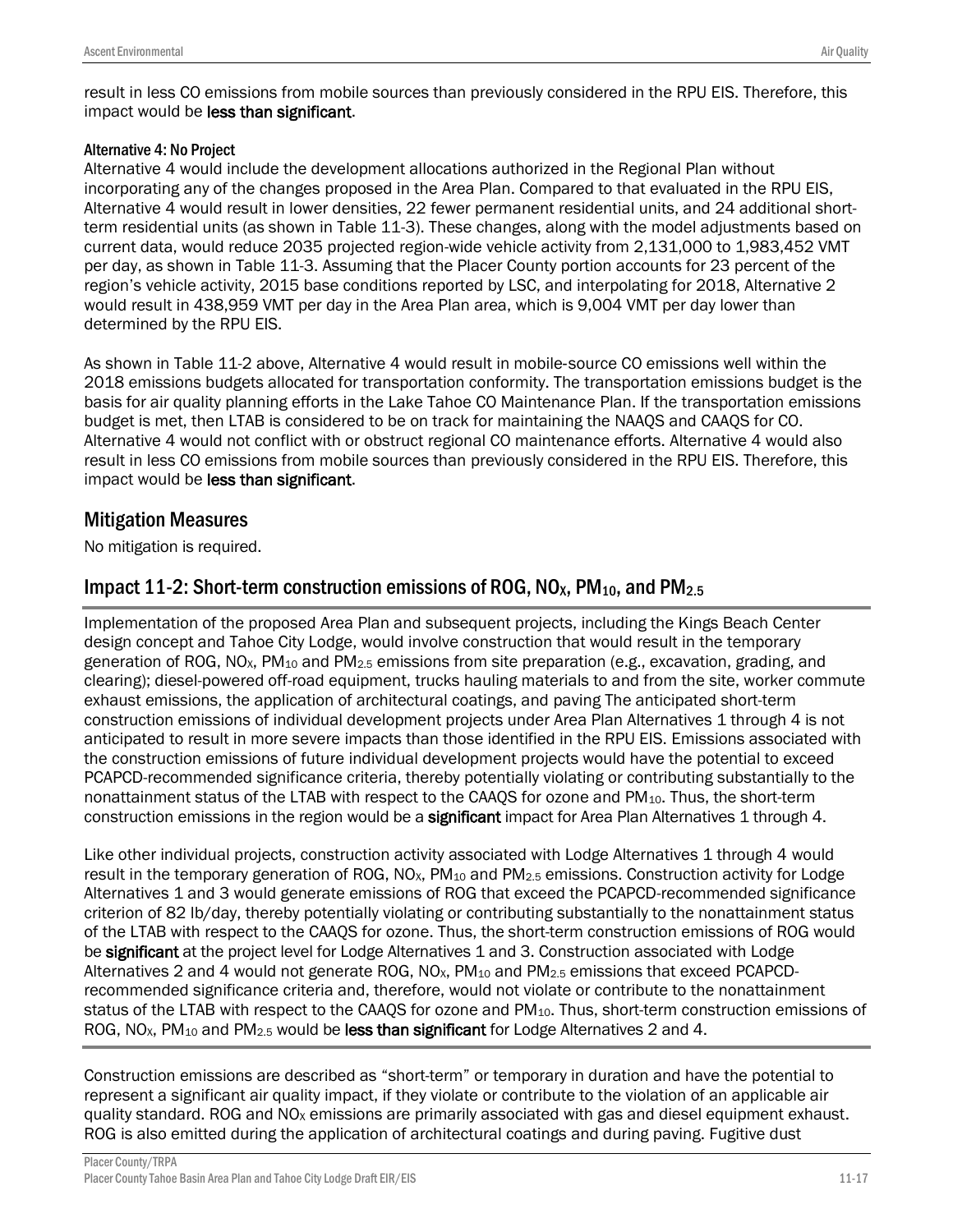emissions (PM<sub>10</sub> and PM<sub>2.5</sub>) are primarily associated with site preparation and vary as a function of such parameters as soil silt content, soil moisture, wind speed, acreage of disturbance area, and VMT and travel speed by construction vehicles on- and off-site.

Construction activities performed under all alternatives would be required to comply with TRPA's Best Construction Practices Policy for Construction Emissions and follow PCAPCD's best construction practices, as described above under the regulatory settings. This includes fugitive dust limits such as watering twice per day during ground disturbance activities.

### Placer County Tahoe Basin Area Plan Program-Level Analysis

Although project-specific details are not known for individual construction projects (other than the Tahoe City Lodge, and to a limited degree, the Kings Beach Center design concept) that would occur under the Area Plan, the types of construction activities that would be associated with land use development and redevelopment projects typically generate equipment exhaust and fugitive dust emissions that could violate or contribute substantially to an existing or projected air quality violation, and/or expose sensitive receptors to substantial pollutant concentrations, especially considering the nonattainment status of the LTAB portion of Placer County with respect to the CAAQS for NO<sub>x</sub> and PM<sub>10</sub>. For this reason, the RPU EIS concluded that short-term construction emissions of the adopted updated Tahoe Regional Plan (i.e., Alternative 3 of the RPU EIS) would have a potentially significant air quality impact.

Construction would still occur under all four Area Plan alternatives and would be subject to the Regional Plan goals, policies, and Code provisions as well as PCAPCD regulations pertaining to construction emissions and activities. The level of construction-generated emissions that could occur under each alternative is discussed separately below. This analysis relies on comparisons to the analysis provided in the RPU EIS. Table 11-4 summarizes the level of new land use development that would occur under each Area Plan alternative. More detailed discussion of construction emissions associated with each alternative are discussed separately below.

|                                      | 2015            |                                           |                      | 2035                 |               |                               |
|--------------------------------------|-----------------|-------------------------------------------|----------------------|----------------------|---------------|-------------------------------|
| <b>Land Use Types</b>                | <b>Existing</b> | <b>Regional Plan</b><br><b>Update EIS</b> | <b>Alternative 1</b> | <b>Alternative 2</b> | Alternative 3 | Alternative 4<br>(No Project) |
| <b>Total Residential Units</b>       | 11.190          | 12,206                                    | 12.206               | 12.206               | 12,206        | 12,206                        |
| Full-time occupied residential units | 3.698           | 4,192                                     | 4,192                | 4.192                | 4.191         | 4.170                         |
| Seasonal/part-time residential units | 7.492           | 8.014                                     | 8.014                | 8.014                | 8.015         | 8,038                         |
| Commercial Floor Area (sq. ft.)      | 1,306,564       | 1,576,882                                 | 1,396,882            | 1,576,882            | 1,486,882     | 1,576,882                     |
| <b>TAUS</b>                          | 1.340           | 1.511                                     | 1.911                | 1.511                | 1.711         | 1,511                         |

### Table 11-4 Existing and Planned Land Use in the Placer County portion of the Lake Tahoe Region

Notes: EIS = Environmental Impact Study, sq. ft. = square feet, TAU = tourist accommodation unit

Source: Data compiled by Ascent Environmental in 2016.

### Alternative 1: Proposed Area Plan

As shown in Table 11-4, Alternative 1 would result in development of 180,000 fewer square feet of commercial floor area and 400 more TAUs built by 2035 than was estimated for the Plan area in the RPU EIS. Assuming an average of 1,452 square feet per TAU, based on CalEEMod assumptions for a hotel room, the changes proposed by the Area Plan would result in a net addition of 400,800 square feet of building space from the RPU build-out.

Additionally, the land use allowances under Alternative 1 would include the Kings Beach Center design concept (See Table 3-4). Based on modeling conducted, the construction-generated emissions from implementation of the Kings Beach Center design concept would exceed PCAPCD's ROG emissions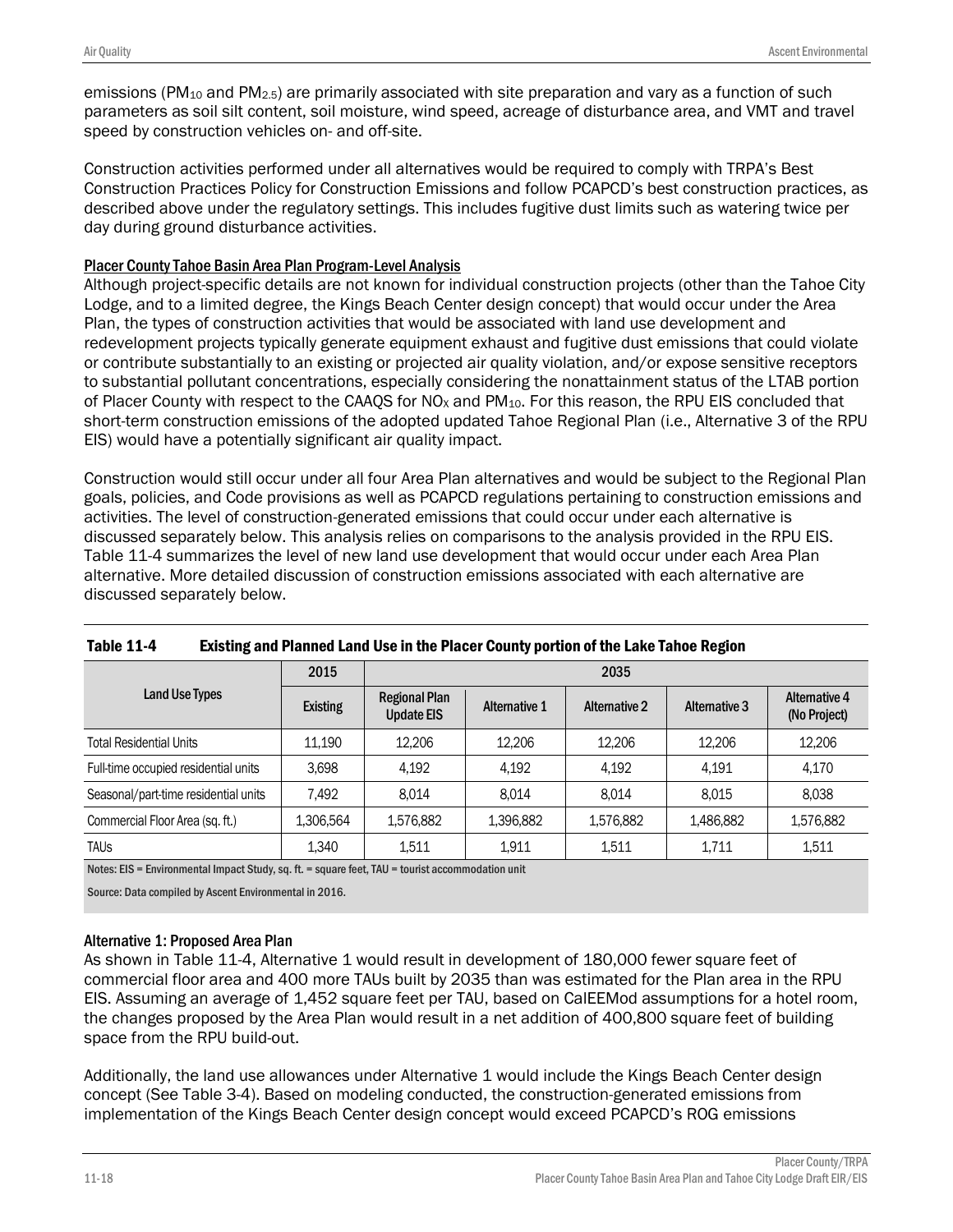significance criteria of 82 lb/day. See Appendix H-5 for detailed results and assumptions related to this project-level analysis.

Apart from the Kings Beach Center design concept, the types of construction activities that would be associated with land use development and redevelopment projects under the Area Plan are not known at the time of writing this EIR/EIS; however, given the limited construction season in the region (i.e., May 1 to October 15) and the amount of new development or redevelopment that could occur under the Area Plan, it is possible that a substantial amount of construction activity could occur at one time.

Construction would be subject to TRPA's Best Construction Practices Policy for Construction outlined in TRPA Standard Conditions of Approval. Although the RPU EIS concluded that development and implementation of its Best Construction Practices Policy for Construction would reduce construction-related air quality impacts of the Regional Plan to a less-than-significant level, this significance determination assumed that the measures in this policy would ensure that construction-generated emissions of individual projects would not exceed PCAPCD's mass emission significance criteria (TRPA 2012:3.4-28 to 3.4-29). Depending on the size and scope of the project, this may not always be the case. Therefore, maximum daily construction emissions of projects developed under Alternative 1 could potentially exceed PCAPCD's mass emission significance criteria of 82 lb/day for ROG, NO<sub>x</sub>, and/or  $PM_{10}$ , and the Kings Beach Center design concept would exceed significance criteria for ROG. Thus, implementation of the Alternative 1 would violate or contribute substantially to the nonattainment status of the LTAB with respect to the CAAOS for ozone and PM<sub>10</sub>. Also, Alternative 1 would result in construction of additional building area beyond what was analyzed under the RPU. Therefore, this impact would be potentially significant.

### Alternative 2: Area Plan with No Substitute Standards

As shown in Table 11-4, Alternative 2 would have no land uses changes in the Placer County portion of the region compared to what was estimated in the RPU EIS. In addition, the land use allowances under Alternative 2 would include the Kings Beach Center design concept.

For the same reasons described under Alternative 1, construction-related emissions under Alternative 2 could contribute substantially to an existing or projected air quality violation, and/or expose sensitive receptors to substantial pollutant concentrations, especially considering the nonattainment status of the LTAB portion of Placer County with respect to the CAAQS for ozone and PM<sub>10</sub>. Because Alternative 1 would result in the development of the same land uses as the Regional Plan and because the RPU EIS determined that construction of land uses under the Regional Plan could contribute substantially to an existing or projected air quality, this impact would be potentially significant.

### Alternative 3: Reduced Intensity Area Plan

As shown in Table 11-4, Alternative 2 would result in the development of 90,000 fewer square feet of commercial floor area and 200 more TAUs built by 2035 than what was estimated for the Placer County portion of the region in the RPU EIS. Assuming an average of 1,452 square feet per TAU, based on CalEEMod assumptions for a hotel room, the changes proposed by the Area Plan would result in a net addition of 200,400 square feet of building space. There would also be minor differences between full-time and seasonal/part-time residential units. In addition, the land use allowances under Alternative 3 would include the Kings Beach Center design concept.

For the same reasons described under Alternative 1, construction-related emissions under Alternative 3 could contribute substantially to an existing or projected air quality violation, and/or expose sensitive receptors to substantial pollutant concentrations, especially considering the nonattainment status of the LTAB portion of Placer County with respect to the CAAQS. This would be a **potentially significant** impact.

#### Alternative 4: No Project

Alternative 4 would include development of the allocations authorized in the Regional Plan, but without any of the changes proposed in the Area Plan. As analyzed in the RPU EIS, Alternative 4 would result in the construction of 22 fewer long-term residential units and 24 more short-term residential units compared to the RPU (see Table 11-4).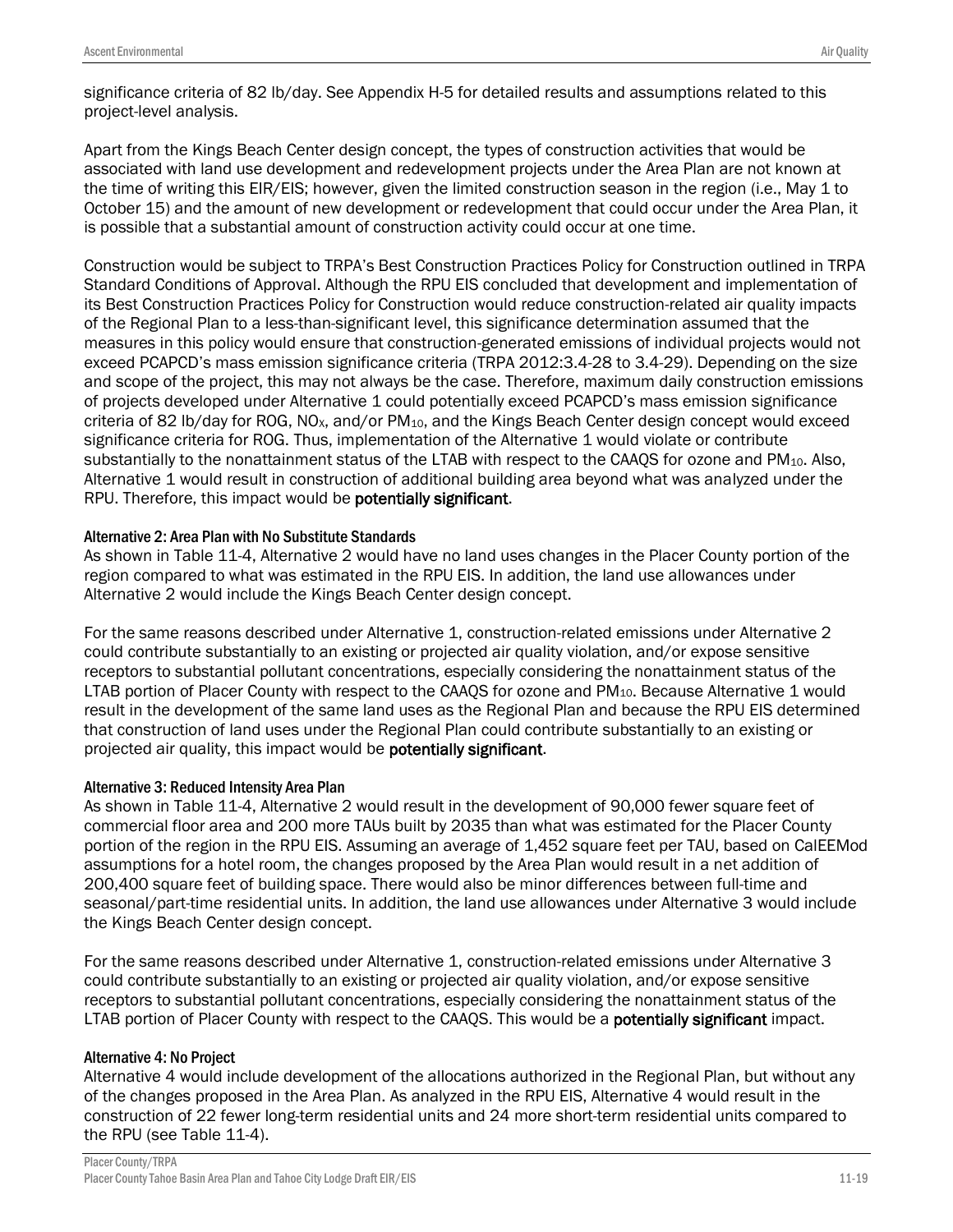For the same reasons described under Alternative 1, Alternative 4 could contribute substantially to an existing or projected air quality violation, and/or expose sensitive receptors to substantial pollutant concentrations, especially considering the nonattainment status of the LTAB portion of Placer County with respect to the CAAQS. This would be a potentially significant impact.

#### Tahoe City Lodge Project-Level Analysis

Emissions of CAPs and precursors would be generated during construction of the lodge under each alternative and were estimated using CalEEMod. Table 11-5 summarizes the maximum daily emissions that could be generated during lodge construction for each alternative. Detailed modeling parameters are included in Appendix H-3.

#### Alternative 1: Proposed Lodge

Construction of Alternative 1 would involve demolition of existing facilities and construction of the Tahoe City Lodge site with 118 hotel rooms; 17,390 square feet of office, restaurant, and recreational space; a 6,738 square-foot golf course clubhouse; driveways; and approximately 131 parking spaces. Construction would last approximately 16 to 18 months, starting in early 2017, and any ground disturbance activities would be suspended during winter months between October and May per TRPA Code Section 33.3.1 and Regional Plan Policy S-1.6. Approximately 300 construction days would be needed to complete construction of this alternative.

As shown in Table 11-5, construction activity that would take place under Alternative 1 would generate maximum daily emissions of 82 lb/day of ROG, 52 lb/day of NO<sub>x</sub>, and 3 lb/day of PM<sub>10</sub>. Maximum daily ROG emissions may exceed PCAPCD's standard of significance of 82 lb/day when accounting for variances in construction methods. Emissions of ROG would peak during the application of architectural coatings. This assumes coatings would be applied over an 18-day period, which is the duration assumed by CalEEMod for a project of this size. CalEEMod also assumes to the coatings have an average VOC content of 150 grams per liter (g/L), which is consistent with the upper VOC content limit for typical architectural coatings allowable by PCAPCD Rule 218 (ARB 2016). Therefore, maximum daily construction emissions could exceed PCAPCD's mass emission significance criteria of 82 lb/day for ROG, thereby violating or contributing substantially to the nonattainment status of the LTAB with respect to the CAAOS for ozone. This would be a **significant** impact.

|             | (IV/ udy)                      |            |                 |                          |                           |                                       |                                        |
|-------------|--------------------------------|------------|-----------------|--------------------------|---------------------------|---------------------------------------|----------------------------------------|
| Alternative | <b>Construction Year</b>       | <b>ROG</b> | NO <sub>X</sub> | Total PM <sub>10</sub> 1 | Total PM <sub>2.5</sub> 1 | Exhaust PM <sub>10</sub> <sup>2</sup> | Exhaust PM <sub>2.5</sub> <sup>2</sup> |
|             | 2017                           | 5          | 52              | 22                       | 13                        |                                       |                                        |
|             | 2018                           | 82         | 31              |                          | ∩                         |                                       |                                        |
| C           | 2017                           | 5          | 52              | 22                       | 13                        |                                       |                                        |
|             | 2018                           | 48         | 29              |                          | ∩                         |                                       |                                        |
|             | 2017                           | 5          | 52              | 22                       | 13                        |                                       |                                        |
|             | 2018                           | 86         | 32              |                          | ∩                         |                                       |                                        |
|             | 2017                           | 29         | 30              |                          | ∩                         | ◠                                     |                                        |
|             | PCAPCD's Significance Criteria | 82         | 82              | 82                       | <b>NA</b>                 | <b>NA</b>                             | NA                                     |

Table 11-5 Maximum Daily Emissions Generated by Construction for the Tahoe City Lodge Project Alternatives  $(\mathbf{h}/d\mathbf{w})$ 

Note: PM2.5 is shown for informational purposes. Additional details are provided in Appendix H-3.

1 Includes particulate matter emissions from fugitive dust and exhaust

<sup>2</sup> Primarily consists of PM from diesel-powered construction equipment and trucks. Exhaust-related PM emissions are shown for the purposes of the analysis under Impact 11-5.

ROG = reactive organic gases

 $NO<sub>x</sub>$  = nitrous oxides

 $PM_{10}$  = respirable particulate matter with an aerodynamic diameter of 10 micrometers or less

 $PM_{2.5}$  = fine particulate matter with an aerodynamic diameter of 2.5 micrometers or less

lb = pound

PCAPCD = Placer County Air Pollution Control District

NA = Not available

Source: Data provided by Ascent Environmental in 2016.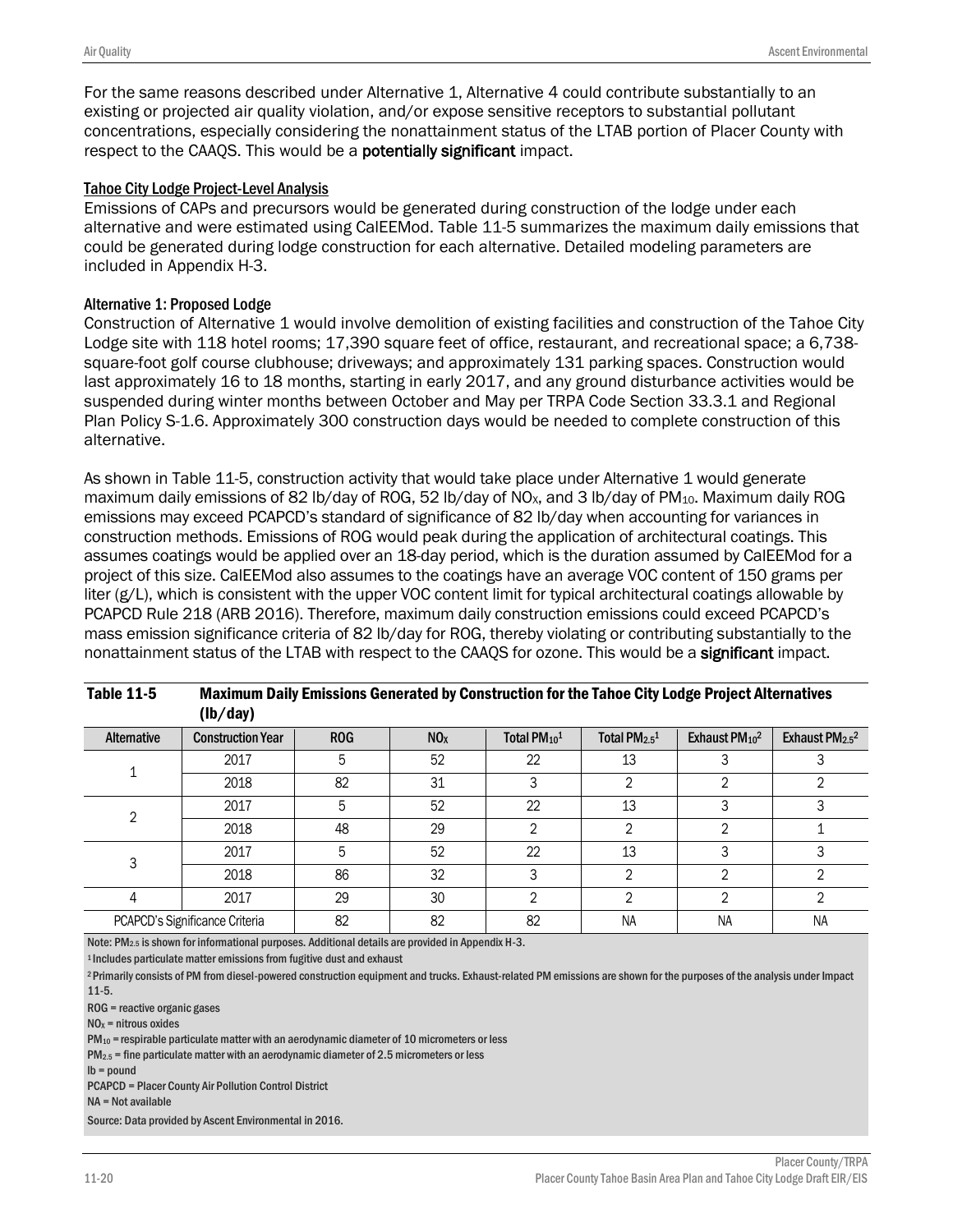### Alternative 2: Reduced Scale Lodge

Construction of Alternative 2 would involve demolition of existing facilities except for the clubhouse and construction of the Tahoe City Lodge site with 56 hotel rooms; 19,084 square feet of office, restaurant, and recreational space; driveways; and approximately 131 parking spaces. Construction would last approximately 16 to 18 months, starting in early 2017, and any ground disturbance would be suspended during winter months between October and May. As a conservative assumption, approximately 300 construction days would be needed to complete construction of this alternative, similar to Alternative 1. Actual construction duration would likely be less due to the reduced scale of the lodge and because the existing clubhouse would not undergo demolition.

As shown in Table 11-5 construction of Alternative 2 would result maximum daily emissions of 48 lb/day of ROG, 52 lb/day of NO<sub>x</sub>, and 3 lb/day of PM<sub>10</sub>. Maximum daily emissions would not exceed applicable PCAPCD-recommended significance standards. This impact would be less than significant.

### Alternative 3: Reduced Height Lodge

Similar to Alterative 1, construction of Alternative 3 would involve demolition of existing facilities and construction of the Tahoe City Lodge site with 118 hotel rooms; 16,280 square feet of office, restaurant, and recreational space; a 6,738-square-foot golf course clubhouse; driveways; and approximately 125 parking spaces. Construction would last approximately 16 to 18 months, starting in early 2017, and any ground disturbance would be suspended during winter months between October and May. Approximately 300 construction days would be needed to complete construction of this alternative.

As shown in Table 11-5, construction of Alternative 3 would generate maximum daily emissions of 86 lb/day of ROG, 52 lb/day of NO<sub>x</sub>, and 3 lb/day of PM<sub>10</sub>. Maximum daily ROG emissions would exceed PCAPCD's standard of significance of 82 lb/day. These emissions are anticipated to occur during application of architectural coating. This assumes coatings would be applied over an 18-day period, the default assumption in CalEEMod for a project of this size. The coatings are also assumed to have an average VOC content of 150 grams per liter (g/L), which is consistent with the upper VOC content limit for typical architectural coatings under PCAPCD Rule 218 (ARB 2016). Therefore, maximum daily construction emissions of ROG would contribute substantially to the nonattainment status of the LTAB with respect to the CAAQS for ozone. This would be a significant impact.

### Alternative 4: No Project

Although no major construction is anticipated under Alternative 4, there would be some activity associated with renovation of the existing facility that may involve minor vehicle and material delivery trips as well as the use of power tools and other equipment that would most likely use on-site electric connections. Dust may be temporarily generated during renovation. Emissions associated with renovation activities are assumed to take approximately 100 days and would likely occur only within 2017.

As shown in Table 11-5, renovation activity under Alternative 4 would result maximum daily emissions of 29 lb/day of ROG, 30 lb/day of NO<sub>x</sub>, and 2 lb/day of PM<sub>10</sub>. Maximum daily emissions would not exceed PCAPCD's significance criteria. Therefore, construction of Alternative 4 would result in a less-than-significant impact to air quality. Detailed model assumptions can be found in Appendix H-3.

## Mitigation Measure 11-2a: Reduce short-term construction-generated emissions of ROG, NO<sub>x</sub>, and  $PM_{10}$

*Mitigation Measure 11-2 is required for Area Plan Alternatives 1, 2, and 3.*

Proponents of individual land use development projects in the Plan area subject to TRPA and/or CEQA environmental review shall be required to demonstrate that construction-related emissions of ROG, NO<sub>x</sub>, and PM<sub>10</sub> for each project would be less than PCAPCD's significance standards of 82 lb/day. Every project applicant shall require its prime construction contractor to implement the following measures: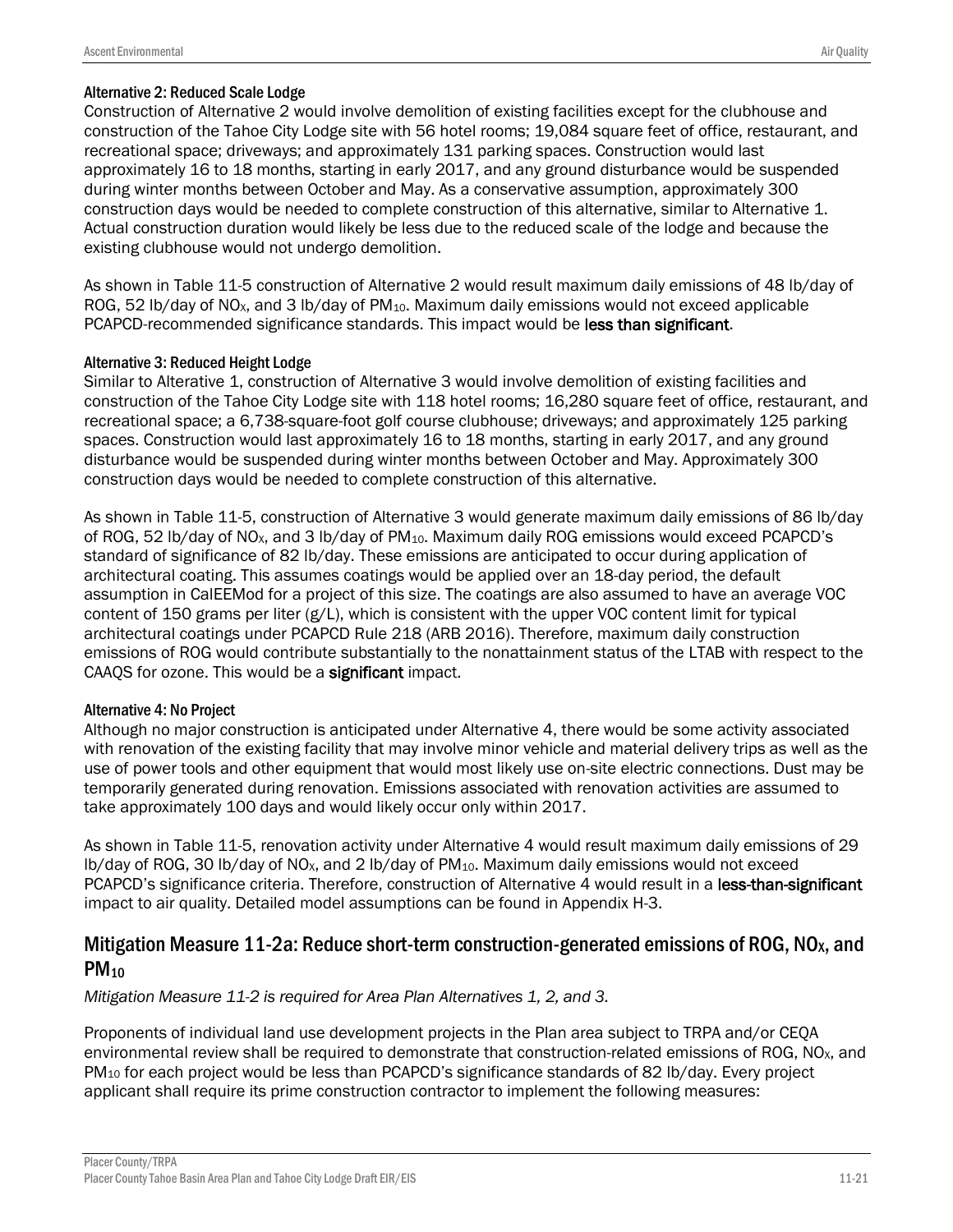- Submit to PCAPCD a comprehensive inventory (e.g., make, model, year, emission rating) of all the heavyduty off-road equipment (50 horsepower of greater) that would be used for 40 or more hours, in aggregate, during a construction season. If any new equipment is added after submission of the inventory, the prime contractor shall contact PCAPCD before the new equipment is used. At least three business days before the use of subject heavy-duty off-road equipment, the project representative shall provide PCAPCD with the anticipated construction timeline including start date, name, and phone number of the property owner, project manager, and onsite foreman;
- Before approval of Grading or Improvement Plans, whichever occurs first, the prime contractor shall submit for PCAPCD approval, a written calculation demonstrating that the heavy-duty (> 50 horsepower) off-road vehicles to be used in the construction project, including owned, leased, and subcontractor vehicles, will achieve a project wide fleet-average 20 percent reduction in  $N_{\alpha}$  emissions as compared to ARB statewide fleet average emissions. Acceptable options for reducing emissions may include use of late-model engines, low-emission diesel products, alternative fuels, engine retrofit technology, after-treatment products, and/or other options as they become available. The calculation shall be provided using PCAPCD's Construction Mitigation Calculator;
- Use existing power sources (e.g., power poles) or clean fuel (e.g., gasoline, biodiesel, natural gas) generators during construction rather than temporary diesel power generators to the extent feasible;
- During construction, minimize idling time to a maximum of 5 minutes for all diesel powered equipment; and/or
- ▲ Post signs in the designated queuing areas of the construction site to remind off-road equipment operators that idling is limited to a maximum of 5 minutes.

Every project applicant shall require additional measures, as necessary, to ensure that construction-related emissions would not exceed PCAPCD's significance standards for of ROG, NO<sub>x</sub>, and PM<sub>10</sub> of 82 lb/day. These additional measures may include, but are not limited to, the following:

- Use of Tier 3 or better engines for construction equipment,
- Use of no- or low-solids content (i.e., no- or low-VOC) architectural coatings that meet or exceed the VOCrequirements of PCAPCD Rule 218. Implementation of this measure would reduce ROG emissions from architectural coating by 90 percent, and/or
- Participate in PCAPCD's offsite mitigation program, the Land Use Air Quality Mitigation Fund, by paying the equivalent amount of fees for the project's contribution of ROG or  $NO<sub>X</sub>$  that exceeds the 82 lb/day significance criteria, or the equivalent as approved by PCAPCD. The applicable fee rates of the program change over time. The actual amount to be paid shall be determined, and satisfied per current guidelines, at the time of approval of the Grading or Improvement Plans.

## Mitigation Measure 11-2b: Reduce short-term construction-generated emissions of ROG

*Mitigation Measure 11-2 is required for Lodge Alternatives 1 and 3.*

The applicant for the lodge project shall require its prime construction contractor to implement measures to ensure that construction-generated emissions of ROG would not exceed PCAPCD's significance standard of 82 lb/day. Measures to ensure maximum daily emissions of ROG would not exceed 82 lb/day include, but are not limited to, the following:

■ Use of no- or low-solids content (i.e., no- or low-VOC) architectural coatings that meet or exceed the VOCrequirements of PCAPCD Rule 218. Implementation of this measure would reduce ROG emissions from architectural coating by 90 percent;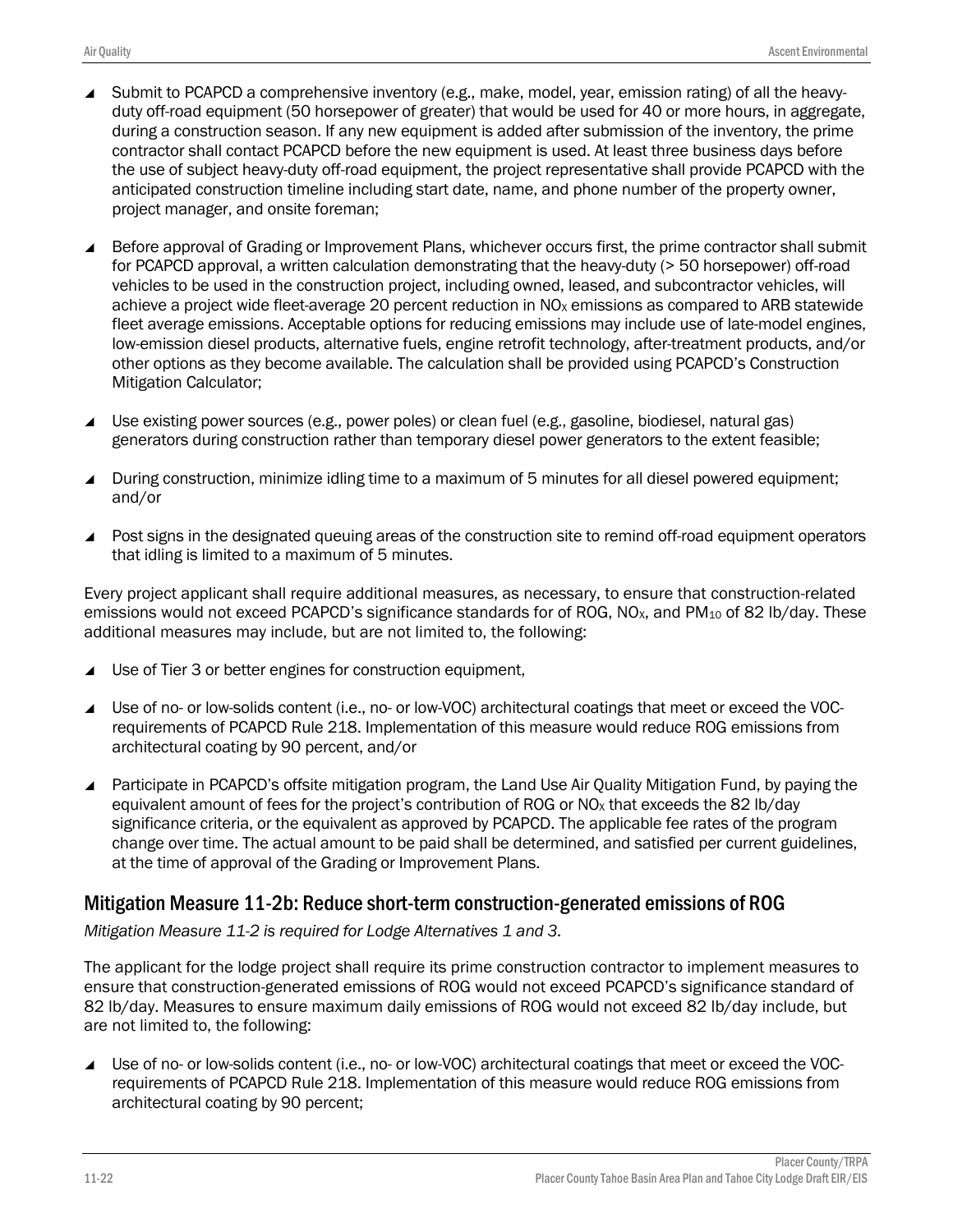- ▲ Use existing power sources (e.g., power poles) or clean fuel (e.g., biodiesel, natural gas) generators during construction rather than temporary diesel power generators to the extent feasible;
- During construction, minimize idling time to a maximum of 5 minutes for all diesel powered equipment;
- Post signs in the designated queuing areas of the construction site to remind off-road equipment operators that idling is limited to a maximum of 5 minutes;
- Use of Tier 3 or better engines for construction equipment; and/or
- Participate in PCAPCD's offsite mitigation program, the Land Use Air Quality Mitigation Fund, by paying the equivalent amount of fees for the project's contribution of ROG that exceeds the 82 lb/day significance criteria, or the equivalent as approved by PCAPCD. The applicable fee rates of the program change over time. The actual amount to be paid shall be determined, and satisfied per current guidelines, at the time of approval of the Grading or Improvement Plans.

Prior to initiating construction, the applicant shall receive written approval by PCAPCD that its selected measures are sufficient for ensuring the construction-related ROG emissions would not exceed 82 lb/day.

#### Significance after Mitigation

Implementation of Mitigation Measure 11-2a would ensure that all individual development projects developed under Area Plan Alternatives 1, 2, and 3, including the Kings Beach Center design concept, would not generate construction-related emissions that exceed PCAPCD significance criteria for construction--generated emissions. Therefore, this impact would be reduced to a less-than-significant level for Area Plan Alternatives 1, 2, and 3, Mitigation cannot be required for Area Plan Alternative 4, because it is the no-action alternative. Therefore, because construction-related emissions of ROG, NO<sub>x</sub>, and PM<sub>10</sub> may exceed PCAPCD's significance standards of 82 lb/day this impact would be significant and unavoidable for Area Plan Alternative 4.

With respect to recommended project-level mitigation of ROG emissions for the lodge, use of architectural coatings with an average VOC content equal to or less than 15 grams of VOC per liter along with the use of offroad equipment with Tier 4 Final engines would reduce construction-generated ROG emissions to less-thansignificant levels without the need for paying into PCAPCD's Land Use Air Quality Mitigation Fund. Use of no- or low-VOC architectural coatings would reduce ROG emissions from the application of architectural coatings by 90 percent. Resulting architectural coating emissions from Lodge Alternatives 1 and 3 would be reduced to 8, and 9 lb/day, respectively. (Detailed calculations are provided in Appendix H-3.) If, however, it is not feasible to use no-VOC/low-VOC architectural coatings the project applicant may choose to adequately reduce project emissions by paying into PCAPCD's Land Use Air Quality Mitigation Fund. Therefore, implementation of Mitigation Measure 11-2b would ensure that construction activity associated with Lodge Alternatives 1 and 3 would not generate maximum daily emissions of ROG that exceed PCAPCD significance criteria. As a result, this impact would be reduced to a less-than-significant level for Lodge Alternatives 1 and 3.

# Impact 11-3: Long-term operational emissions of ROG,  $NO<sub>X</sub>$ , PM<sub>10</sub>, and PM<sub>2.5</sub>

Implementation of the Area Plan alternatives would result in a substantial net decrease in operational emissions of in ROG, NO<sub>x</sub>, and CO between existing conditions and the planning horizon (2035). Implementation of the Area Plan alternatives would result in a net increase in emissions of PM<sub>10</sub> and PM<sub>2.5</sub>; however, this increase would not exceed applicable PCAPCD significance criteria. These results are consistent with the evaluation of long-term operational emissions in the RPU EIS. Operational emissions of ROG, NO<sub>x</sub>, and PM<sub>10</sub> associated with the Tahoe City Lodge alternatives would not exceed PCAPCDrecommended significance criteria of 82 lb/day. Therefore, operations under the Area Plan alternatives and the Tahoe City Lodge alternatives would not result in substantial air pollutant emissions, deteriorate existing ambient air quality, conflict with air quality planning efforts, or violate CAAQS or NAAQS. As a result, this impact would be less than significant.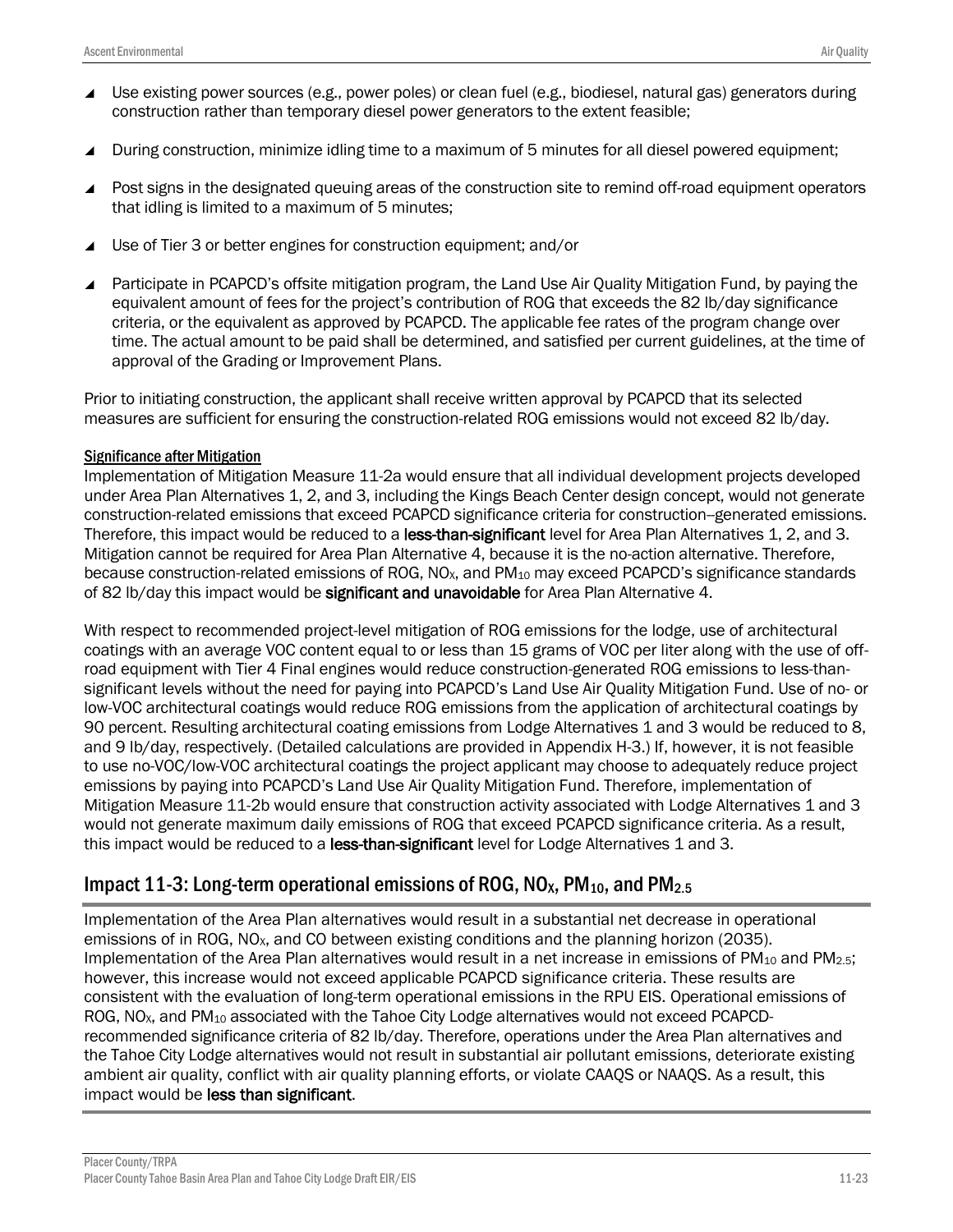Long-term operation emissions would be generated by area- and mobile-source emissions of CAPs and precursors (i.e., ROG, NOX, PM10, and PM2.5) associated with land uses developed or redeveloped under the Area Plan. Area-sources associated with land use development generally include the combustion of natural gas for space heating, water heating, and cooking: wood burning in wood stoves; off-gas emissions from consumer products; off-gas emissions from the application of architectural coatings as part of regular maintenance; and landscaping and snow-removal equipment at residential and non-residential land uses. Area-source emissions are a function of land use type and size. Mobile-source emissions are a function of the number of vehicle trips generated by land uses and the length of those trips. An increase in land use development in an air basin is generally associated with an increase in area- and mobile-source emissions in that air basin. Both area- and mobile-source emission sources are subject to state and federal emissions regulations.

Separate analyses of operational emissions are provided below for the Area Plan and lodge. First discussed is a program-level analysis of operational emissions associated with new land uses developed under the Area Plan alternatives, followed by a project-specific analyses of emissions associated with operation of the lodge alternatives.

#### Placer County Tahoe Basin Area Plan Program-Level Analysis

This program-level analysis of the Area Plan alternatives discusses the analysis of operational emissions from the level of land use development anticipated by the Regional Plan in the entire region, as presented in the RPU EIS; identifies some necessary adjustments to update the analysis in the RPU EIS; and examines whether the levels of operational emissions from development anticipated under the Area Plan alternatives would be substantially different compared to the findings in the RPU EIS such that they would result in substantial air pollutant emissions, deteriorate existing ambient air quality, conflict with air quality planning efforts, and/or violate CAAQS or NAAQS. Separate project-level analyses of individual development projects in the Area Plan area would still be needed (similar to the project-level analysis provided in this document for the lodge). Future project-level analyses should estimate the operational emissions of individual projects and compare them to PCAPCD-recommended significance criteria.

#### Operational Emissions Analysis for the Entire Region in the RPU EIS

Long-term operational emissions of ROG,  $NO<sub>X</sub>$ ,  $PM<sub>10</sub>$ , and  $PM<sub>2.5</sub>$  were examined under Impact 3.4-3 of the RPU EIS, which is incorporated herein by reference (see Chapter 4, "Approach to the Environmental Review"). This analysis examined whether operational emissions of ROG,  $NOS_{x}$ , PM<sub>10</sub>, and PM<sub>2.5</sub> in the region would increase over the planning horizon as a result of the selected RPU alternative (i.e., Alternative 3 in the RPU EIS). Table 11-6 replicates the key emissions finding of the RPU EIS analysis (converted from tons per year to pounds per day).

| <b>Source Type</b>                   | <b>ROG</b> | NO <sub>x</sub> | $_{\rm CO}$ | $PM_{10}$ | PM <sub>2.5</sub> |
|--------------------------------------|------------|-----------------|-------------|-----------|-------------------|
| Mobile-Source Emissions <sup>1</sup> | $-2,181$   | $-3,479$        | $-25,042$   | $-32$     | $-39$             |
| Area-Source Emissions <sup>2</sup>   | 288        |                 | 508         | 47        | 47                |
| Natural Gas Emissions <sup>2</sup>   |            | 34              | 17          |           |                   |
| Waterborne Transit Emissions         | 20         | 147             | 147         | 43        | Λ3                |
| Total Emissions <sup>4</sup>         | $-1,870$   | $-3.291$        | $-24,371$   | 21        | 14                |
| PCAPCD's Significance Criteria       | 82         | 82              |             | 82        |                   |

#### Table 11-6 Net Change in Operational Emissions from RPU-Anticipated Land Use Development in the Lake Tahoe Region from 2010 to 2035 (lb/day)

Notes: CO = carbon monoxide; Ib = pound; NO<sub>X</sub> = oxides of nitrogen; PCAPCD = Placer County Air Pollution Control District; PM<sub>10</sub> = particulate matter with an aerodynamic diameter of 10 microns or less; PM<sub>2.5</sub> = particulate matter with an aerodynamic diameter of 2.5 microns or less; ROG = reactive organic gases; RPU = Regional Plan Update; tons/year = tons per year.

<sup>1</sup> Mobile-source emissions were estimated using EMFAC2011 (ARB 2011b).

<sup>2</sup> Area-source and natural gas emissions were estimated using CalEEMod Version 2013.2.2 (SCAQMD 2012a, as cited in TRPA 2012) based on the model's default building efficiency standards reflecting California's 2008 Title 24 Building Energy Efficiency Standards. Area-source emissions include emissions from landscaping equipment, architectural coating, natural gas or wood-burning stoves, and consumer products.

 $3$  Waterborne transit-related emissions were reported as PM, and were assumed to be comprised of 100 percent PM<sub>2.5</sub> as a worst-case assumption.

<sup>4</sup> Totals may not sum exactly because of rounding.

Source: TRPA 2012: Table 3.4-6.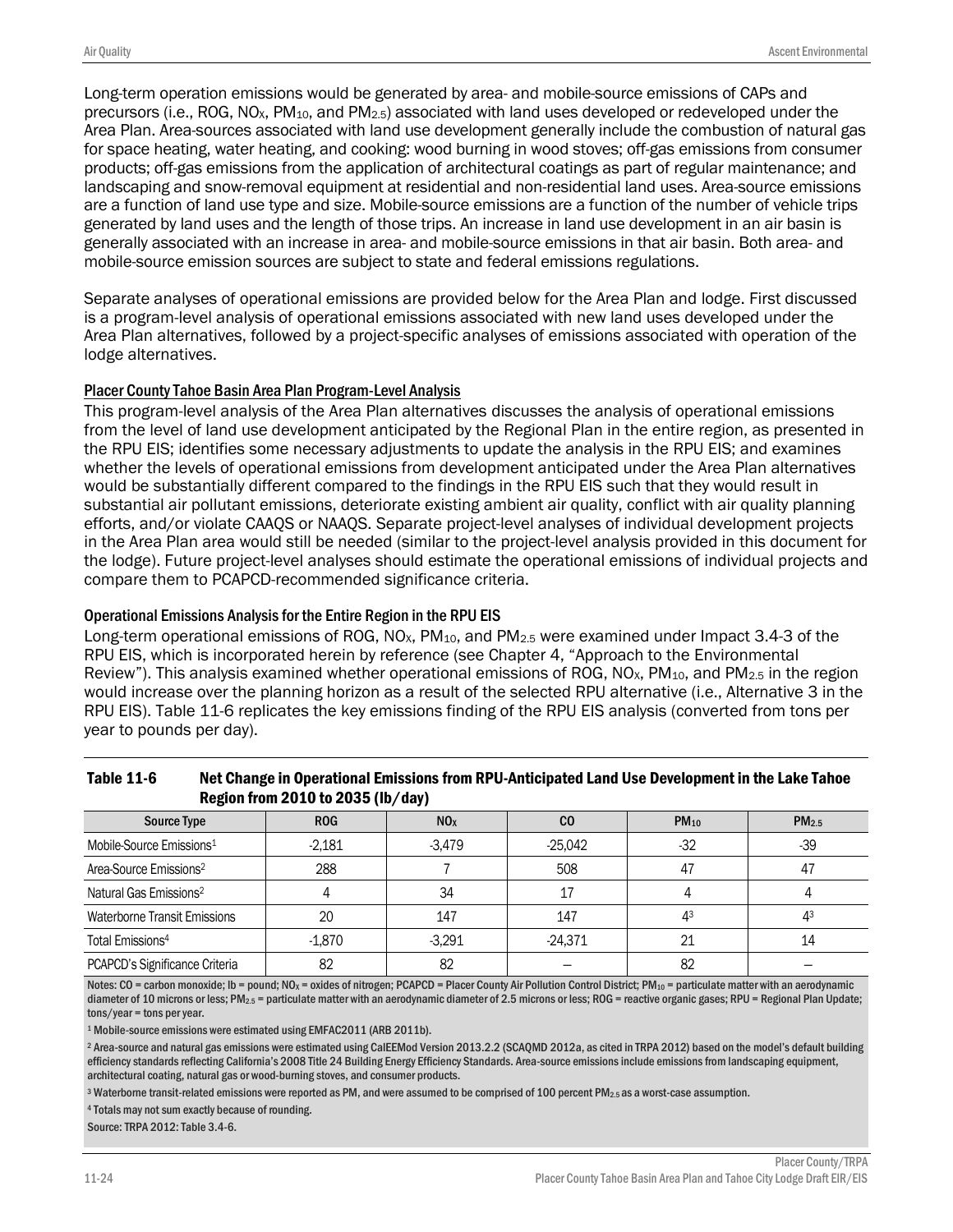As shown in Table 11-6, the level of future land use development anticipated by the Regional Plan in the entire region would result in a long-term decrease in emissions of ozone precursors (ROG and  $NO<sub>x</sub>$ ) and CO. Long-term operational emissions of  $PM_{10}$  and  $PM_{2.5}$  would increase; however, these increases would not exceed PCAPCD's mass emission significance criteria of 82 lb/day. For this reason, the RPU EIS concluded that operational emissions associated with land uses developed under the RPU would not be substantial, deteriorate existing ambient air quality, conflict with air quality planning efforts, and/or violate CAAQS or NAAQS—thereby reaching a less-than-significant impact conclusion.

### Adjusted Operational Emissions Analysis for the Placer County Portion of the Region

In order to more accurately understand the relevance of the analysis in the RPU EIS to the Area Plan three important adjustments to the emissions estimates in the RPU EIS are needed. First, the analysis of the Regional Plan estimated mobile-source emissions using EMFAC2011 (ARB 2011b), which has since been replaced by EMFAC2014 (ARB 2015b). At the time of writing this EIR/EIS, EPA recommends using EMFAC2014 for conformity analyses instead of EMFAC2011 (EPA 2015). This distinction is important because vehicle emission factors from EMFAC2014 are substantially lower than the vehicle emission factors from EMFAC2011, especially for future years, because EMFAC2014 accounts for more recent vehicle emission standards and revised forecasts that were not in place at the time EMFAC2011 was released. This is shown by the comparison of emission factors from these two versions of EMFAC is in Table 11-7.

| . .<br>-                              |            |                 |                 |             | $\ddot{\phantom{0}}$ |                              |
|---------------------------------------|------------|-----------------|-----------------|-------------|----------------------|------------------------------|
| On-Road Mobile-Source Emissions Model | <b>ROG</b> | NO <sub>x</sub> | CO <sup>1</sup> | <b>PM10</b> | PM <sub>2.5</sub>    | CO <sub>2</sub> <sup>2</sup> |
| EMFAC2011                             | 0.046      | 0.225           | 0.931           | 0.006       | 0.006                | 535                          |
| EMFAC2014                             | 0.026      | 0.143           | 0.561           | 0.002       | 0.001                | 291                          |
| Percent Change                        | $-42%$     | $-37%$          | $-40%$          | $-72%$      | $-74%$               | $-46%$                       |

#### Table 11-7 Weighted Average Emissions Factors for Vehicle Travel in the Lake Tahoe Air Basin in 2035 (grams per mile)

Notes:

<sup>1</sup> CO emission factors shown for informational purposes.

<sup>2</sup> CO<sup>2</sup> emission factors are used in the greenhouse gas analysis in Chapter 12.

Source: EMFAC2011 (ARB 2011) and EMFAC2014 (ARB 2015b). Data compiled by Ascent Environmental in 2016.

The second adjustment needed concerns the use of CalEEMod to estimate area-source and natural gas emissions. Building efficiency requirements in California's latest Building Energy Efficiency Standards have become more stringent since the time the RPU EIS was prepared, resulting in area-sources and natural gasconsuming equipment to be more emissions efficient than before.

Third, the RPU EIS estimated the net change in operational emissions associated with new land use development in the entire region, whereas the Area Plan only concerns land use development in the Placer County portion of the Tahoe Basin.

Applying these three adjustments, Table 11-8 presents the net change in operational emissions from RPU EIS-anticipated land use development in the Placer County portion of the region from 2015 to 2035. The emissions estimates presented in Table 11-8 provide the basis for evaluating the operational emissions associated with the levels and types of land use development and redevelopment anticipated with each Area Plan alternative.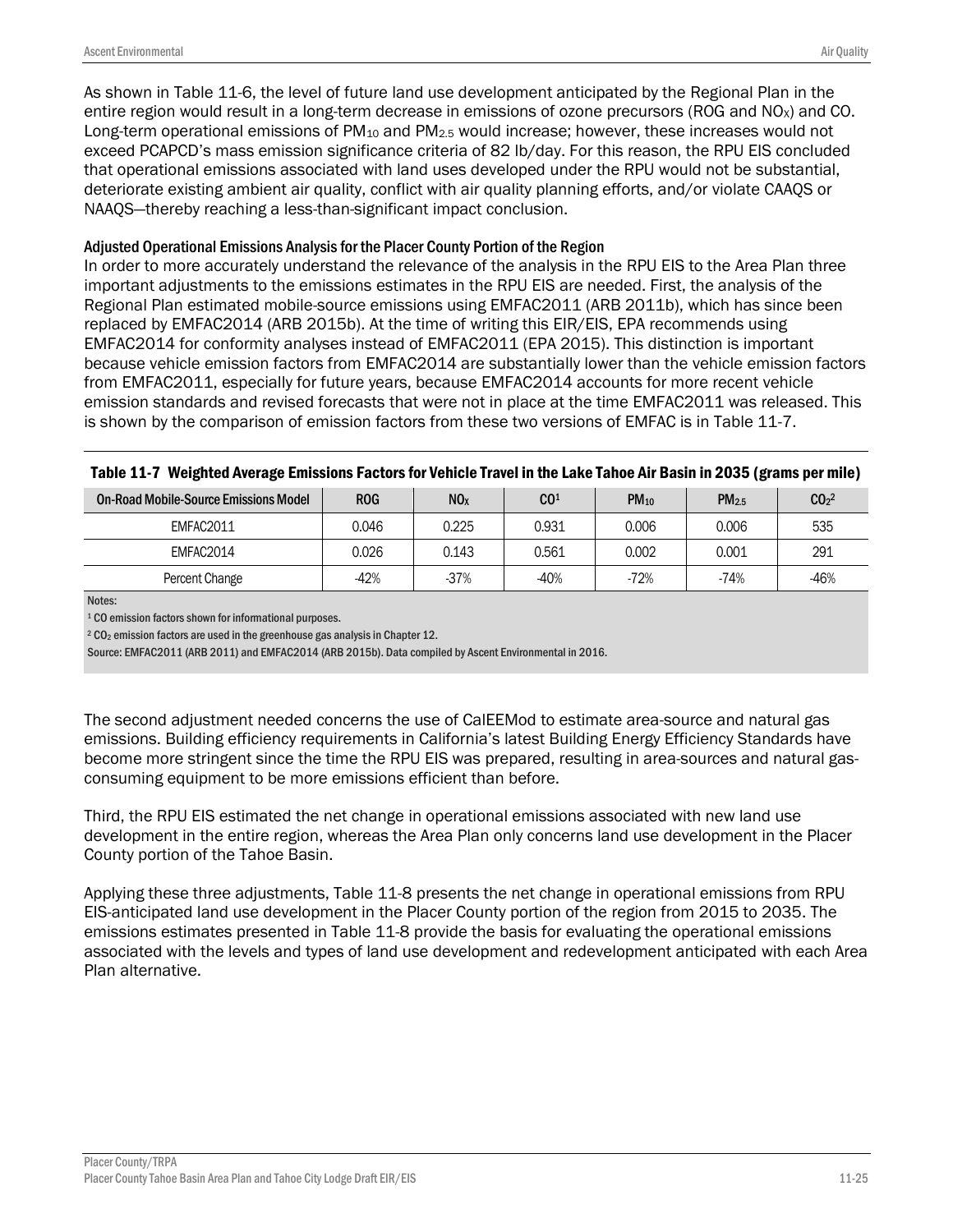#### Table 11-8 Adjusted Net Change in Operational Emissions from RPU-Anticipated Land Use Development in the Placer County Portion of Tahoe Basin from 2010 to 2035 (lb/day)

| <b>Source Type</b>                 | <b>ROG</b> | NO <sub>x</sub> | $_{\rm CO}$ | $PM_{10}$ | PM <sub>2.5</sub> |
|------------------------------------|------------|-----------------|-------------|-----------|-------------------|
| Mobile-Source Emissions 1          | $-787$     | $-4.305$        | $-17,267$   | $-88$     | -91               |
| Area-Source <sup>2</sup>           | 237        | 5               | 385         | 10        | 10                |
| Natural Gas Emissions <sup>2</sup> |            | 20              | 10          |           |                   |
| Waterborne Transit Emissions 3     | 20         | 147             | 147         | 44        | 44                |
| Total Emissions <sup>5</sup>       | $-528$     | $-4,134$        | $-16,725$   | -72       | -75               |
| PCAPCD Significance Criteria       | 82         | 82              | _ 6         | 82        |                   |

Notes:  $CO =$  carbon monoxide; Ib = pound; NO<sub>x</sub> = oxides of nitrogen; PCAPCD = Placer County Air Pollution Control District; PM<sub>10</sub> = particulate matter with an aerodynamic diameter of 10 microns or less; PM<sub>2.5</sub> = particulate matter with an aerodynamic diameter of 2.5 microns or less; ROG = reactive organic gases; RPU = Regional Plan Update. <sup>1</sup> Mobile-source emissions were estimated using EMFAC2014 (ARB 2015b).

<sup>2</sup> Area-source and natural gas emissions were estimated using CalEEMod (SCAQMD 2013a) based on the building efficiency standards required by the California 2016 Building Energy Efficiency Standards. Woodstove emissions per residential unit remain unchanged from the RPU analysis. Area-source emissions include emissions from landscaping equipment, architectural coating, natural gas or wood-burning stoves, and consumer products.

<sup>3</sup> No adjustments were made to the estimate of waterborne emissions provided in the RPU EIS.

<sup>4</sup> Waterborne transit-related emissions were reported as PM, and were assumed to be comprised of 100 percent PM2.5 as a worst-case assumption.

<sup>5</sup> Totals may not sum exactly because of rounding.

<sup>6</sup> PCAPCD does not recommend mass emission-based significance criteria for CO and PM<sub>2.5</sub>.

Source: Ascent Environmental 2016.

#### Operational Emissions Analysis for the Area Plan Alternatives

Each Area Plan alternative would change the types and amounts of land use development and redevelopment that would occur in the Placer County portion of the region than what was anticipated in the Regional Plan and analyzed in the RPU EIS (as Alternative 3 in that document). Levels of mobile-source emissions would differ among the alternatives based on the net change in VMT associated with the type and level of development that would occur. The net change in VMT for each Area Plan alternative (from 2015 to 2035) was estimated using data from the RTP/SCS EIR/EIS, which accounts for RPU-anticipated land uses (TMPO and TRPA 2012), and data provided by LSC Transportation Consultants (Shaw 2016). Similarly, levels of area-source and natural gas emissions would differ among the alternatives based on the type and size of buildings that would be developed. For example, consumer product use would be higher for a TAU than for a commercial area of the same floor area. For sake of comparison, the anticipated land use development and VMT increases under the RPU and each Area Plan alternative are shown below in Table 11-9. The projected increase in VMT in 2035 under all the Area Plan alternatives would be less than anticipated under the RPU.

### Table 11-9 Anticipated Increases in Land Use Development and VMT from 2015 to 2035 under the RPU and Placer Area Plan Alternatives<sup>a</sup>

| Land Use Type or VMT                   | <b>RPU</b> | <b>Alternative 1</b> | <b>Alternative 2</b> | <b>Alternative 3</b> | <b>Alternative 4</b> |
|----------------------------------------|------------|----------------------|----------------------|----------------------|----------------------|
| Commercial (sq. ft.)                   | 583,600    | 403,600              | 583,600              | 493,600              | 583,600              |
| TAU (units)                            | 342        | 742                  | 342                  | 542                  | 342                  |
| Residential Units (units) <sup>b</sup> | 4.074      | 4.074                | 4.074                | 4.074                | 4.064                |
| Daily VMT (miles per day)              | 146,400    | 110,858              | 112,270              | 111.975              | 113,045              |

Notes: sq. ft. = square feet; RPU = Regional Plan Update; TAU = tourist accommodation units; VMT = vehicle miles travelled.

a This table lists and compares the anticipated increase in land use and VMT from 2015 to 2035 under the RPU and each of the Placer Area Plan alternatives. This is shown to help the reader understand the differences between the RPU and Placer Area Plan in terms of the net change in land use and VMT from 2010 levels.

<sup>b</sup> Full-time equivalent residential units. Assumes that seasonal residential units are operated 50 percent of the time. Source: Data compiled by Ascent Environmental in 2016.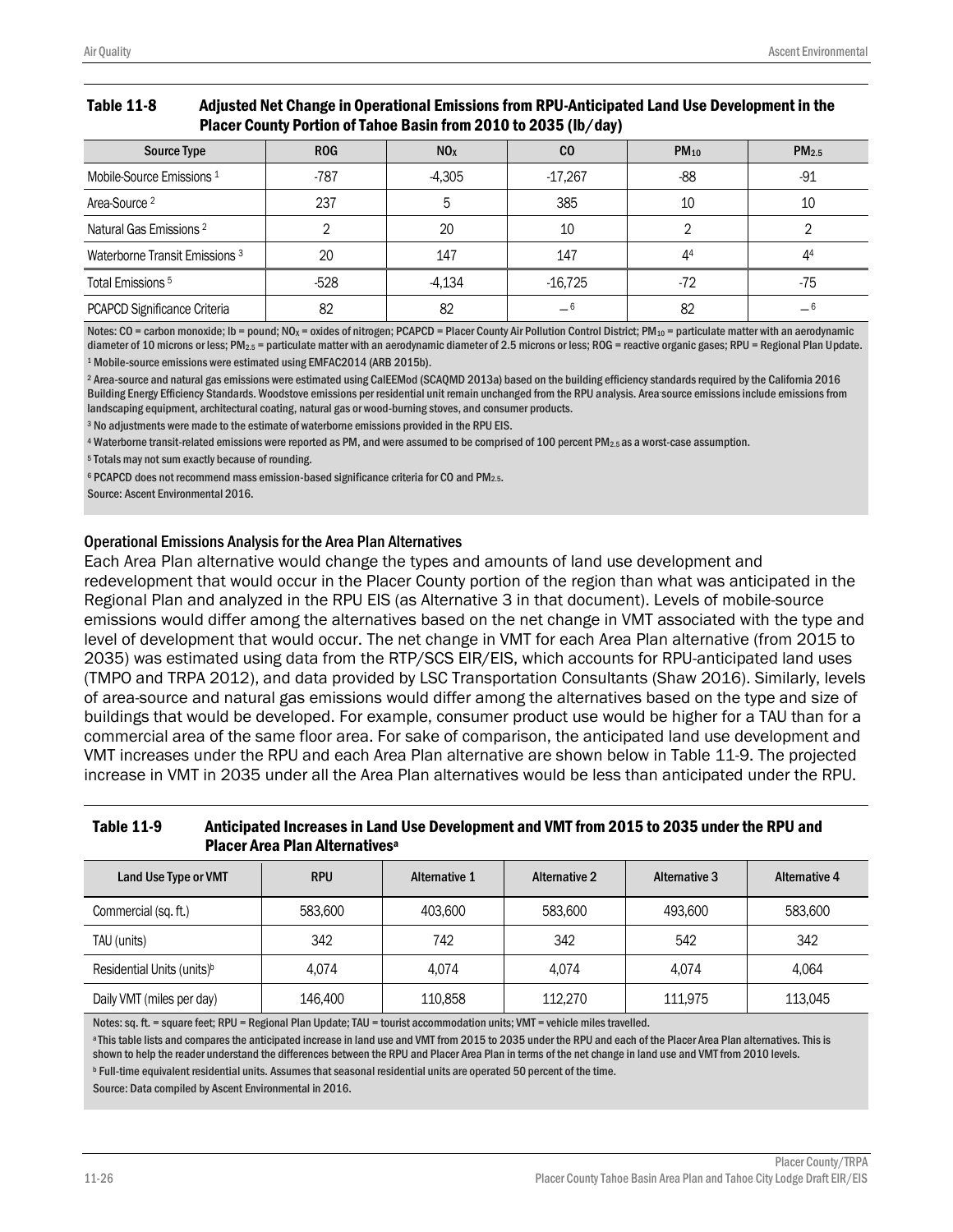The net change in operational emissions from 2015 to 2035 for each Area Plan alternative and how they compare to the conclusions made in Impact 3.4 of the RPU EIS is discussed separately below.

Note that although the Area Plan alternatives only affect land uses and vehicle activity associated with development in the Plan area (a portion of the Tahoe Region), the operational air quality impact of the Area Plan is addressed at the region level because the RPU EIS did not analyze operational air quality impacts specific to the Area Plan area. Thus, the net change in operational emissions assumes that plans in areas within the region, but outside of Placer County, generally remain unchanged between 2010 and 2035. This approach is considered conservative because it applies a region-wide emissions analysis to PCAPCD-specific significance criteria.

### Alternative 1: Proposed Area Plan

Alternative 1 would result in the development of 180,000 fewer square feet of commercial floor area and 400 more TAUs by 2035 than what was evaluated in the RPU EIS. (Assuming an average of 1,452 square feet per TAU, based on CalEEMod default assumptions for a hotel room, Alternative 1 would result in 400,800 square feet more TAU-zoned building space than reflected in the Regional Plan. CalEEMod assumptions for a hotel room include space for hotel lobbies and other shared amenities.) According to the transportation analysis prepared for this project, the level of vehicle activity under Alternative 1 would be lower by approximately 35,542 VMT per day in 2035 than the level of VMT estimated for the Regional Plan (Appendix G – Transportation and Circulation Supplemental Information; TMPO and TRPA 2012). The estimated net changes in emissions from 2015 to 2035 under Alternative 1 are summarized in Table 11-10.

| LANIC TT. TA<br><u>INCL CHAIRG III NGCIUI-WIUG UPGIALIUHAI EHHSSIUHS HUIH ZUIJ LU ZUJJ UHUGI MILGIHALIVG I</u> |            |                                                                             |           |             |                   |  |  |  |  |
|----------------------------------------------------------------------------------------------------------------|------------|-----------------------------------------------------------------------------|-----------|-------------|-------------------|--|--|--|--|
| <b>Emissions Source</b>                                                                                        |            | Net Change in Operational Emissions from 2015 to 2035 (lb/day) <sup>1</sup> |           |             |                   |  |  |  |  |
|                                                                                                                | <b>ROG</b> | NO <sub>x</sub>                                                             | CO        | <b>PM10</b> | PM <sub>2.5</sub> |  |  |  |  |
| Mobile-Source Emissions                                                                                        | $-789$     | $-4,315$                                                                    | $-17,308$ | -88         | $-91$             |  |  |  |  |
| Area-Source Emissions <sup>2</sup>                                                                             | 248        |                                                                             | 385       | 10          | 10                |  |  |  |  |
| Natural Gas Emissions                                                                                          |            |                                                                             |           |             |                   |  |  |  |  |
| <b>Waterborne Transit Emissions</b>                                                                            | 20         | 147                                                                         | 147       |             |                   |  |  |  |  |
| Total                                                                                                          | $-519$     | $-4.163$                                                                    | $-16.775$ | -74         | $-775$            |  |  |  |  |
| PCAPCD Significance Criteria                                                                                   | 82         | 82                                                                          |           | 82          | $NA-3$            |  |  |  |  |

| Net Change in Region-wide Operational Emissions from 2015 to 2035 under Alternative 1<br><b>Table 11-10</b> |
|-------------------------------------------------------------------------------------------------------------|
|-------------------------------------------------------------------------------------------------------------|

Note: lb/day = pounds per day; ROG = reactive organic gases; CO = carbon monoxide; NOx = oxides of nitrogen; PM<sub>10</sub> = particulate matter with an aerodynamic diameter of 10 microns or less; PM<sub>2.5</sub> = particulate matter with an aerodynamic diameter of 2.5 microns or less; region = Lake Tahoe Region; ROG = reactive organic gases; PCAPCD = Placer County Air Pollution Control District; Area Plan = Placer County Tahoe Basin Area Plan;

<sup>1</sup> Net change in operational emissions assumes that plans in areas within the Region, but outside of Placer County, stay constant in 2035.

<sup>2</sup>Includes emissions from landscaping equipment, architectural coating, natural gas or wood-burning stoves, and consumer products.

<sup>2</sup> PCAPCD does not recommend mass emission-based significance criteria for CO and PM2.5.

Source: Data provided by Ascent Environmental in 2016

As shown in Table 11-10, Alternative 1 would result in a long-term net decrease in ROG, NO<sub>x</sub>, CO, PM<sub>10</sub>, and PM<sub>2.5</sub> emissions. These results are consistent with the evaluation of long-term operational emissions in the RPU EIS, because Alternative 1 would also result in a net reduction in operational emissions from 2015 to 2035. This net reduction is due to improvements in vehicle emission standards outweighing the additional emissions generated by increases in total building area or VMT from 2015 to 2035.

In addition, the land use allowances under Alternative 1 would include the Kings Beach Center design concept. Based on the modeling conducted, the net operational emissions from implementation of the Kings Beach Center design concept would not exceed project-level PCAPCD significance criteria for ROG, NO<sub>x</sub>, or PM10. See Appendix H-5 for detailed results and assumptions related to construction-generated emissions due to the Kings Beach Center design concept.

Furthermore, as explained in the RPU EIS, TRPA's existing wood stove retrofit program, applicable county and state regulations, and other programs to improve air quality have resulted in a baseline condition with a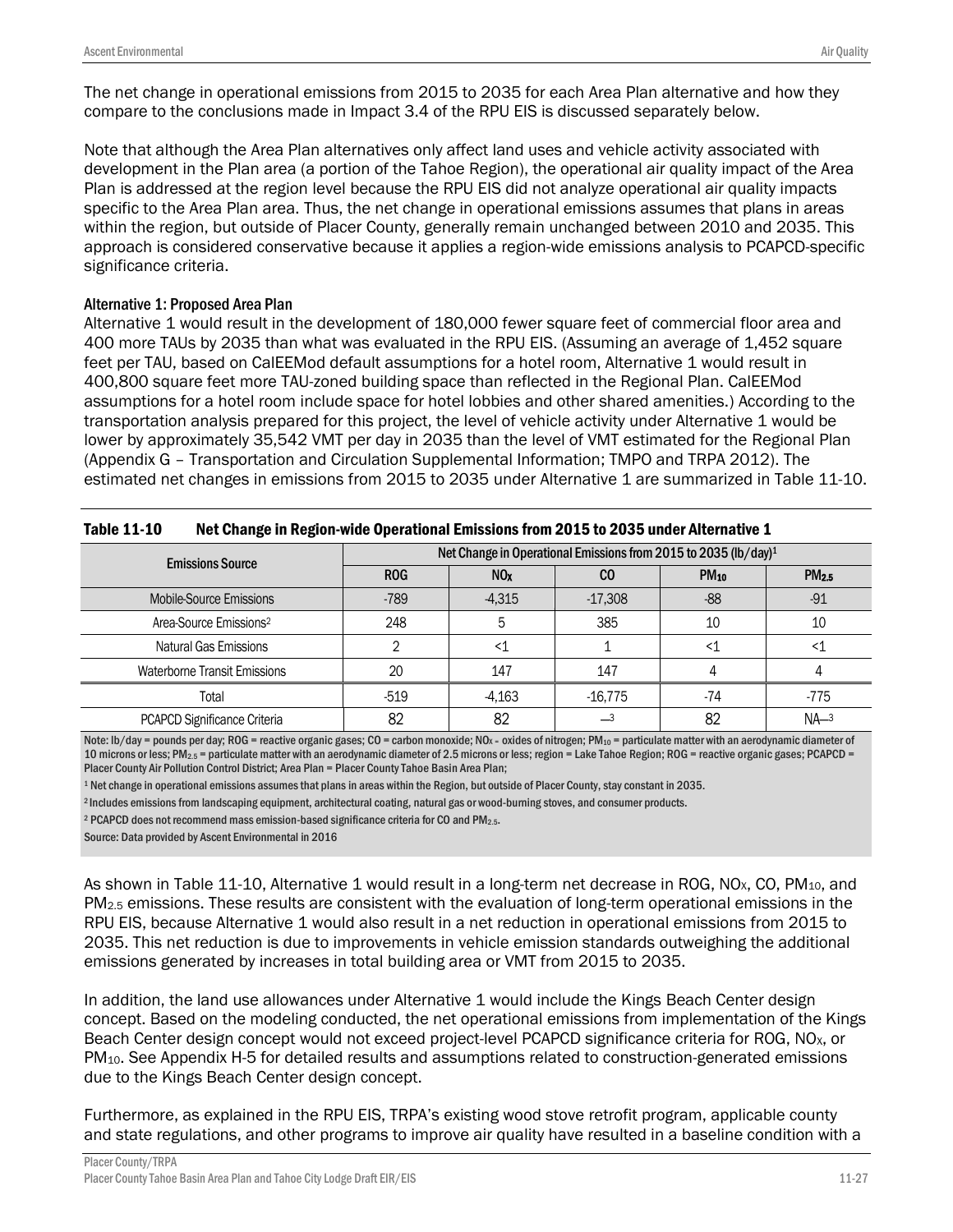positive trend toward attainment of particulate matter and visibility threshold indicators and the CAAQS and NAAQS for  $PM_{10}$  (TRPA 2012:3.4-30). The most recent TRPA Threshold Evaluation also determined that ambient levels of particulate matter continue to trend downward in the LTAB (TRPA 2012:3-33 through 3-34).

Therefore, the net change in emissions associated with implementation of Alternative 1 would not result in substantial air pollutant emissions, deteriorate existing ambient air quality, conflict with air quality planning efforts, and/or violate CAAQS or NAAQS. Therefore, Alternative 1 would not result in more severe impacts than already analyzed in the RPU and this impact would still be less than significant.

### Alternative 2: Area Plan with No Substitute Standards

According to the transportation analysis prepared for this project, Alternative 2 would decrease vehicle activity by approximately 34,130 VMT per day compared to the 2035 VMT estimates in the RPU EIS. Alternative 2 would have the same land uses assumed in the RPU EIS. Thus, Alternative 2 would result in a decrease in regional ROG, CO, NO<sub>x</sub>, and PM emissions from RPU estimates, as shown in Table 11-11.

### Table 11-11 Net Change in Region-wide Operational Emissions from 2015 to 2035 under Alternative 2

| <b>Emissions Source</b>             | Net Change in Operational Emissions from 2015 to 2035 (lb/day) <sup>1</sup> |                  |           |           |                   |  |  |
|-------------------------------------|-----------------------------------------------------------------------------|------------------|-----------|-----------|-------------------|--|--|
|                                     | <b>ROG</b>                                                                  | N <sub>0</sub> x | CO        | $PM_{10}$ | PM <sub>2.5</sub> |  |  |
| Mobile-Source Emissions             | -789                                                                        | -4.315           | $-17,306$ | -88       | $-91$             |  |  |
| Area-Source Emissions               | 238                                                                         |                  | 385       | 10        | 10                |  |  |
| Natural Gas Emissions               |                                                                             | 20               | 10        |           |                   |  |  |
| <b>Waterborne Transit Emissions</b> | 20                                                                          | 147              | 147       |           |                   |  |  |
| Total                               | $-530$                                                                      | $-4.143$         | $-16.764$ | -72       | -75               |  |  |
| PCAPCD Significance Criteria        | 82                                                                          | 82               |           | 82        | $NA-2$            |  |  |

Note: lb/day = pounds per day; ROG = reactive organic gases; CO = carbon monoxide; NOx = oxides of nitrogen; PM<sub>10</sub> = particulate matter with an aerodynamic diameter of 10 microns or less; PM2.5 = particulate matter with an aerodynamic diameter of 2.5 microns or less; Region = Lake Tahoe region; ROG = reactive organic gases; PCAPCD = Placer County Air Pollution Control District; Area Plan = Placer County Tahoe Basin Area Plan;

<sup>1</sup> Net change in operational emissions assumes that plans in areas within the region, but outside of Placer County, stay constant in 2035.

<sup>2</sup> PCAPCD does not recommend mass emission-based significance criteria for CO and PM<sub>2.5</sub>.

Source: Data provided by Ascent Environmental in 2016

As shown in Table 11-11, Alternative 2 would result in a long-term net decrease in ROG, NO<sub>x</sub>, CO, PM<sub>10</sub>, and PM2.5 emissions. These results are consistent with the evaluation of long-term operational emissions in the RPU EIS, because Alternative 2 would also result in a net reduction in operational emissions from 2015 to 2035. This net reduction is due to improvements in vehicle emission standards outweighing the additional emissions generated by increases in total building area or VMT from 2015 to 2035. As with Alternative 1, the net operational emissions of the Kings Beach Center design concept would not exceed project-level PCAPCD significance criteria for ROG, NO<sub>x</sub>, or PM<sub>10</sub> (see Appendix H-5).

As described above in Alternative 1, air quality regulations and programs created a positive trend toward attainment of particulate matter and visibility threshold indicators and the CAAQS and NAAQS for PM<sub>10</sub> (TRPA 2012:3.4-30). Therefore, the net change in emissions associated with implementation of Alternative 2 would not result in substantial air pollutant emissions, deteriorate existing ambient air quality, conflict with air quality planning efforts, and/or violate CAAQS or NAAQS. Therefore, Alternative 2 would not result in more severe impacts than already analyzed in the RPU EIS and this impact would still be less than significant.

### Alternative 3: Reduced Intensity Area Plan

Alternative 3 would result in 90,000 fewer square feet of commercial floor area and 200 additional TAUs built by 2035 than what was estimated for the Plan area of the RPU EIS. Assuming an average of 1,452 square feet per TAU, based on CalEEMod assumptions for a hotel room, Alternative 3 would result in 200,400 square feet of more TAU-zoned building space. CalEEMod assumptions for a hotel room include space for hotel lobbies and other shared amenities.) According to the transportation analysis prepared for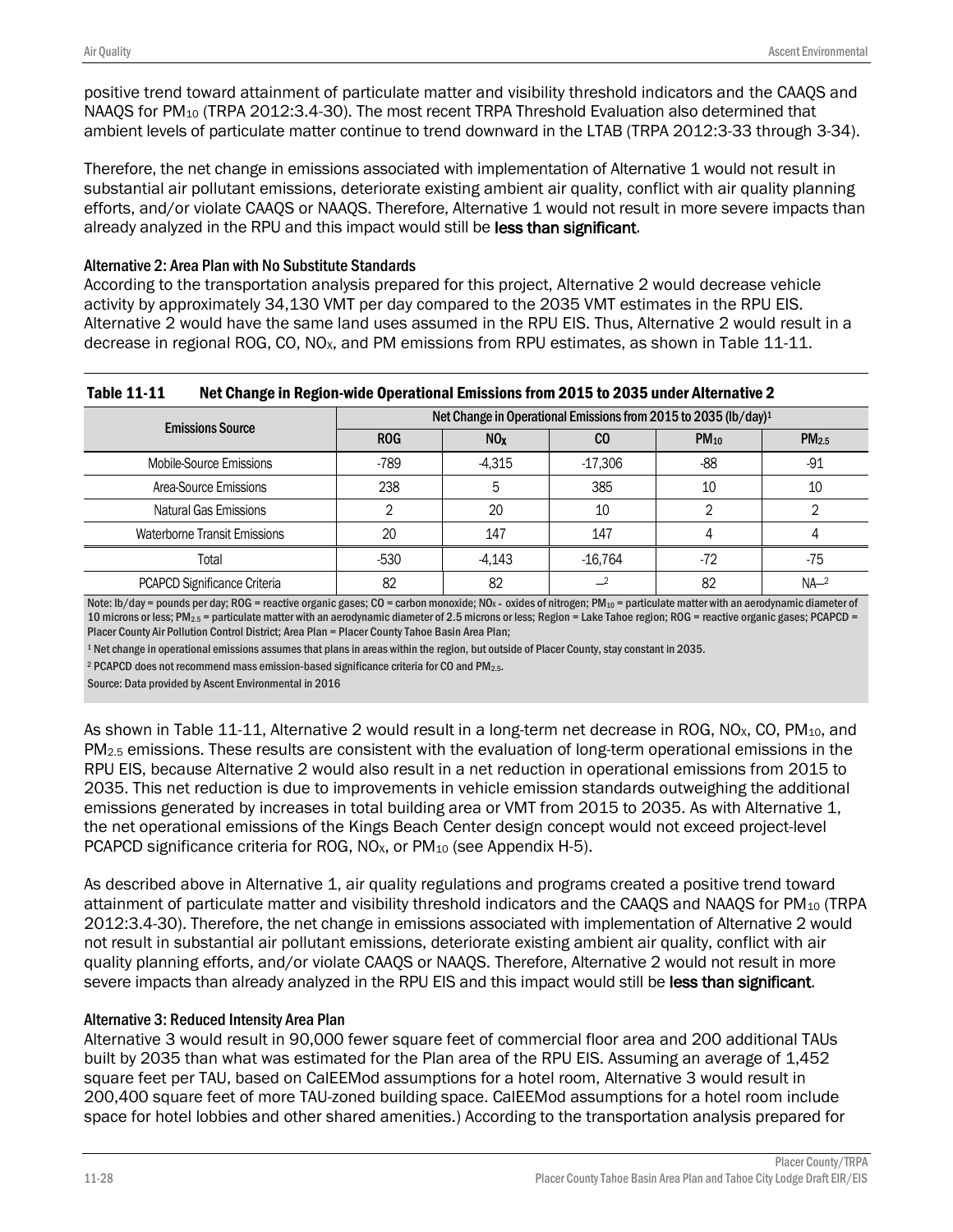As shown in Table 11-12, Alternative 3 would result in additional ROG, NO<sub>x</sub>, and PM emissions over Regional Plan estimates, but these changes would not result in emissions increases that exceed PCAPCD's significance criteria.

As shown in Table 11-12, Alternative 3 would result in a long-term net decrease in ROG, NO<sub>x</sub>, CO, PM<sub>10</sub>, and PM2.5 emissions. These results are consistent with the evaluation of long-term operational emissions in the RPU EIS, because Alternative 3 would also result in a net reduction in operational emissions from 2015 to 2035. This net reduction is due to improvements in vehicle emission standards outweighing the additional emissions generated by increases in total building area or VMT from 2015 to 2035. As with Alternative 1, the net operational emissions of the Kings Beach Center design concept would not exceed project-level PCAPCD significance criteria for ROG, NO<sub>x</sub>, or PM<sub>10</sub> (see Appendix H-5).

| <b>Table 11-12</b> | Net Change in Region-wide Operational Emissions from 2015 to 2035 under Alternative 3 |
|--------------------|---------------------------------------------------------------------------------------|
|--------------------|---------------------------------------------------------------------------------------|

| <b>Emissions Source</b>      | Net Change in Operational Emissions from 2015 to 2035 (lb/day) <sup>1</sup> |                 |           |           |                   |  |
|------------------------------|-----------------------------------------------------------------------------|-----------------|-----------|-----------|-------------------|--|
|                              | <b>ROG</b>                                                                  | NO <sub>x</sub> | CO        | $PM_{10}$ | PM <sub>2.5</sub> |  |
| Mobile-Source Emissions      | -789                                                                        | $-4.315$        | $-17,306$ | -88       | $-91$             |  |
| Area-Source Emissions        | 242                                                                         | 5               | 385       | 10        | 10                |  |
| Natural Gas Emissions        |                                                                             | < 0.1           |           | < 0.1     | < 0.1             |  |
| Waterborne Transit Emissions | 20                                                                          | 147             | 147       |           |                   |  |
| Total                        | $-524$                                                                      | $-4,163$        | $-16.774$ | -74       | $-77$             |  |
| PCAPCD Significance Criteria | 82                                                                          | 82              |           | 82        | NA <sup>2</sup>   |  |

Note: lb/day = pounds per day; ROG = reactive organic gases; CO = carbon monoxide; NOx = oxides of nitrogen; PM<sub>10</sub> = particulate matter with an aerodynamic diameter of 10 microns or less; PM<sub>2.5</sub> = particulate matter with an aerodynamic diameter of 2.5 microns or less; region = Lake Tahoe region; ROG = reactive organic gases; PCAPCD = Placer County Air Pollution Control District; Area Plan = Placer County Tahoe Basin Area Plan;

<sup>1</sup> Net change in operational emissions assumes that plans in areas within the region, but outside of Placer County, stay constant in 2035.

<sup>2</sup> PCAPCD does not recommend mass emission-based significance criteria for CO and PM<sub>2.5</sub>.

Source: Data provided by Ascent Environmental in 2016

As described above in Alternative 1, air quality regulations and programs created a positive trend toward attainment of particulate matter and visibility threshold indicators and the CAAQS and NAAQS for PM<sub>10</sub> (TRPA 2012:3.4-30). Therefore, the net change in emissions associated with implementation of Alternative 3 would not result in substantial air pollutant emissions, deteriorate existing ambient air quality, conflict with air quality planning efforts, and/or violate CAAQS or NAAQS. Therefore, Alternative 3 would not result in more severe impacts than already analyzed in the RPU and this impact would still be less than significant.

### Alternative 4: No Project

Alternative 4, the No Project Alternative, would include the development allocations authorized in the Regional Plan without any of the changes proposed in the Area Plan. Compared to the Regional Plan and the other Area Plan alternatives, Alternative 4 would result in lower densities, 22 fewer permanent residential units, and 24 more short-term residential units. By 2035, the No Project Alternative would result in 33,355 fewer VMT per day compared to the 2035 VMT estimates in the RPU EIS.

As shown in Table 11-13, Alternative 4 would result in lower ROG, NO<sub>x</sub>, and PM emissions than RPU EIS estimates.

As shown in Table 11-13, Alternative 4 would result in a long-term net decrease in ROG, NO<sub>x</sub>, CO, PM<sub>10</sub>, and PM2.5 emissions. This net reduction is due to improvements in vehicle emission standards outweighing the additional area-source and natural gas emissions associated with increases in total building area from 2015 to 2035.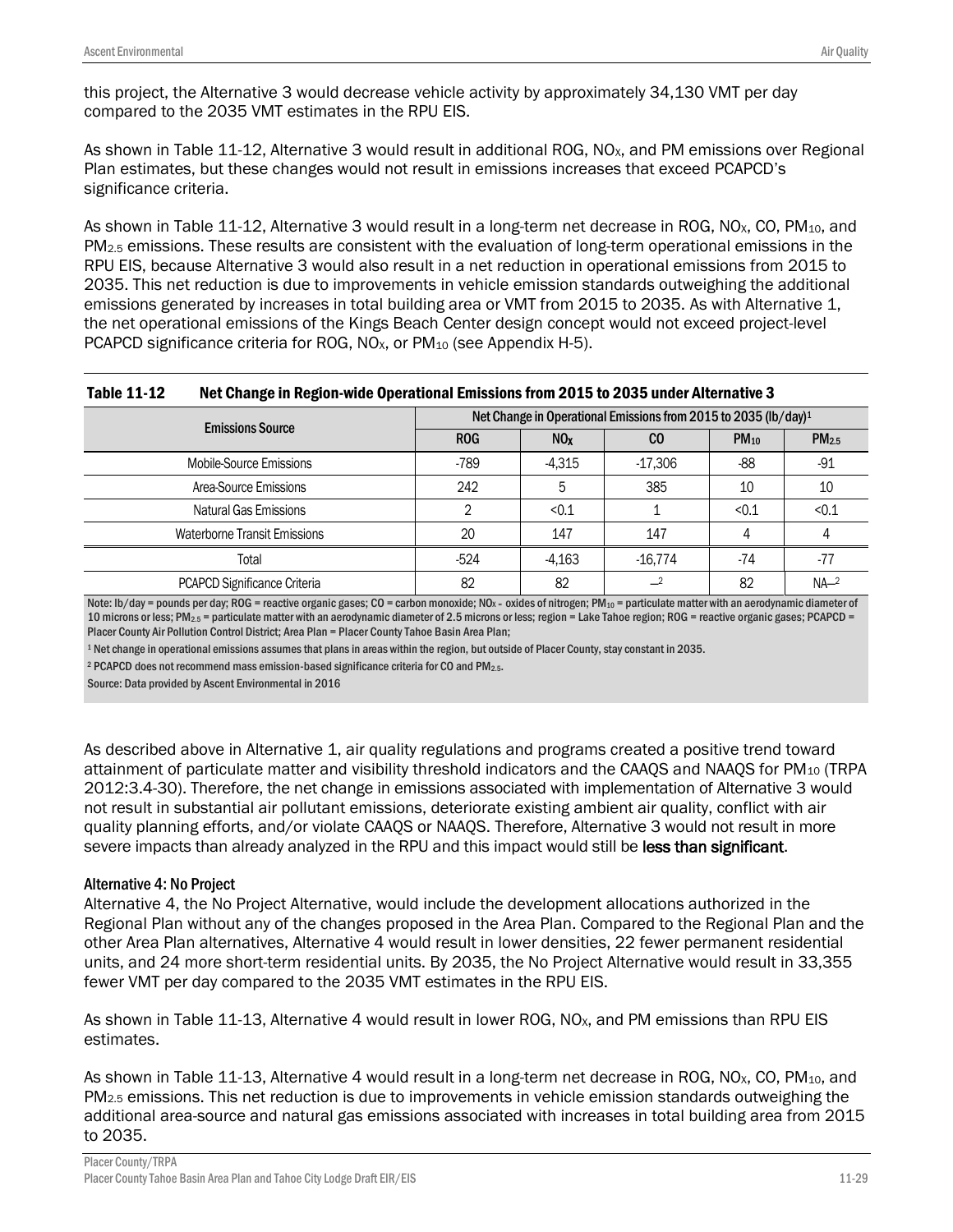| <b>Emissions Source</b>      | Net Change in Operational Emissions from 2015 to 2035 (lb/day) <sup>1</sup> |                 |           |           |                   |  |
|------------------------------|-----------------------------------------------------------------------------|-----------------|-----------|-----------|-------------------|--|
|                              | <b>ROG</b>                                                                  | NO <sub>x</sub> | CO        | $PM_{10}$ | PM <sub>2.5</sub> |  |
| Mobile-Source Emissions      | 237                                                                         |                 | 384       | 10        | 10                |  |
| Area-Source Emissions        | -789                                                                        | $-4,315$        | $-17,305$ | $-88$     | $-91$             |  |
| Natural Gas Emissions        |                                                                             | < 0.1           | 0.5       | < 0.1     | < 0.1             |  |
| Waterborne Transit Emissions | 20                                                                          | 147             | 147       |           |                   |  |
| Total                        | $-530$                                                                      | $-4,163$        | $-16,774$ | -74       | -77               |  |
| PCAPCD Significance Criteria | 82                                                                          | 82              |           | 82        | NA <sup>2</sup>   |  |

#### Table 11-13 Net Change in Region-wide Operational Emissions from 2015 to 2035 under Alternative 4

Note: lb/day = pounds per day; ROG = reactive organic gases; CO = carbon monoxide; NOx = oxides of nitrogen; PM<sub>10</sub> = particulate matter with an aerodynamic diameter of 10 microns or less; PM2.5 = particulate matter with an aerodynamic diameter of 2.5 microns or less; region = Lake Tahoe region; ROG = reactive organic gases; PCAPCD = Placer County Air Pollution Control District; Area Plan = Placer County Tahoe Basin Area Plan;

<sup>1</sup> Net change in operational emissions assumes that plans in areas within the region, but outside of Placer County, stay constant in 2035.

<sup>2</sup> PCAPCD does not recommend mass emission-based significance criteria for CO and PM2.5.

Source: Data provided by Ascent Environmental in 2016

As described above in Alternative 1, air quality regulations and programs created a positive trend toward attainment of particulate matter and visibility threshold indicators and the CAAQS and NAAQS for PM<sub>10</sub> (TRPA 2012:3.4-30). Therefore, the net change in emissions associated with implementation of Alternative 4 would not result in substantial air pollutant emissions, deteriorate existing ambient air quality, conflict with air quality planning efforts, and/or violate CAAQS or NAAQS. Therefore, Alternative 4 would not result in more severe impacts than already analyzed in the RPU EIS and this impact would still be less than significant.

#### Tahoe City Lodge Project-Level Analysis

For the Tahoe City Lodge, a separate project-level analysis was performed using CalEEMod and mobilesource emission factors from EMFAC2014. Mobile-source emissions of CAPs and precursors would be generated by guest trips, employee commute trips, and other vehicle trips (e.g., deliveries of supplies, maintenance vehicles) associated with operation of the lodge. The estimated number of operation-related vehicle trips is presented in Table 10-9 in Chapter 10, "Transportation and Circulation." Other operational sources of emissions would include natural gas combustion used for space and water heating, and landscaping and snow removal equipment such as mowers, leaf blowers, and snow blowers. The application of architectural coatings, as part of regular maintenance, and the use of various consumer products such as cleaning chemicals would also generate off-gas emissions of ROG. Snow removal equipment associated with the project (i.e., snow plows) used during the winter season would also generate emissions of CAPs and precursors. All of the emissions from these sources would be generated in the Placer County portion of the LTAB. Separate detailed analyses of the Tahoe City Lodge alternatives are presented below.

Tables 11-14 through 17 summarize the maximum daily operational emissions during the summer season of the first full year of operation in 2018. Emissions of ozone precursors, ROG and NO<sub>x</sub>, are of greater concern during summer months due to formation of ozone in sunlight.

#### Alternative 1: Proposed Lodge

Alternative 1 would remove the existing clubhouse and commercial land uses on-site and result in the operation of a new 6,738-square-foot golf course clubhouse and 118-unit lodge including office space, a restaurant, a pool deck, and exercise room amounting to a total of 104,007 square feet of building space (additional building details are available in Chapter 3, "Description of Proposed Project and Alternatives"). Under Alternative 1, the level of vehicle activity would increase by approximately 2,783 VMT per day from existing conditions (see Appendix G-2, *Traffic Volumes and VMT for Placer Area Plan*, Table E).

Emissions associated with lodge operations under Alternative 1 are summarized in Table 11-14. These emissions are presented as the net change from existing 2015 conditions at the lodge site.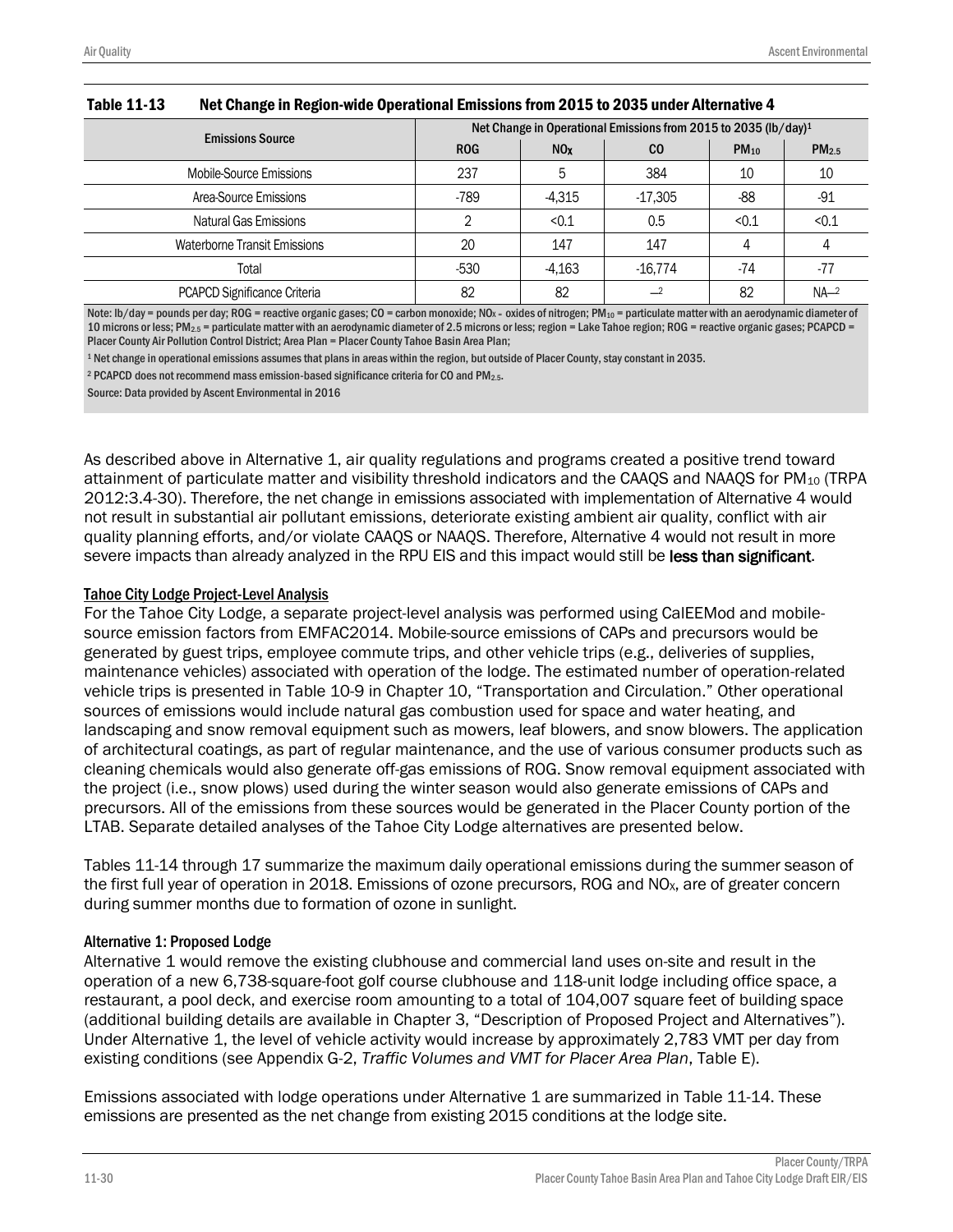| <b>Emissions Source</b>      | Maximum Daily Emissions (lb/day) |                 |                 |           |                                |  |
|------------------------------|----------------------------------|-----------------|-----------------|-----------|--------------------------------|--|
|                              | <b>ROG</b>                       | NO <sub>x</sub> | CO <sup>1</sup> | $PM_{10}$ | PM <sub>2.5</sub> <sup>1</sup> |  |
| Area sources                 | 2.7                              | < 0.1           | < 0.1           | < 0.1     | < 0.1                          |  |
| Natural Gas Consumption      | < 0.1                            | 0.4             | 0.4             | < 0.1     | < 0.1                          |  |
| Mobile sources               | 2.1                              | 3.8             | 16.1            | 0.4       | 0.2                            |  |
| Emissions Total <sup>2</sup> | 4.9                              | 4.3             | 16.5            | 0.3       | 0.2                            |  |
| PCAPCD Significance Criteria | 82                               | 82              |                 | 82        |                                |  |

#### Table 11-14 Alternative 1 Net Change in Operational Emissions in 2018

Note: lb/day = pounds per day; ROG = reactive organic gases; CO = carbon monoxide; NA = not applicable; NO<sub>x</sub> = oxides of nitrogen; PCAPCD = Placer County Air Pollution Control District; PM<sub>10</sub> = particulate matter with an aerodynamic diameter of 10 microns or less; PM<sub>2.5</sub> = particulate matter with an aerodynamic diameter of 2.5 microns or less <sup>1</sup> Shown for informational purposes only.

<sup>2</sup> Totals may not sum due to rounding.

<sup>3</sup> PCAPCD does not recommend mass emission-based significance criteria for CO and PM<sub>2.5</sub>.

Source: Modeling by Ascent Environmental in 2016.

As shown in Table 11-14, operational emissions for Alternative 1 would not exceed the PCAPCDrecommended significance criteria of 82 lb/day. Therefore, operations under Alternative 1 would not result in substantial air pollutant emissions, deteriorate existing ambient air quality, conflict with air quality planning efforts, or violate CAAQS or NAAQS. As a result, this impact would be less than significant.

#### Alternative 2: Reduced Scale Lodge

Alternative 2 would remove existing commercial land uses and replace them with a new 56-unit lodge that includes office space, a restaurant, a pool deck, and an exercise room amounting to a total of 60,560 square feet of building space. Additional building details are available in Chapter 3, "Description of Proposed Project and Alternatives." The existing golf course clubhouse would remain unchanged. Under Alternative 2, the level of maximum daily vehicle activity would increase by approximately 2,844 VMT from existing 2015 conditions (see Appendix G-2, *Traffic Volumes and VMT for Placer Area Plan*, Table E).

The net changes in operational emissions associated with lodge operations under Alternative 2 are summarized in Table 11-15. These emissions are presented as the net change from existing 2015 conditions at the lodge site.

As shown in Table 11-15, operational emissions for Alternative 2 would decrease compared to existing conditions and, therefore, not exceed the PCAPCD-recommended significance criteria of 82 lb/day. Therefore, operations under Alternative 2 would not result in substantial air pollutant emissions, deteriorate existing ambient air quality, conflict with air quality planning efforts, or violate CAAQS or NAAQS. As a result, this impact would be less than significant.

#### Table 11-15 Alternative 2 Net Change in Operational Emissions in 2018

| <b>Source</b>                | Maximum Daily Emissions (pounds per day) |                 |                 |           |                                |  |  |
|------------------------------|------------------------------------------|-----------------|-----------------|-----------|--------------------------------|--|--|
|                              | <b>ROG</b>                               | NO <sub>x</sub> | CO <sup>1</sup> | $PM_{10}$ | PM <sub>2.5</sub> <sup>1</sup> |  |  |
| Area sources                 | 1.4                                      | < 0.1           | 0.0             | 0.0       | 0.0                            |  |  |
| Natural Gas Use              | 0.1                                      | 0.5             | 0.4             | < 0.1     | < 0.1                          |  |  |
| Mobile sources               | $-2.2$                                   | $-3.9$          | $-16.4$         | $-0.4$    | $-0.2$                         |  |  |
| Emissions Total <sup>2</sup> | $-0.7$                                   | $-3.5$          | $-16.1$         | $-0.3$    | $-0.1$                         |  |  |
| PCAPCD Significance Criteria | 82                                       | 82              |                 | 82        |                                |  |  |

Note: lb/day = pounds per day; ROG = reactive organic gases; CO = carbon monoxide; NA = not applicable; NO<sub>x</sub> = oxides of nitrogen; PCAPCD = Placer County Air Pollution Control District; PM<sub>10</sub> = particulate matter with an aerodynamic diameter of 10 microns or less; PM<sub>2.5</sub> = particulate matter with an aerodynamic diameter of 2.5 microns or less

<sup>1</sup> Shown for informational purposes only.

<sup>2</sup> Totals may not sum due to rounding.

<sup>3</sup> PCAPCD does not recommend mass emission-based significance criteria for CO and PM<sub>2.5</sub>.

Source: Data compiled by Ascent Environmental in 2016.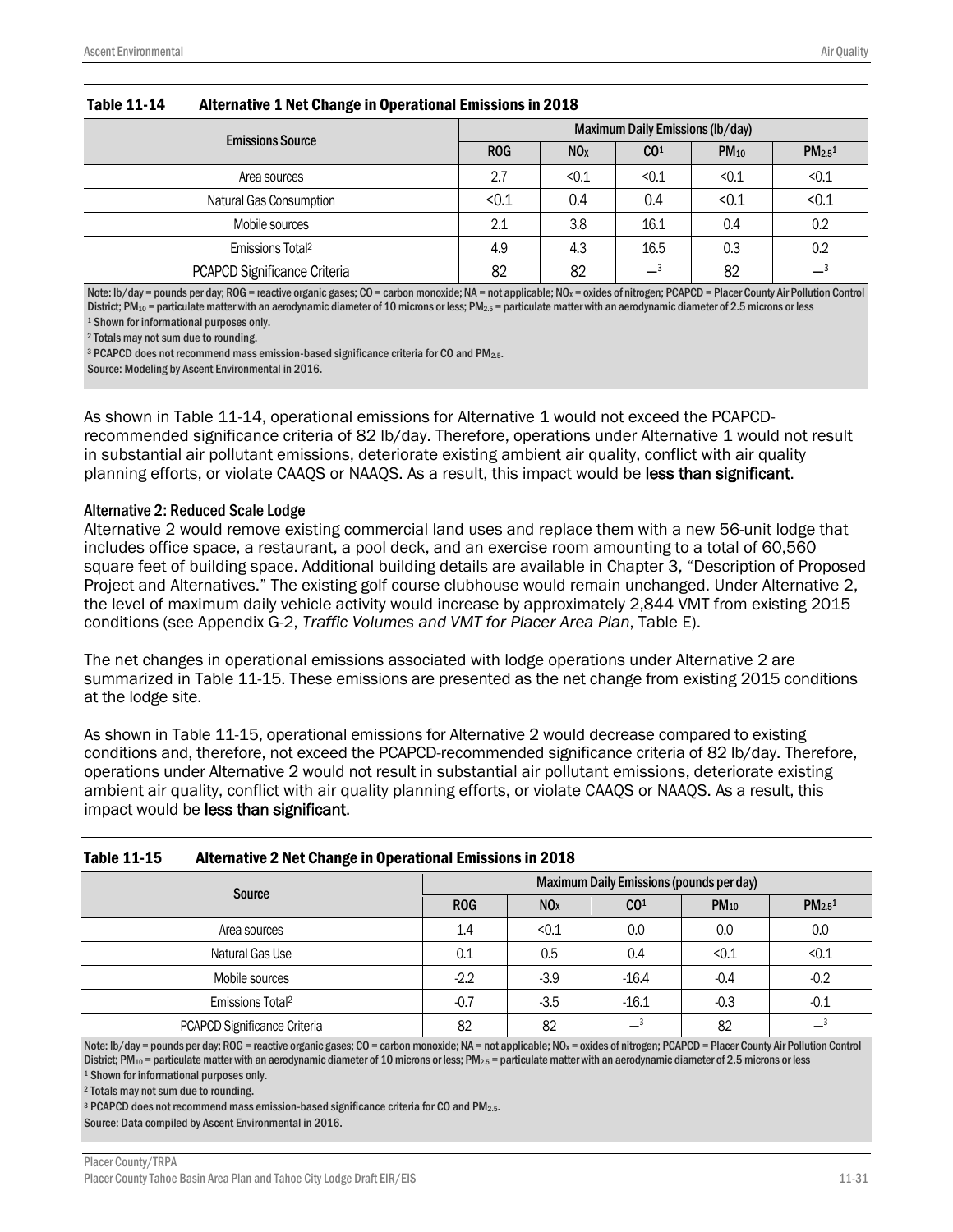#### Alternative 3: Reduced Height Lodge

Alternative 3 would remove the existing clubhouse and commercial land uses and replace them with a new 6,738-square-foot golf course clubhouse and a 118-unit lodge. The lodge would include office space, a restaurant, a pool deck, and an exercise room amounting to a total of 108,915 square feet of new building space (additional building details are available in Chapter 3, "Description of Proposed Project and Alternatives"). The reduced height design results in approximately 4,908 additional square feet of floor area compared to the lodge under Alternative 1. The lodge, under Alternative 3, would increase vehicle activity by approximately 2,783 daily VMT as compared to existing 2015 conditions (see Appendix G-2, *Traffic Volumes and VMT for Placer Area Plan*, Table E).

The net changes in operational emissions associated with lodge operations under Alternative 3 are summarized in Table 11-16. These emissions are presented as the net change from existing 2015 conditions at the lodge site.

As shown in Table 11-16, operational emissions for Alternative 3 would decrease compared to existing conditions and, therefore, not exceed the PCAPCD-recommended significance criteria of 82 lb/day. Therefore, operations under Alternative 3 would not result in substantial air pollutant emissions, deteriorate existing ambient air quality, conflict with air quality planning efforts, or violate CAAQS or NAAQS. As a result, this impact would be less than significant.

| IUNIV 11 1V<br>ARGUNGUYO O NGC ONGHAG IN OPGREGORIA ENNOSIONS IN ZOIO |                                          |                 |                 |           |                         |  |
|-----------------------------------------------------------------------|------------------------------------------|-----------------|-----------------|-----------|-------------------------|--|
| Source                                                                | Maximum Daily Emissions (pounds per day) |                 |                 |           |                         |  |
|                                                                       | <b>ROG</b>                               | NO <sub>X</sub> | CO <sup>1</sup> | $PM_{10}$ | $PM_{2.5}$ <sup>1</sup> |  |
| Area sources                                                          | 2.8                                      | < 0.1           | 0.0             | < 0.1     | < 0.1                   |  |
| Natural Gas Use                                                       | 0.1                                      | 0.5             | 0.4             | < 0.1     | < 0.1                   |  |
| Mobile sources                                                        | 2.1                                      | 3.8             | 16.1            | 0.4       | 0.2                     |  |
| Emissions Total <sup>2</sup>                                          | 5.0                                      | 4.3             | 16.5            | 0.4       | 0.2                     |  |
| PCAPCD Significance Criteria                                          | 82                                       | 82              | $-3$            | 82        | $-3$                    |  |

| <b>Table 11-16</b> | <b>Alternative 3 Net Change in Operational Emissions in 2018</b> |  |
|--------------------|------------------------------------------------------------------|--|
|                    |                                                                  |  |

Note: lb/day = pounds per day; ROG = reactive organic gases; CO = carbon monoxide; NA = not applicable; NO<sub>X</sub> = oxides of nitrogen; PCAPCD = Placer County Air Pollution Control District; PM<sub>10</sub> = particulate matter with an aerodynamic diameter of 10 microns or less; PM<sub>2.5</sub> = particulate matter with an aerodynamic diameter of 2.5 microns or less

<sup>1</sup> Shown for informational purposes only.

<sup>2</sup> Totals may not sum due to rounding.

<sup>3</sup> PCAPCD does not recommend mass emission-based significance criteria for CO and PM2.5.

Source: Data compiled by Ascent Environmental in 2016.

#### Alternative 4: No Project

Alternative 4, No Project, would continue operation of the existing commercial land use which would include a foreseeable renovation with no change in building floor area. The existing clubhouse would remain unchanged. At full occupancy, the renovated commercial land use would increase maximum daily vehicle activity by approximately 8,029 VMT as compared to existing 2015 conditions (see Appendix G-2, *Traffic Volumes and VMT for Placer Area Plan*, Table E). The relatively high VMT associated with this alternative compared to the other alternatives is due to the higher trip rates associated with the full operation of a retail commercial land use compared to the proposed lodging facility.

The net changes in operational emissions associated with the existing commercial land use at full occupancy under Alternative 4 are summarized in Table 11-17. Emissions estimates are for full operations in 2018.

As shown in Table 11-17, operational emissions for Alternative 4 would not exceed the PCAPCD-recommended significance criteria of 82 lb/day. Therefore, operations under Alternative 4 would not result in substantial air pollutant emissions, deteriorate existing ambient air quality, conflict with air quality planning efforts, or violate CAAQS or NAAQS. As a result, this impact would be less than significant.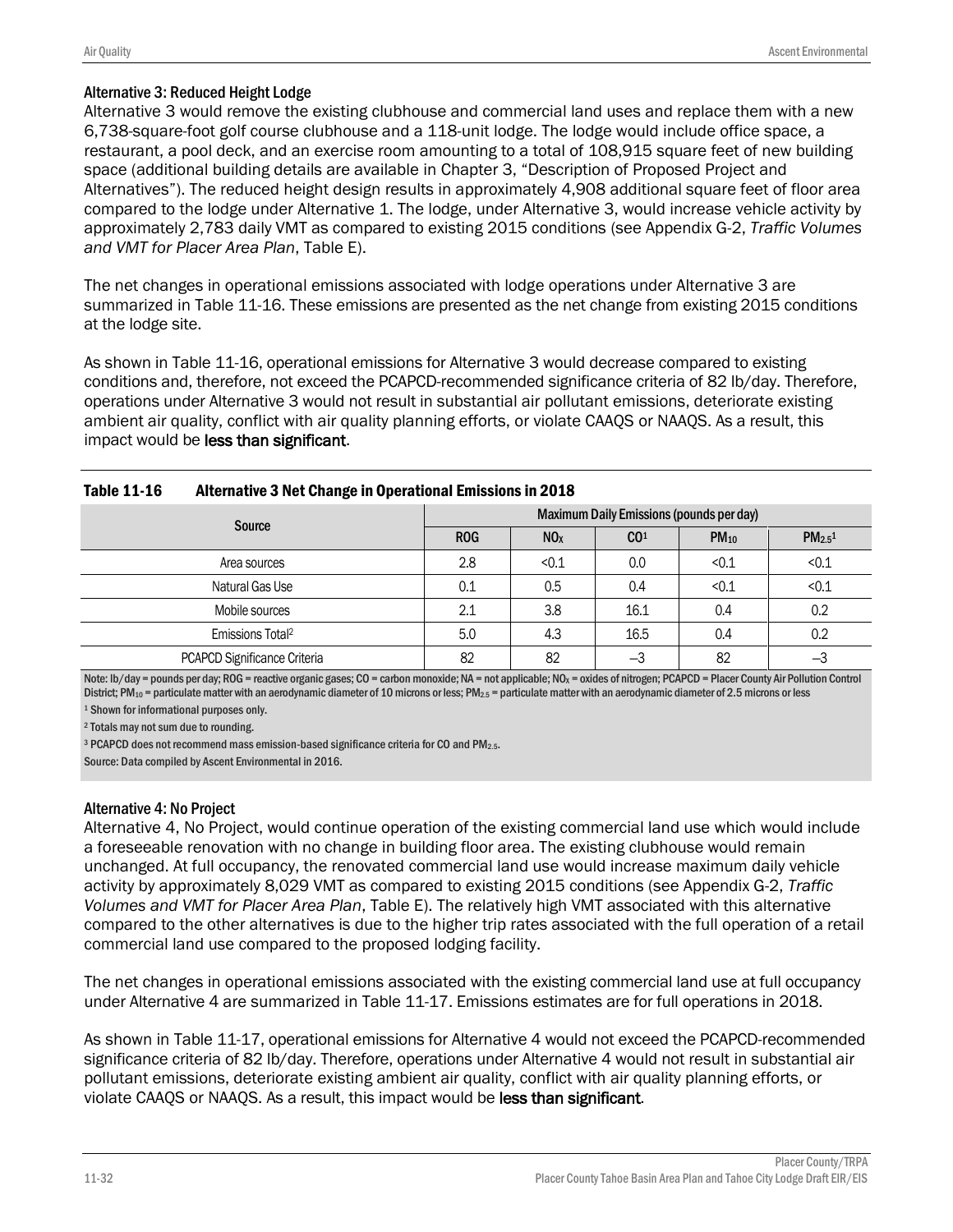The rate of occupancy of on-site commercial units would be market driven and determination of when full occupancy would occur is speculative.  $N_{\text{Ox}}$  and other pollutant emissions from mobile sources would also gradually decrease over time with improvements in mobile-source emissions control technology and cleaner fuels.

| -                            |                                          |                 |                 |           |                         |  |
|------------------------------|------------------------------------------|-----------------|-----------------|-----------|-------------------------|--|
| Source                       | Maximum Daily Emissions (pounds per day) |                 |                 |           |                         |  |
|                              | <b>ROG</b>                               | NO <sub>x</sub> | CO <sup>1</sup> | $PM_{10}$ | $PM_{2.5}$ <sup>1</sup> |  |
| Area sources                 | 0.5                                      | < 0.1           | 0.0             | < 0.1     | < 0.1                   |  |
| Natural Gas Use              | 0.0                                      | 0.2             | 0.2             | < 0.1     | < 0.1                   |  |
| Mobile sources               | 6.2                                      | 11.1            | 46.4            | 1.0       | 0.5                     |  |
| Emissions Total <sup>2</sup> | 6.7                                      | 11.3            | 46.6            | 1.1       | 0.5                     |  |
| PCAPCD Significance Criteria | 82                                       | 82              |                 | 82        |                         |  |

| <b>Table 11-17</b> | <b>Alternative 4 Net Change in Operational Emissions in 2018</b> |
|--------------------|------------------------------------------------------------------|
|                    |                                                                  |

Note: lb/day = pounds per day; ROG = reactive organic gases; CO = carbon monoxide; NA = not applicable; NO<sub>x</sub> = oxides of nitrogen; PCAPCD = Placer County Air Pollution Control District; PM<sub>10</sub> = particulate matter with an aerodynamic diameter of 10 microns or less; PM<sub>2.5</sub> = particulate matter with an aerodynamic diameter of 2.5 microns or less

<sup>1</sup> Shown for informational purposes only. <sup>2</sup> Totals may not sum due to rounding.

<sup>3</sup> PCAPCD does not recommend mass emission-based significance criteria for CO and PM<sub>2.5</sub>.

Source: Data compiled by Ascent Environmental in 2016.

# Mitigation Measures

No mitigation is required.

## Impact 11-4: Localized exposure to mobile-source carbon monoxide emissions

According to the RPU EIS, all affected intersections are anticipated to operate at acceptable LOS of D or better and would result in a less-than-significant impact. However, under all of the proposed project alternatives, some affected intersections may worsen operation to unacceptable LOS (i.e., LOS E or F). However, all affected intersections would operate with volumes that do not exceed 31,555 vehicles per hour, a SMAQMD screening criteria adjusted to Tahoe standards. Therefore, traffic volumes would not be heavy enough to result in a CO "hot spot." For this reason, and based on the fact that CO emission factors would be reduced substantially over the planning period, long-term operation of proposed project Alternatives 1 through 4 would not result in congestion at intersections that would result in a violation of an air quality standard (i.e., 1-hour CAAQS of 20 ppm, 8-hour TRPA standard of 6 ppm for CO), contribute substantially to an existing or projected air quality violation, or expose sensitive receptors to substantial pollutant concentrations. Although the proposed project would result in worsening of intersection LOS, total volumes of affected intersections would be below screening criteria. Thus, this would be a less-thansignificant impact.

As described above under Impact 3.4-1 regarding transportation conformity for regional CO, mobile-source CO emissions would be reduced substantially over the plan implementation period and through the 2035 build-out year. All proposed project alternatives would be well within the North Shore CO emissions budget. None of the project alternatives would conflict with CO maintenance planning efforts.

With respect to localized CO impacts, the Transportation Project-Level Carbon Monoxide Protocol (Garza et al. 1997) states that signalized intersections that operate at an unacceptable level of service (LOS) represent a potential for a CO violation, also known as a "hot spot." The PCAPCD recommends an analysis of CO concentrations for receptors located near signalized intersections that are projected to operate at LOS E or F. However, in the case of worsened LOS, SMAQMD has developed the following addition screening criteria for localized CO impacts. The SMAQMD screening method was developed using emission factors from ARB's EMFAC2011 model. Adjusting for the 40 percent lower CO emission factors modeled in EMFAC2014 (see Table 11-7) and more stringent 8-hour CO standards for the Lake Tahoe area (6 ppm vs.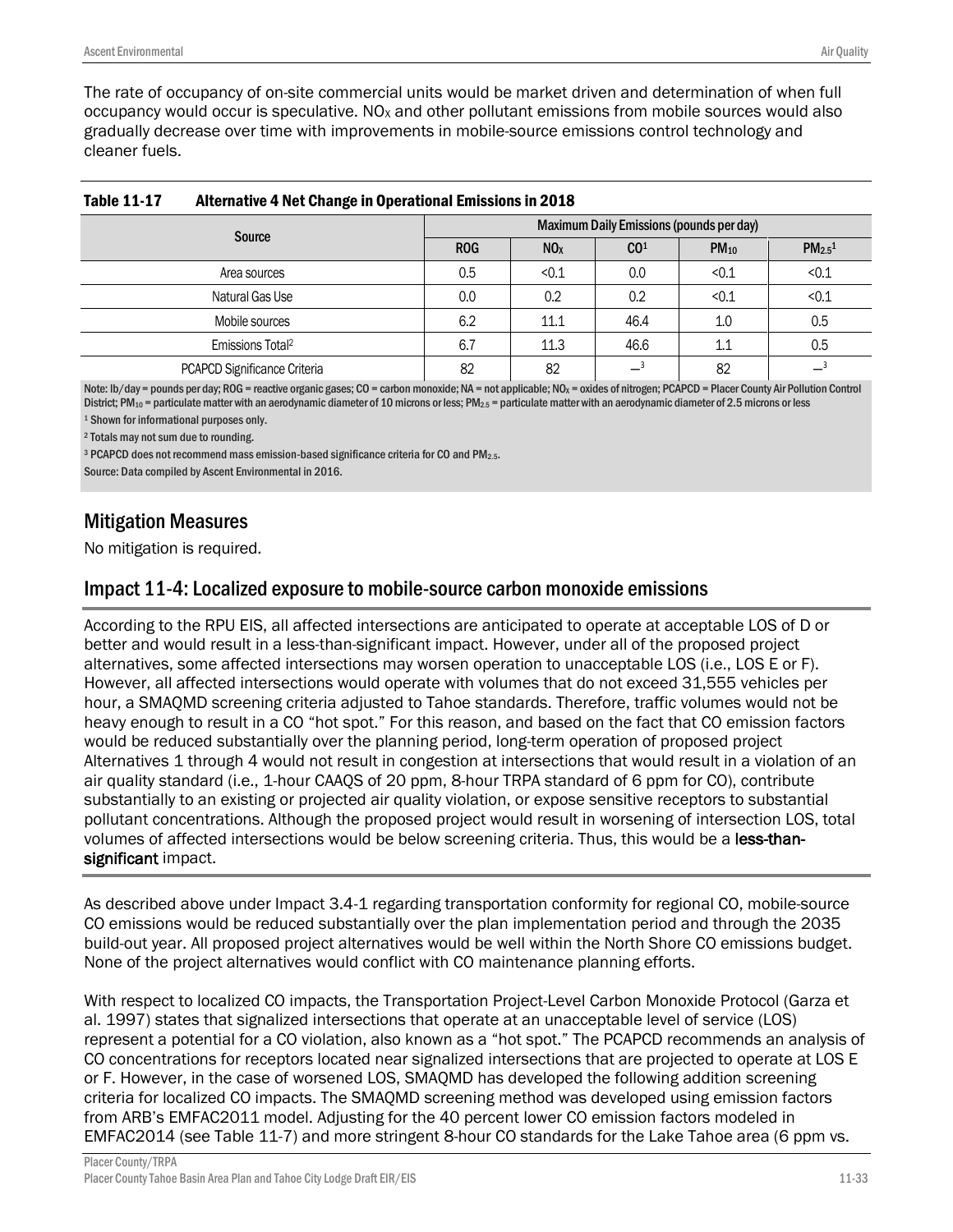9.0 ppm), it is appropriate to use the adjusted-SMAQMD screening method for screening of CO impacts for intersections in the LTAB. The applicable screening criteria are as follows (SMAQMD 2009:4-5)

- The project would not result in an affected intersection experiencing more than 35,111 vehicles per hour (vph) (adjusted from 31,600 vph for the Sacramento area);
- The project would not contribute traffic to a tunnel, parking garage, bridge underpass, urban street canyon, or below-grade roadway, or other locations where horizontal or vertical mixing of air would be substantially limited; and
- The mix of vehicle types at the intersection is not anticipated to be substantially different from the County average (as identified by the EMFAC or CalEEMod models).

According to the RPU EIS, all affected intersections under the Regional Plan are anticipated to operate at acceptable LOS of D or better and would result in less-than-significant impacts. However, according to the traffic analysis prepared for the proposed project, all four alternatives would decrease LOS from D to E at one or more affected intersections, but would not exceed any of the adjusted SMAQMD screening criteria above.

### Proposed Project

The following combines the analysis for the proposed Area Plan and lodge project. Localized CO impacts are based on intersection volume and LOS data which was analyzed at an overall project-level, combining the impacts of both the Area Plan and lodge (see Appendix G-2, *Traffic Volumes and VMT for Placer Area Plan*).

### Alternative 1: Proposed Area Plan/Proposed Lodge

As reported in Chapter 10, "Transportation and Circulation," under Alternative 1, the intersection of SR 28 and Coon Street would be degraded from LOS D under existing conditions to LOS E and the intersection of SR 28 and Grove Street would remain as LOS F. Vehicle volumes at selected intersections, shown in Table 10-4, represent the most congested intersections affected by the Area Plan and do not exceed 3,000 vph at full buildout. Therefore, implementation of Alternative 1 would not trigger any of the adjusted SMAQMD screening criteria. Thus, implementation of Alternative 1 would not result in or contribute to local CO concentrations that exceed the 1-hour CAAQS of 20 ppm, 8-hour CAAQS, and the TRPA 8-hour AAQS of 6 ppm. Alternative 1 would also not result in more severe impacts than analyzed under the Regional Plan. Therefore, this impact would be less than significant.

### Alternative 2: Area Plan with No Substitute Standards/Reduced Scale Lodge

Similar to Alternative 1, under Alternative 2, the intersection of SR 28 and Coon Street would be degraded from LOS D under existing conditions to LOS E and the intersection of SR 28 and Grove Street would remain as LOS F. Vehicle volumes at selected intersections, shown in Table 10-4, represent the most congested intersections affected by the Area Plan and do not exceed 3,000 vph at full build-out. Therefore, implementation of Alternative 2 would not trigger any of the adjusted SMAQMD screening criteria. Thus, implementation of Alternative 2 would not result in or contribute to local CO concentrations that exceed the 1-hour CAAQS of 20 ppm, 8-hour CAAQS, and the TRPA 8-hour AAQS of 6 ppm. Alternative 2 would also not result in more severe impacts than analyzed under the Regional Plan. Therefore, this impact would be less than significant.

### Alternative 3: Reduced Intensity Area Plan/Reduced Height Lodge

As reported in Section 3.3, Transportation, under Alternative 3, the intersection of SR 28 and SR 89 (with the Fanny Bridge project) would be degraded from LOS C under existing conditions to LOS E and the intersection of SR 28 and Grove Street would remain as LOS F. Vehicle volumes at each selected intersection, shown in Table 10-4, represent the most congested intersections affected by the Area Plan and do not exceed 3,000 vph at full build-out. Therefore, implementation of Alternative 3 would not trigger any of the adjusted SMAQMD screening criteria. Thus, implementation of Alternative 3 would not result in or contribute to local CO concentrations that exceed the 1-hour CAAQS of 20 ppm, 8-hour CAAQS, and the TRPA 8-hour AAQS of 6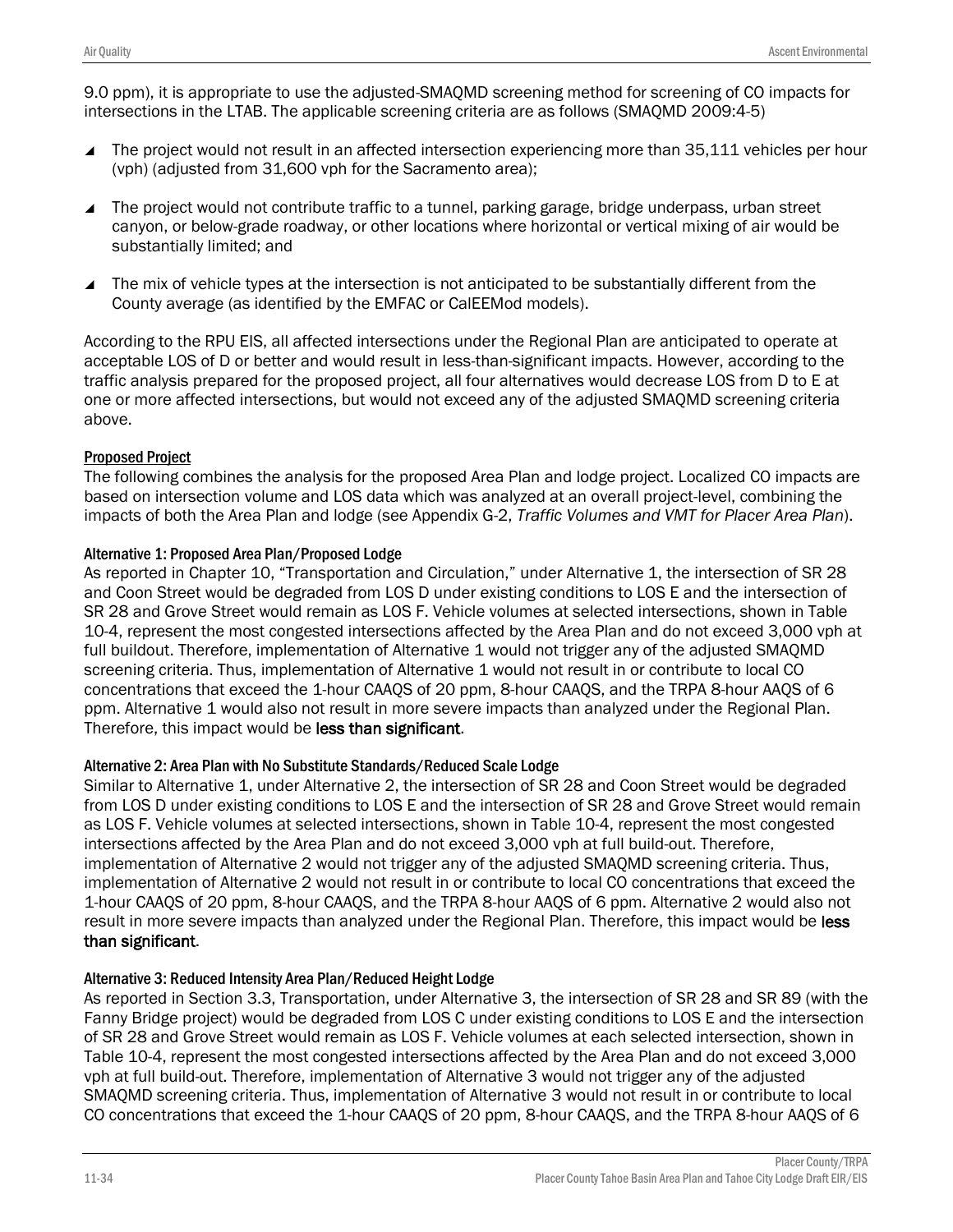ppm. Alternative 3 would also not result in more severe impacts than analyzed under the Regional Plan. Therefore, this impact would be less than significant.

### Alternative 4: No Project

Alternative 4 would include the development allocations authorized in the Regional Plan but without any of the changes proposed in the Area Plan. Similar to Alternative 1, under Alternative 4, the intersection of SR 28 and Coon Street would be degraded from LOS D under existing conditions to LOS E and the intersection of SR 28 and Grove Street would remain as LOS F. Vehicle volumes at selected intersections, shown in Table 10-4, represent the most congested intersections affected by the Area Plan and do not exceed 3,000 vph at full build-out. Therefore, implementation of Alternative 4 would not trigger any of the adjusted SMAQMD screening criteria. Thus, implementation of Alternative 4 would not result in or contribute to local CO concentrations that exceed the 1-hour CAAQS of 20 ppm, 8-hour CAAQS, and the TRPA 8-hour AAQS of 6 ppm. Alternative 4 would also not result in more severe impacts than analyzed under the Regional Plan. Therefore, this impact would be less than significant.

### Mitigation Measures

No mitigation is required.

## Impact 11-5: Exposure of sensitive receptors to toxic air contaminant emissions

Consistent with the Regional Plan, the proposed project would not site sensitive receptors near any major roadways or stationary sources of TACs, nor would the proposed project result in the siting of new stationary sources of TACs. However, implementation of projects under the Area Plan could potentially result in exposure of sensitive receptors to substantial TAC concentrations during construction. This would be significant impact at the program-level with Area Plan Alternatives 1, 2, 3, and 4.

With Lodge Alternatives 1, 2, 3, and 4, development and/or operation of the lodge would not result in construction or operation emissions of TACs that would substantially affect nearby sensitive receptors. This would be a **less-than-significant** impact for Lodge Alternatives 1, 2, 3, and 4.

The program-level analysis for the Area Plan alternatives tiers from the analysis in the RPU EIS. The RPU EIS concluded that the RPU would result in potentially significant impacts related to exposure to TAC emissions, but with appropriate mitigation the impacts would be less than significant (TRPA 2012:3.4-41).

Particulate exhaust emissions from diesel-fueled engines (i.e., diesel PM) were identified as a TAC by ARB in 1998. The potential cancer risk from the inhalation of diesel PM, as discussed below, outweighs the potential for all other health impacts (i.e., non-cancer chronic risk, short-term acute risk) and health impacts from other TACs. As a result, diesel PM is the primary TAC of concern for this analysis and is discussed because it is known to be emitted during construction and operation activities. Other TACs (e.g., benzene, 1,3-butadiene, hexavalent chromium, formaldehyde, methylene chloride) are primarily associated with industrial operations and the proposed project would not be a source of emissions for these TACs.

The primary factor used to determine health risk (i.e., potential exposure to TAC emission levels that exceed applicable standards) is the dose to which receptors are exposed. Dose is a function of the concentration of one or more substances in the environment and the duration of exposure to that substance. Dose is positively correlated with time, meaning that a longer exposure period would result in a higher exposure level for any exposed receptor. Thus, the risks estimated for an exposed individual are higher if a fixed exposure occurs over a longer period of time. According to the Office of Environmental Health Hazard Assessment (OEHHA) Health Risk Assessments, which determine the exposure of sensitive receptors to TAC emissions, should be based on a 70- or 30-year exposure period; however, such assessments should be limited to the period/duration of activities associated with the proposed project (OEHHA 2012:11-3).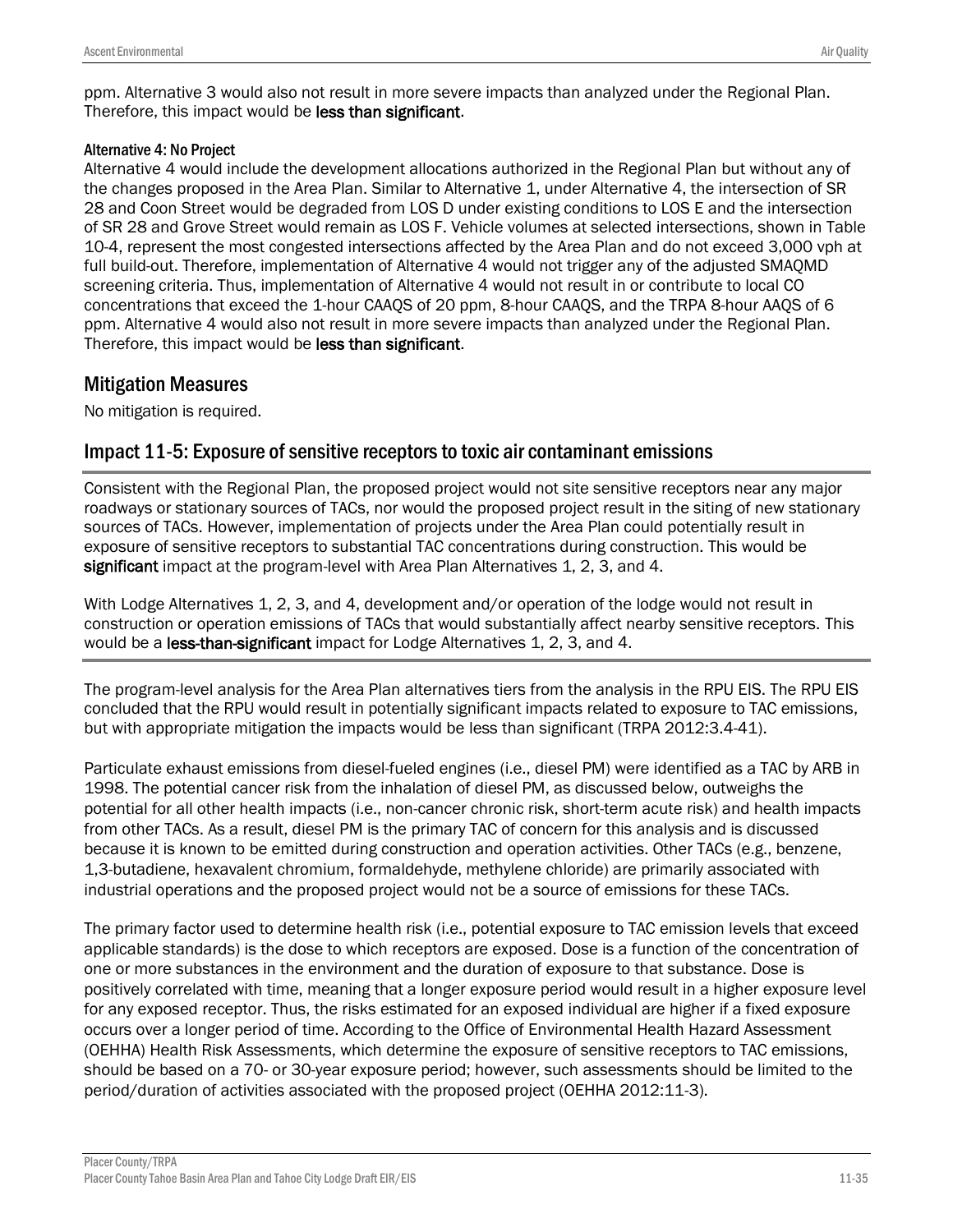In addition, according to *Special Report 190: Relative Likelihood for the Presence of Naturally Occurring Asbestos in Placer County, California* (Higgins and Clinkenbeard 2006:12) and the *General Location Guide for Ultramafic Rocks in California – Areas More Likely to Contain Naturally Occurring Asbestos* (Churchill and Hill 2000), the LTAB is not likely to contain naturally occurring asbestos.

According to the RPU EIS, operational emissions of TACs associated with the Regional Plan would be less than significant but acknowledged that construction emissions may occur in proximity to sensitive receptors and may result in exposure of receptors to substantial TAC concentrations, resulting in a potentially significant impact to air quality.

With respect to the proposed project, the exposure of sensitive receptors to TAC emissions from projectgenerated construction and operational sources are discussed separately below.

### **Construction**

For construction activities, diesel PM is the primary TAC of concern. Consistent with construction activities under the RPU, construction-related activities resulting from the proposed project would cause short-term project-generated emissions of diesel PM from the exhaust of off-road heavy-duty diesel equipment used in site preparation (e.g., clearing and grading); onsite hauling of soil for cut and fill activities; paving; on-road truck travel; and other miscellaneous activities. On-road diesel-powered haul trucks traveling to and from the construction area to deliver materials and equipment are less of a concern because they would not stay on the site for long durations. Consequently, it is important to consider that the use of off-road heavy-duty diesel equipment would be limited to the periods of construction, for which most diesel-powered off-road equipment use would occur during the limited construction season (approximately May 1 to October 15) and only during those years when the proposed land uses are constructed.

Also important to consider is the proximity of nearby sensitive receptors and their occupancy characteristics. Studies show that diesel PM is highly dispersive (as an example, diesel PM concentrations decrease by 70 percent at 500 feet from the source) (Zhu et al. 2002), and receptors must be in close proximity to emission sources to result in the possibility of exposure to concentrations of concern.

Exhaust emissions of PM2.5, considered a surrogate for diesel PM, would be limited by TRPA conditions of approval and Mitigation Measure 11-2 that would require best construction practices that include limiting PM emissions. The effect of construction impacts, accounting for these mitigation measures, are discussed for each alternative below.

### Long-Term Operation

Consistent with operational activities under the Regional Plan, the proposed project would include long-term operation of sources of diesel PM, including heavy duty diesel-powered trucks, onsite diesel-fueled backup generators, and diesel-powered snow removal equipment. These types of diesel PM-generating activities would occur mostly from commercial land uses, including the proposed Tahoe City Lodge.

### Placer County Tahoe Basin Area Plan Program-Level Analysis

### Alternative 1: Proposed Area Plan

As discussed under Impact 11-2, Alternative 1 would result in construction of additional building area beyond what was analyzed in the RPU EIS. However, project-specific details such as construction schedule, equipment list, and disturbance area, are not available at the plan level, though this plan could include construction of projects similar to Kings Beach Center design concept. Construction activities associated with development or transportation infrastructure projects may expose sensitive receptors to substantial pollutant concentrations associated with diesel exhaust from heavy-duty construction equipment and heavy trucks. As mentioned in Section 11.2.2, TRPA revised its Standard Conditions of Approval to implement Mitigation Measure 3.4-5 from the RPU EIS which includes idling limits and guidance on staging construction as far away as possible on the project site from off-site receptors. Any construction occurring within the region would be subject to these conditions of approval. However, Mitigation Measure 3.4-5 also states that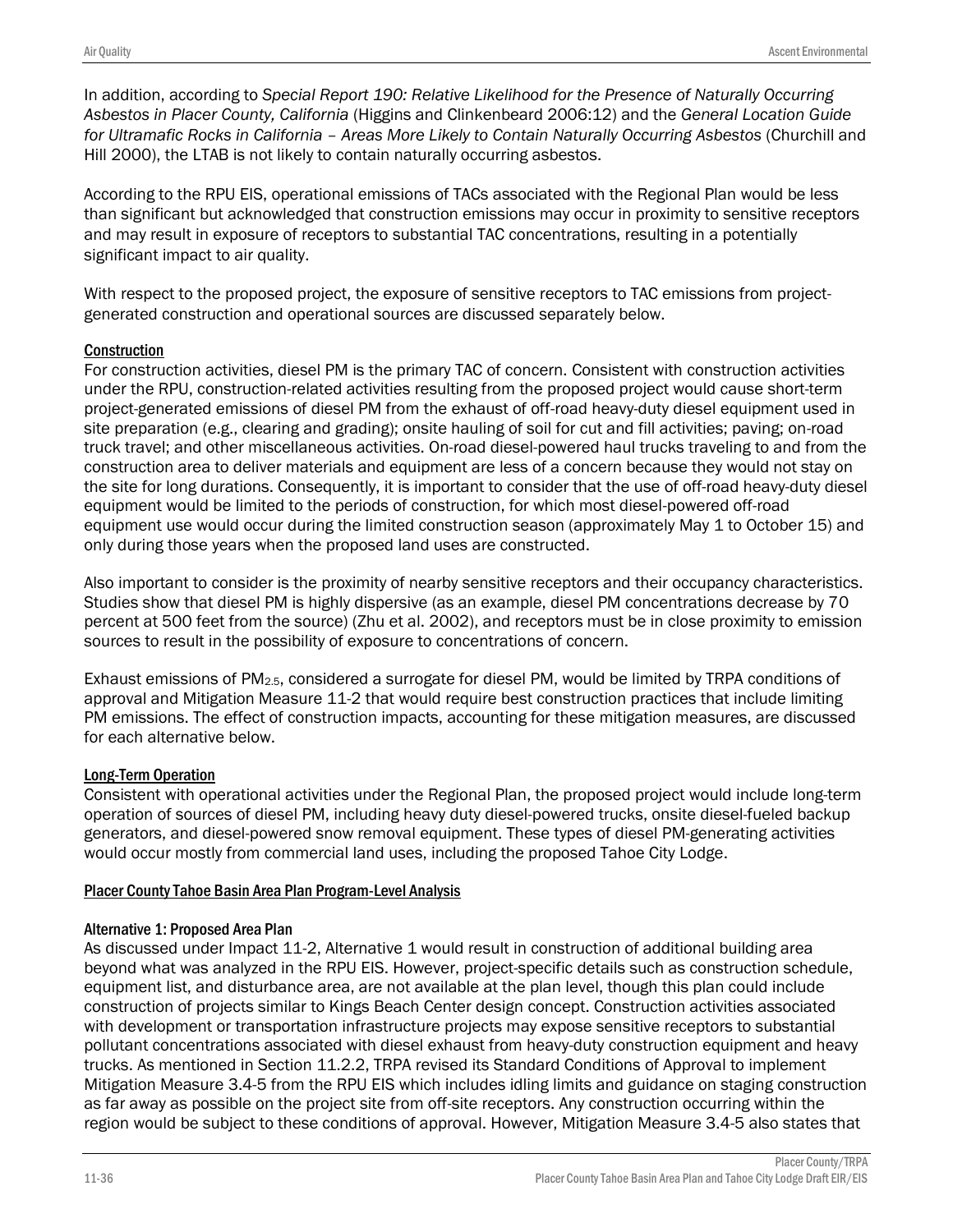projects under the RPU must demonstrate that current district-recommended best management practices (BMPs) are implemented to ensure sensitive receptors are not exposed to substantial TAC concentrations (TRPA 2012: 3.4-41). The analysis for the Area Plan conservatively assumes that there may be instances in which, depending on the size and scope of the project, and given the possibility of overlapping projects, sensitive receptors may be exposed to substantial TAC concentrations. In other words, without mitigation the Area Plan would not prevent an individual project or set of overlapping projects from generating construction emissions that exceed PCAPCD standards for exposure risks to TACs.

As presented in Impact 11-3, mobile-source operational emissions of particulate matter (which includes diesel PM) would be anticipated to decrease slightly over the plan implementation period, associated with more stringent vehicle emissions controls and less VMT under Area Plan Alternative 1. Alternative 1 does not propose the siting of new sensitive receptors or new stationary sources of TACs, consistent with the Regional Plan. The Area Plan would be consistent with Regional Plan objective to incentivize development in more urban areas, which are located along LTAB's main transportation corridors. ARB recommends a minimum setback distance of 500 feet from urban roads with over 100,000 vehicles per day or rural roads with over 50,000 vehicles per day (ARB 2005:4). However, consistent with the RPU EIS analysis, existing receptors would not be exposed to transportation facilities accommodating more than 50,000 vehicles per day.

Additionally, TRPA Standard Conditions of Approval would require site-specific project construction to occur as far as feasibly possible from sensitive receptors to reduce exposure of receptors to substantial TAC concentrations. However, the distance between a project and sensitive receptors and the duration of project construction cannot be determined at the plan level and could result in increased risks to nearby sensitive receptors. Thus, construction of projects could potentially result in the exposure of nearby sensitive receptors to concentrations of TACs that would exceed PCAPCD significance criteria. Due to this potential, Alternative 1 would result in a significant impact to air quality, consistent with the RPU EIS analysis.

### Alternative 2: Area Plan with No Substitute Standards

For the same reasons identified under Alternative 1, operational emissions of TACs associated with Alternative 2 would be less than significant; however, as with implementation of any site-specific project, construction emissions may occur in proximity to sensitive receptors and may result in exposure of receptors to substantial TAC concentrations. Thus, construction of projects could potential result in the exposure of nearby sensitive receptors to concentrations of TACs that would exceed PCAPCD significance criteria. Due to this potential, Alternative 2 would result in a significant impact to air quality, consistent with the RPU EIS analysis.

### Alternative 3: Reduced Intensity Area Plan

For the same reasons identified under Alternative 1, operational emissions of TACs associated with Alternative 3 would be less than significant; however, as with implementation of any site-specific project, construction emissions may occur in proximity to sensitive receptors and may result in exposure of receptors to substantial TAC concentrations. Thus, construction of projects could potential result in the exposure of nearby sensitive receptors to concentrations of TACs that would exceed PCAPCD significance criteria. Due to this potential, Alternative 3 would result in a significant impact to air quality, consistent with the RPU EIS analysis.

### Alternative 4: No Project

Alternative 4 would include the development allocations authorized in the Regional Plan but without incorporating any of the changes proposed in the Area Plan. As discussed under Impact 11-3, mobile-source operational emissions of particulate matter (which includes diesel PM) would be anticipated to increase slightly over the plan implementation period, associated with slightly more VMT under Area Plan Alternative 4 compared to existing conditions. However, Table 11-17 shows that this increase in mobile-source PM emissions would be small at about 1 pound per day.

Thus, Alternative 4 would not result in exposure of sensitive receptors to substantial TAC emissions from operation. However, as with implementation of any site-specific project, construction emissions may occur in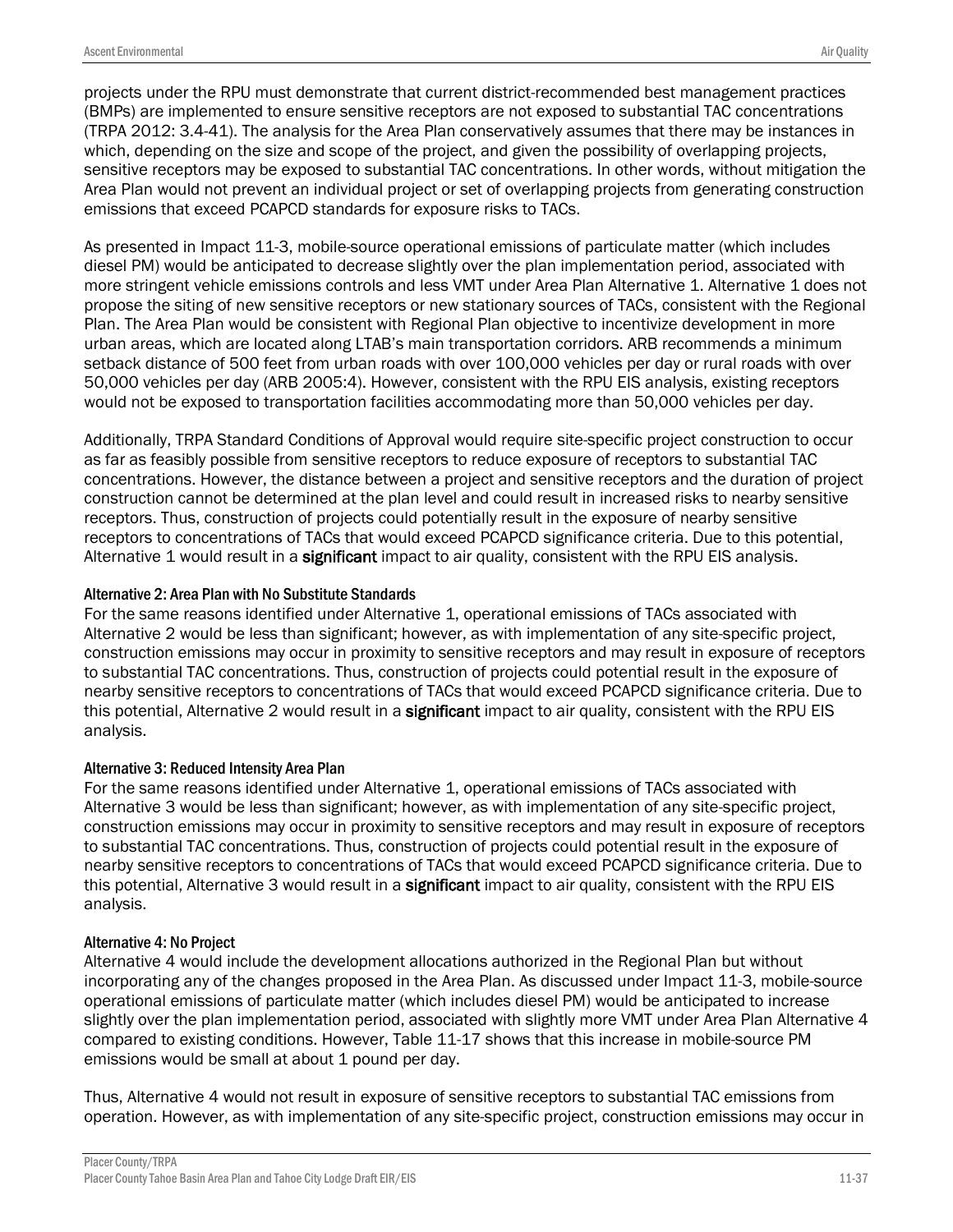proximity to sensitive receptors and may result in short-term exposure of receptors to substantial TAC concentrations. Due to this possibility, this would be a significant impact.

### Tahoe City Lodge Project-Level Analysis

### Alternative 1: Proposed Lodge

A few sensitive receptors are located within 1,000 feet of the proposed lodge site and clubhouse area. A place of worship, First Baptist Church at 390 Fairway Drive, is located as close as 475 feet north of the project boundary. Also, a tennis court and pool, which serve as outdoor recreation facilities, are located at Tahoe Marina Lodge approximately 330 feet south of the proposed lodge. The annual prevailing wind direction in Tahoe City is from the west and would generally blow pollutants from construction activities away from the closest sensitive receptors (WRCC 2014). Other nearby land uses include commercial uses and transient lodging where occupants typically do not reside longer than a weekend or a week-long vacation stay. Given the locations of potential receptors relative to potential diesel PM emission sources and the temporary nature of construction activities at specific locations, the concentrations and durations of any potential diesel PM exposure would be limited. Although Alternative 1 would result in outdoor recreational facilities, such as pool facilities, these would be mainly utilized by occupants of transient lodging provided by the proposed lodge.

During operations, mobile-sources, including diesel-fueled delivery trucks, would decrease under Alternative 1 from existing conditions, as presented in Impact 11-3. Use of diesel-fueled would likely remain unchanged from existing conditions. Considering the relatively low mass of diesel PM emissions that would be generated primarily from equipment during the construction of Alternative 1 shown in Table 11-5, the relatively short duration of construction activity, decreased mobile activity during operations, the distance to the nearest offsite sensitive receptors, and the highly dispersive properties of diesel PM; construction-related TAC emissions would not expose sensitive receptors to an incremental increase in cancer risk that exceeds 10 in one million or a hazard index greater than 1.0. This would be a less-than-significant impact.

### Alternative 2: Reduced Scale Lodge

Alternative 2 would result in fewer TAUs and building area than under Alternative 1, resulting in fewer construction and operational emissions than Alternative 1. However, for the same reasons identified in Alternative 1, construction and operational emissions of TACs associated with Alternative 2 would be less than significant.

### Alternative 3: Reduced Height Lodge

Alternative 3 would result in the same number of TAUs and similar building area as Alterative 1. For the same reasons identified in Alternative 1, construction and operational emissions of TAC's associated with Alternative 3 would be less than significant.

### Alternative 4: No Project

The No Project alternative would continue operation of the existing commercial land use which would include a foreseeable renovation with no change in building square footage. Although no major construction activity would take place, renovation could increase occupancy, which would result in an increase in mobile-source emissions, including those from diesel delivery trucks, to the site during operations over existing conditions. Based on the modeling conducted and as presented in Table 11-17, Alternative 4 would result in an increase of approximately 0.5 lb/day of  $PM_{2.5}$ . However, diesel truck deliveries are anticipated to be infrequent and would generate less daily emissions than during construction. Thus, this impact would be less than significant.

## Mitigation Measure 11-5: Reduce short-term construction-generated TAC emissions

*Mitigation Measure 11-5 is required for Area Plan Alternatives 1, 2, and 3.*

TRPA shall require proponents of every individual land use development project proposed in the Plan area to demonstrate that its construction activities would follow PCAPCD's recommended BMPs. To ensure sensitive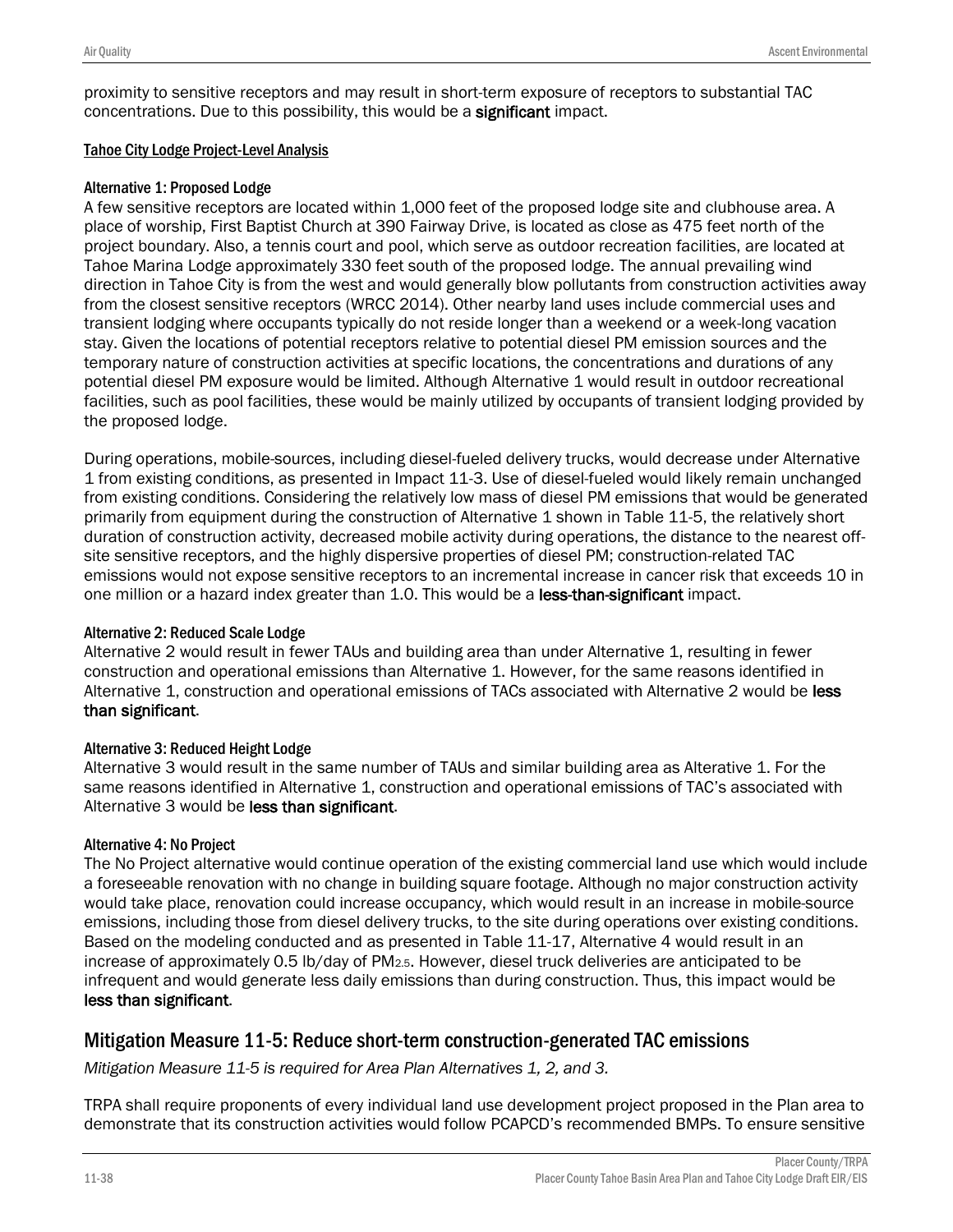receptors are not exposed to substantial TAC concentrations, every project applicant shall require its prime construction contractor to implement the following measures prior to project approval:

- Work with PCAPCD staff to determine if project construction would result in release of diesel emissions in areas with potential for human exposure, even if overall emissions would be low. Factors considered by PCAPCD when determining significance of a project include the expected emissions from diesel equipment including operation time, location of the project, and distance to sensitive receptors. (PCAPCD 2012:2-6).
- Use PCAPCD's guidance to determine whether construction of an individual project would require detailed evaluation with a health risk assessment (HRA) (PCAPCD 2012: Appendix E). If an HRA is required, model emissions, determine exposures, and calculate risk associated with health impacts, per PCAPCD guidance. Coordinate with PCAPCD to determine the significance of the estimated health risks.

#### Significance after Mitigation

Implementation of Mitigation Measure 11-5 and conformity with TRPA Best Construction Practices Policy would reduce diesel equipment exhaust emissions and limit exposure of sensitive receptors to TAC emissions during construction. These actions would substantially reduce construction-generated emissions of TACs to less than PCAPCD's significance criteria. Therefore, this impact would be mitigated to a less-thansignificant level for Alternatives 1, 2, and 3.

Mitigation cannot be required for Area Plan Alternative 4 because it is the no-action alternative. Because construction of projects under Area Plan Alternative 4 could potentially result in the exposure of nearby sensitive receptors to concentrations of TACs that would exceed PCAPCD significance criteria. This impact would be significant an unavoidable for Area Plan Alternative 4.

### Impact 11-6: Exposure to excessive odorous emissions

None of the Area Plan alternatives include goals, policies, or implementation measures that would change the nature, location, size, or operation of any odor-producing use or facility in the Plan area. No changes in land use designation or zoning are proposed that would result in placement of sensitive receptors nearer any such odor-generating facilities. Also, neither construction nor operation of projects that may be developed as a result of authorization of additional allocations for residential, commercial, or tourist uses, including any of the lodge alternatives, would be expected to create objectionable odors affecting a substantial number of people. This impact would be less than significant for all of the Area Plan alternatives and all of the lodge alternatives.

The occurrence and severity of odor impacts depend on numerous factors, including the nature, frequency, and intensity of the source; wind speed and direction; and the presence of sensitive receptors. Although offensive odors rarely cause physical harm, they can be unpleasant, leading to considerable distress and often generating citizen complaints to local governments and regulatory agencies.

#### Placer County Tahoe Basin Area Plan Program-Level Analysis

#### Area Plan Alternatives 1 through 4

None of the Area Plan alternatives would result in major sources of odor because they would not include or contemplate construction of any of the common types of facilities that are known to produce odors (e.g., landfills, wastewater treatment facilities). In addition, no known substantial sources of objectionable odors are located in the region. Diesel exhaust from the use of on-site construction equipment would be intermittent and temporary, and would dissipate rapidly from the source with an increase in distance. Thus, neither project construction nor operation of Alternative 1 would create objectionable odors affecting a substantial number of people, nor would Alternative 1 result in the siting of sensitive receptors in proximity to an odor source. As a result, this impact would be less than significant for all the Area Plan alternatives.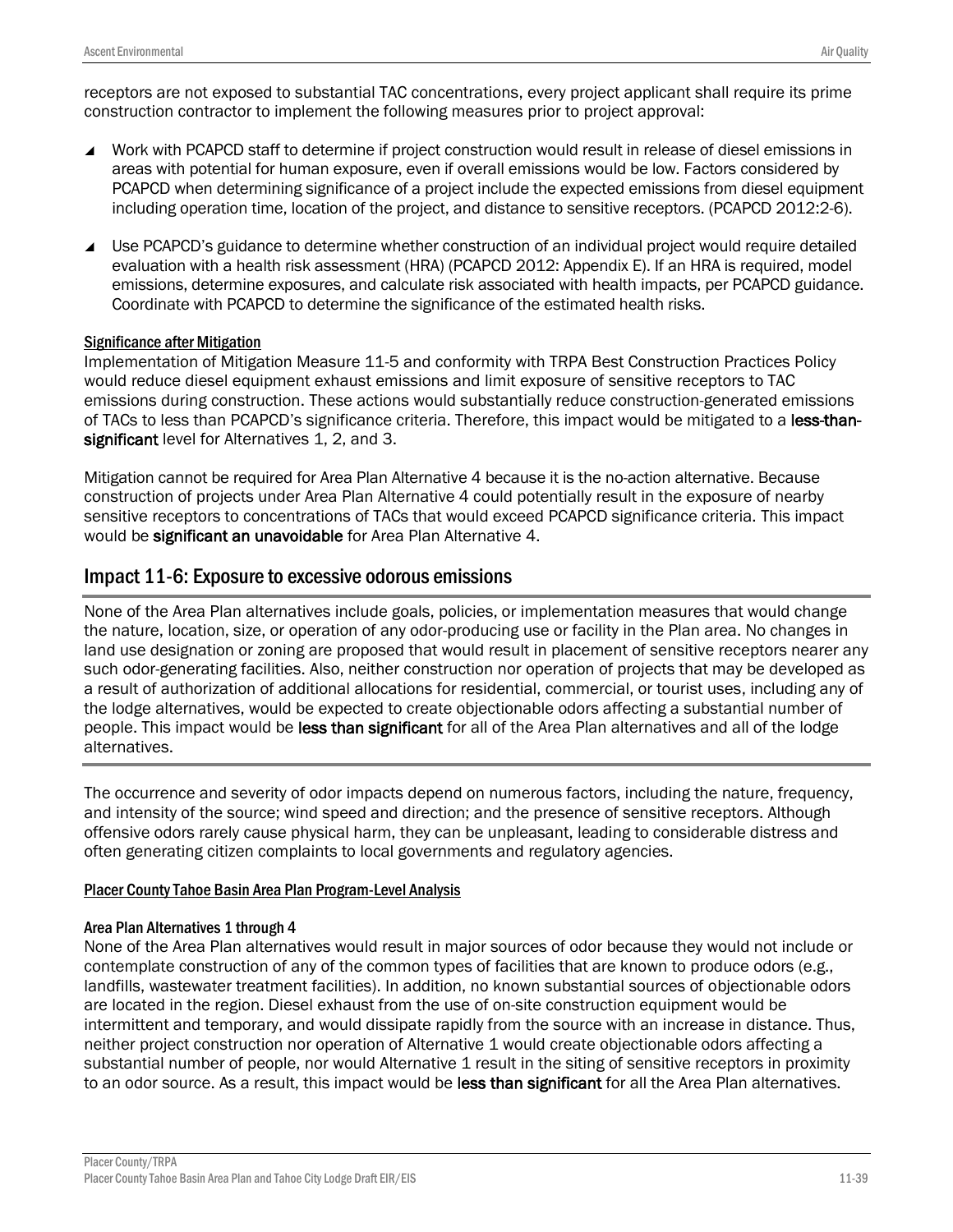### Tahoe City Lodge Project-Level Analysis

#### Lodge Alternatives 1 through 4

Minor odors from the use of heavy duty diesel equipment and the laying of asphalt during demolition, construction, and/or renovation of the Tahoe City Lodge would be intermittent and temporary, and would dissipate rapidly from the source with an increase in distance. The proposed lodge would not introduce any new odor sources at the project site. Some odorous emission may be associated with operation of the proposed hotel restaurant or the restaurant at the golf course clubhouse; however, this type of source is not atypical for a commercial area and is not anticipated be unlike the existing restaurant and clubhouse that currently operate at the site. Moreover, the lodge alternatives would not have major sources of odor or types of facilities that commonly generate odor complaints such as a landfill, coffee roaster, or wastewater treatment facility. In addition, operation of the lodge alternatives would not result in locating sensitive receptors near an existing odor source. Thus, implementation of the lodge alternatives would not create objectionable odors affecting a substantial number of people. As a result, this impact would be considered less than significant for Lodge Alternatives 1 through 4.

# Mitigation Measures

No mitigation is required.

## Impact 11-7: Atmospheric deposition of  $NO<sub>x</sub>$  and phosphorus

Implementation of all of the Area Plan alternatives would not substantially affect the reduction in  $NO<sub>X</sub>$ emissions anticipated under the Regional Plan, which are mostly associated with NO<sub>X</sub> reductions from mobile-sources. The foreseeable reductions under the RPU in mobile-source NO<sub>x</sub> are attributable to increased vehicle emissions control requirements. Mobile-source emissions of  $NO<sub>x</sub>$  are also a major component of the deposition of atmospheric nitrogen into Lake Tahoe. Thus, all of the Area Plan alternatives would be consistent with performance standards for atmospheric nitrogen deposition and would promote attainment of thresholds for atmospheric deposition. This impact would be less than significant for all the Area Plan alternatives.

The program-level analysis for the Area Plan Alternatives tiers from the analysis in the RPU EIS. The RPU EIS concluded that the RPU would result less than significant impacts associated with atmospheric deposition (TRPA 2012:3.4-43).

Deposition of nitrogen and phosphorus from the atmosphere into Lake Tahoe impairs lake clarity. TRPA adopted a threshold indicator for nitrogen deposition to the Lake related to total maximum daily load (TMDL) requirements from EPA for nitrogen (LRWQCB 2011). A phosphorus threshold standard has not been developed by TRPA at this time. The TMDL also relies on TMPO and TRPA air quality and transportation plans to manage the load of nitrogen to the atmosphere from mobile sources. This management is expected to reduce the basin-wide nitrogen load by at least 14 percent below 2010 levels by 2030. In addition, TRPA, as mandated by the Bi-State-Compact, has a management standard for atmospheric nitrogen that aims to reduce dissolved inorganic nitrogen loading to Lake Tahoe from atmospheric sources by approximately 20 percent of the 1973–1981 annual average.

Because detailed models are not available to accurately predict atmospheric nitrogen deposition throughout the Tahoe region, this analysis assumes that  $NO<sub>X</sub>$  emission levels serve as a proxy for atmospheric nitrogen. This assumption is based on the following information that relates nitrogen deposition to in-basin mobile sources. Studies show that more than half of annual nitrogen loading to the Lake comes from atmospheric deposition and, of the atmospheric nitrogen, approximately 88 percent is estimated to be emitted by mobile sources within the LTAB (Reuter and Miller 2000, Bytnerowicz et al. 2004, Dolislager et al. 2012, Gertler et al. 2006, ARB 2009). Further detail related to background of atmospheric deposition into Lake Tahoe is explained in Impact 3.4-7 of the RPU EIS. Results of NO<sub>x</sub> emissions modeling are summarized below.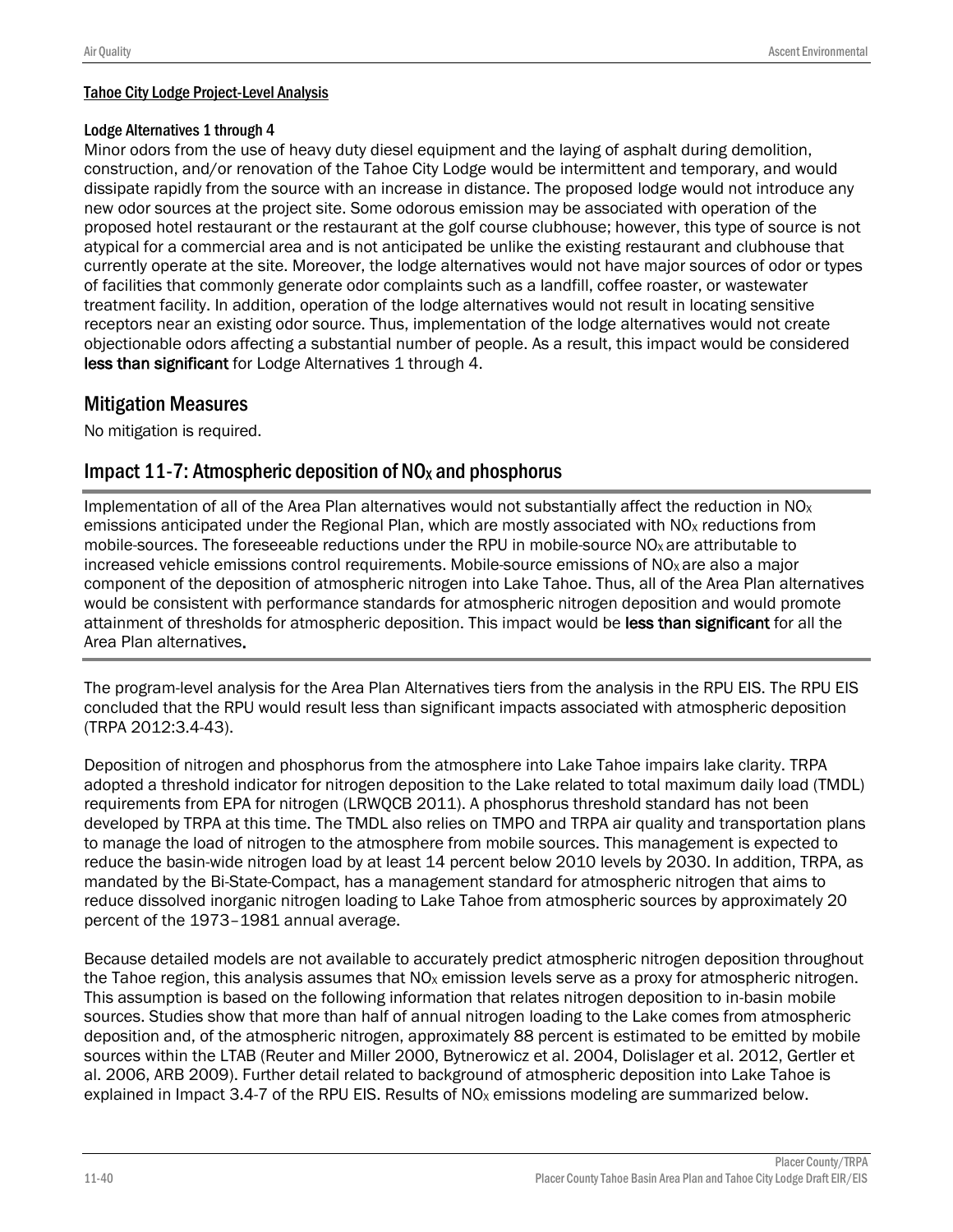### Alternative 1: Proposed Area Plan

Under the Regional Plan, emissions of  $N_{\text{Ox}}$  in the LTAB would decrease over time from 2010 to the plan's build-out in 2035 by 754 tons per year, or 4,134 pounds per day, as shown in Table 11-8. Under Alternative 1, NO<sub>x</sub> emissions in the LTAB would decrease from 2015 to 2035 by 760 tons per year, or 4,163 pounds per day, as shown in Table 11-10 (see Impact 11-3).

Thus, the impact of Alternative 1 on  $NQ<sub>X</sub>$  deposition would not result in impacts more severe than what was analyzed in the RPU EIS. Moreover, Alternative 1 would be expected to contribute to achievement and maintenance of the threshold standard for atmospheric  $NO<sub>x</sub>$  deposition. This impact would be less than significant.

### Alternative 2: Area Plan with No Substitute Standards/Reduced Scale Lodge

Under the Regional Plan, emissions of NO<sub>x</sub> would decrease overtime from 2010 to the plan's build-out in 2035 by 754 tons per year, or 4,134 pounds per day, as shown in Table 11-8. Under Alternative 2,  $NQ_X$ emissions in the LTAB would decrease from 2015 to 2035 by 760 tons per year, or 4,163 pounds per day, as shown in Table 11-11 (see Impact 11-3).

Thus, the impact of Alternative 2 on  $NQ<sub>x</sub>$  deposition would not result in impacts more severe than what was analyzed in the RPU EIS. Moreover, Alternative 2 would be expected to contribute to achievement and maintenance of the threshold standard for atmospheric  $NO<sub>x</sub>$  deposition. This impact would be less than significant.

### Alternative 3: Reduced Intensity Area Plan/Reduced Height Lodge

Under the Regional Plan, emissions of  $NO<sub>x</sub>$  would decrease overtime from 2010 to the plan's build-out in 2035 by 754 tons per year, or 4,134 pounds per day, as shown in Table 11-8. Under Alternative 2,  $NQ_X$ emissions in the LTAB would decrease from 2015 to 2035 by 760 tons per year, or 4,163 pounds per day, as shown in Table 11-12 (see Impact 11-3).

Thus, the impact of Alternative 3 on  $NQ<sub>X</sub>$  deposition would not result in impacts more severe than what was analyzed in the RPU EIS. Moreover, Alternative 3 would be expected to contribute to achievement and maintenance of the threshold standard for atmospheric  $NO<sub>x</sub>$  deposition. This impact would be less than significant.

### Alternative 4: No Project

Alternative 4 would include the development allocations authorized in the Regional Plan but without any of the changes proposed in the Area Plan. However, Alternative 4 would still result in less VMT than under the RPU (see Table 11-9). Under Alternative 4,  $NO<sub>x</sub>$  emissions in the LTAB would decrease from 2015 to 2035 by 760 tons per year, or 4,163 pounds per day, as shown in Table 11-13 (see Impact 11-3).

Thus, the impact of Alternative 4 on NO<sub>x</sub> deposition would not result in impacts more severe than what was analyzed in the RPU EIS. Also, Alternative 4 would be expected to contribute to achievement and maintenance of the threshold standard for atmospheric  $NO<sub>X</sub>$  deposition. This impact would be less than significant.

### Tahoe City Lodge Project-Level Analysis

### Alternative 1: Proposed Lodge

As shown in Table 11-14, Alternative 1 would increase  $NO<sub>x</sub>$  emissions from existing conditions by approximately 4.3 pounds per day. Despite this increase, the land use proposed at the Tahoe City Lodge site is consistent with the Area Plan. Because the Area Plan, under Alternative 1, would not inhibit the overall reduction of NO<sub>x</sub> emissions in the Tahoe region from 2015 to 2035, the impact of the proposed lodge on the  $NO<sub>X</sub>$  deposition standard would be less than significant.